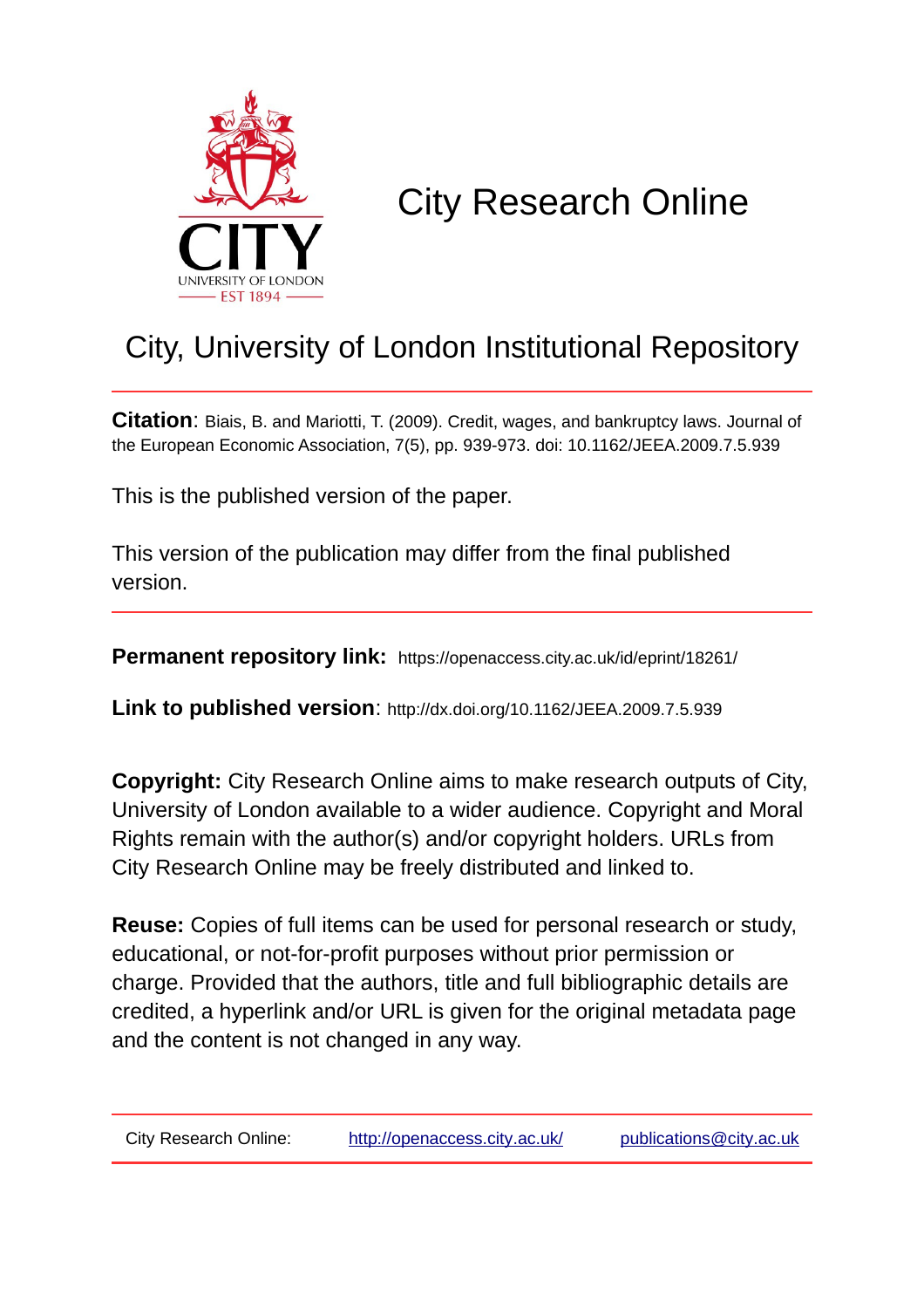### **CREDIT, WAGES, AND BANKRUPTCY LAWS**

**Bruno Biais**

Toulouse School of Economics (CNRS/GREMAQ, IDEI)

**Thomas Mariotti** Toulouse School of Economics (CNRS/GREMAQ, IDEI)

#### **Abstract**

We analyze how bankruptcy laws affect the general equilibrium interactions between credit and wages. Soft laws reduce the frequency of liquidations and thus ex post inefficiencies, but they worsen credit rationing ex ante. This hinders firm creation and thus depresses labor demand. Rich agents who need few outside funds can invest even if creditor rights are weak. Hence, they favor soft laws that exclude poorer agents from the credit market and reduce the competition for labor. Such laws can generate greater utilitarian welfare than under perfect contract enforcement: By barring access to credit to some agents, soft laws lower wages, which increases the pledgeable income of richer agents and decreases the liquidation rates they must commit to. When they induce strong credit rationing, however, soft laws are Pareto-dominated by tougher laws combined with subsidies to entrepreneurs. (JEL: D82, G33, K22)

#### **1. Introduction**

Should contracts be enforced? If they were not, agents would fail to commit resources to meet their contractual obligations. This would jeopardize economic activity. Yet bankruptcy laws often entail violations of clauses stated in financial contracts. As stated by La Porta et al. (1998, p. 1134): "The most basic right of a senior collateralized creditor is the right to repossess *...* collateral when a loan is in default*....* In some countries, law makes it difficult for such creditors to repossess collateral, in part because such repossession leads to the liquidation of

E-mail addresses: Biais: biais@cict.fr; Mariotti: mariotti@cict.fr

*Journal of the European Economic Association* September 2009 7(5):939–973 © 2009 by the European Economic Association

*The editor in charge of this paper was Patrick Bolton.*

Acknowledgments: We thank the Editor, Patrick Bolton, and two anonymous referees for insightful comments. We have benefited from discussions with Stéphane Auray, Alberto Bennardo, Catherine Casamatta, Georges Casamatta, Anne Epaulard, Denis Gromb, Roman Inderst, Steven Kaplan, Nobuhiro Kiyotaki, Jean-Jacques Laffont, David Martimort, Marco Pagano, Fausto Panunzi, Jean-Charles Rochet, Howard Rosenthal, Gilles Saint-Paul, Klaus Schmidt, Andrei Shleifer, Jean Tirole, and Luigi Zingales. We also thank conference participants at the Banca d'Italia/CEPR Conference on Money, Banking, and Finance, at the CEPR/Princeton University Conference on the Political Economy of Financial Markets, and at the 55ème Congrès de l'Association Française de Science Economique, as well as seminar participants at Saïd Business School, Stanford University, Università Bocconi, Université du Québec à Montréal, and Université Toulouse 1 for useful comments.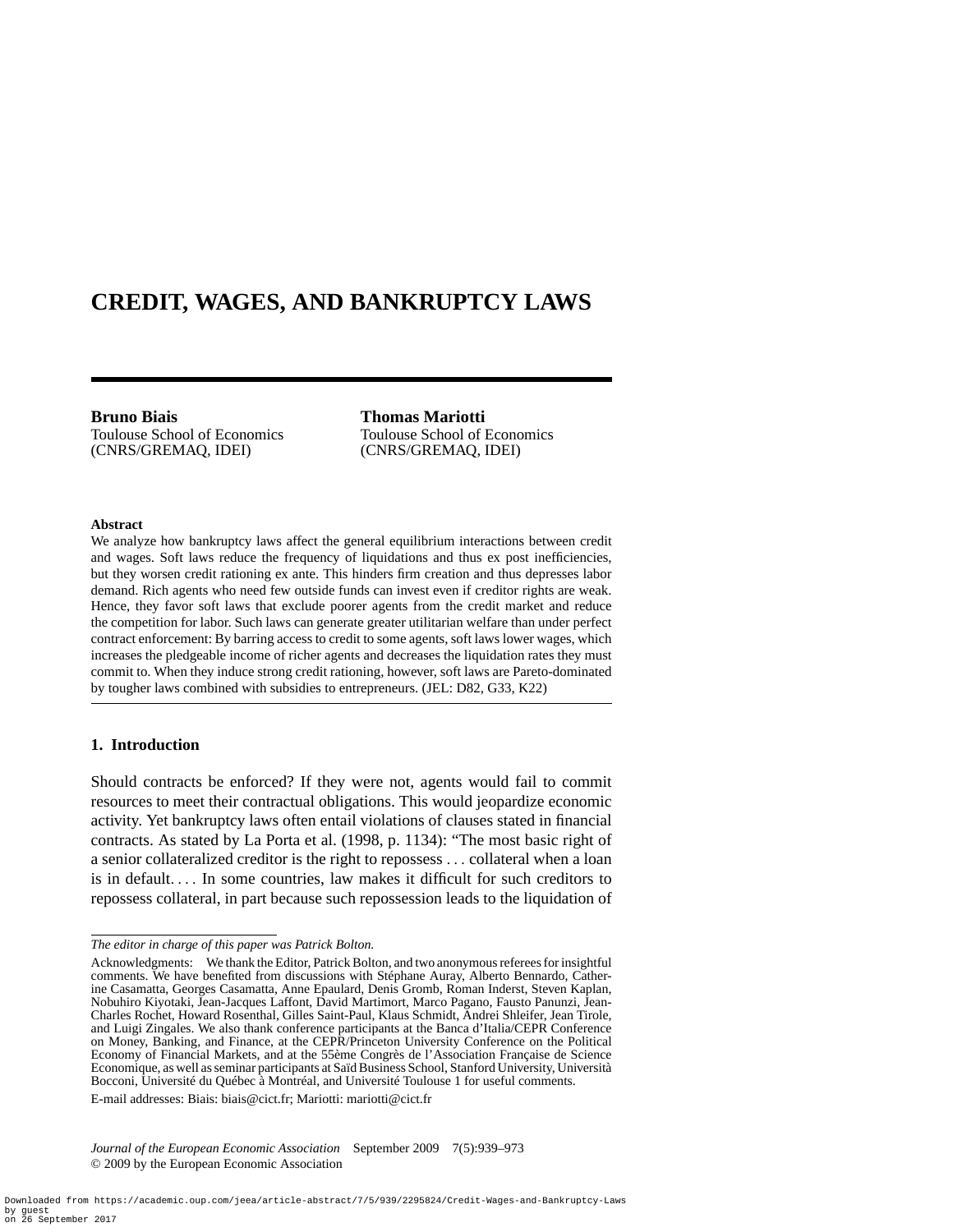firms, which is viewed as socially undesirable." The goal of this paper is to offer a theoretical investigation of the causes and consequences of such violations of contractual rights.

Bankruptcy laws vary quite significantly across countries.<sup>1</sup> The US Constitution gave Congress large powers to create bankruptcy laws interfering with the application of contracts (Berglöf and Rosenthal 2000). The current US law, in particular the Chapter 11 procedure, allows distressed firms to stay in operation. Whenever creditors disagree with the reorganization plan, the judge can decide to use the "cram down" procedure to implement the plan in spite of their opposition.<sup>2</sup> The French bankruptcy law goes even further in this direction, as bankruptcy judges can unilaterally write-off the creditors' rights (Biais and Malécot 1996). According to La Porta et al. (1998, p. 1138), "the French-civil-law countries offer creditors the weakest protections." Russian courts also have significant discretion in bankruptcy procedures (Lambert-Mogiliansky, Sonin, and Zhuravskaya 2007). These laws contrast with those prevailing in the UK or Germany. Franks and Sussman (2005a) show that the English bankruptcy procedure was mainly developed by lenders and borrowers, exercising their right to contract freely. State intervention in this process was relatively limited, and largely confined to enforcing the contracts signed by private parties.<sup>3</sup> Similarly, under German law, companies that default on their debt repayment obligations are usually liquidated, and the proceeds distributed to debtholders (Davydenko and Franks 2008). As stated by La Porta et al. (1998, p. 1138), "German-civil-law countries are very responsive to secured creditors."

Although debtor-oriented (soft) bankruptcy laws can avoid inefficient liquidations ex post, they have adverse effects ex ante. Anticipating the violation of creditors' rights, banks are reluctant to grant loans. This amplifies credit rationing. Consistent with this, La Porta et al. (1997, 1998) and Giannetti (2003) find that access to debt financing is lower in countries with soft bankruptcy codes. As we argue in this paper, soft laws also indirectly affect the labor market. By restricting access to credit, they reduce investment. This lowers the demand for labor, and thus the opportunities of wage earners. Thus both entrepreneurs, interested in access to credit, and workers, interested in job creation and high wages, should reject bankruptcy laws that restrict the freedom of contracting. This suggests that the optimal bankruptcy law should simply enforce contracts, and avoid interfering with their application. This paper provides some foundations, as well as some challenges, to these conjectures.

<sup>1.</sup> See Franks, Nyborg, and Torous (1996), White (1996), Atiyas (1995), and La Porta et al. (1998).

<sup>2.</sup> Franks and Torous (1989, 1994) study the bankruptcy process in the US, and Fisher and Martel (1995, 1999) compare it to its Canadian counterpart.

<sup>3.</sup> See Franks and Sussman (2005b) for an empirical study of the bankruptcy process in the UK.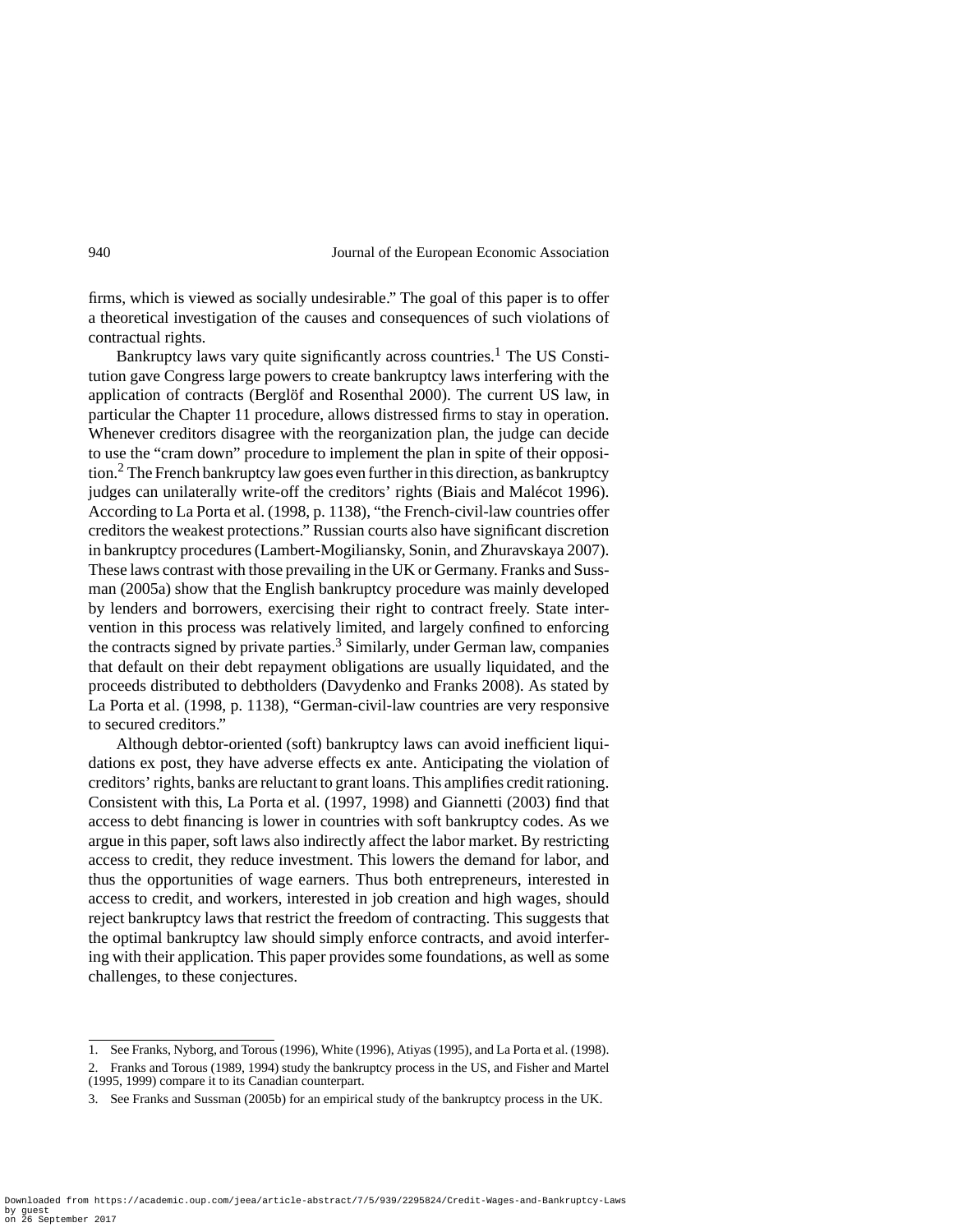In Section 2, we present a simple general equilibrium model that allows us to analyze the interactions between the credit market and the labor market. There is a population of risk-neutral agents who differ only in terms of their initial wealth. These agents choose whether to become workers or entrepreneurs. The latter invest in a business project and hire the former in their firms. Workers incur some disutility to supply labor and are compensated by wages. Entrepreneurs must exert costly effort to make the investment project profitable and are compensated by profits (net of wages and reimbursements) and non-transferable private benefits. In the benchmark case of perfect markets, agents are indifferent between becoming workers or entrepreneurs. The aggregate level of investment is independent of the distribution of wealth across agents and only reflects the disutility of labor and the profitability of investment.

In Section 3, we turn to the case of imperfect financial markets. $4$ Entrepreneurial effort is unobservable, as in Holmström and Tirole (1997), which raises a moral hazard problem. After the realization of the cash flow, a firm can be liquidated or maintained in operation, as in Bolton and Scharfstein (1990). We consider the case where ex post efficiency goes against liquidation, as private benefits from continuation exceed liquidation proceeds. Nevertheless, an ex ante optimal financial contract can involve the liquidation of the firm when the cash-flow from the project is low. Indeed, the threat of liquidation enhances the entrepreneur's incentives to exert effort, and thus reduces agency rents. Furthermore, because liquidation proceeds are allocated to investors, liquidation increases their willingness to fund the project. Hence, the income that entrepreneurs can pledge to outside investors is increasing in the liquidation rate in case of failure. It is also decreasing in the wages paid to the workers. In equilibrium, agents with low initial wealth cannot obtain a loan, as their need for outside funds exceeds their pledgeable income. They thus have no other choice than to become workers. By contrast, very wealthy agents need little outside financing and can therefore raise funds without committing to liquidation in case of failure. This corresponds to equity financing. Agents with intermediate levels of wealth need greater outside financing, and thus must promise greater repayments to outside investors. To raise their pledgeable income, they must commit to higher liquidation rates in case of failure, and thus issue risky debt.<sup>5</sup> Yet, although borrowers and lenders would like to choose financial arrangements which are, from their point of view, ex ante Pareto optimal, a soft bankruptcy law can preclude such contracts if they lead to high liquidation rates. This in turn prevents relatively poor entrepreneurs from accessing the credit market.

Downloaded from https://academic.oup.com/jeea/article-abstract/7/5/939/2295824/Credit-Wages-and-Bankruptcy-Laws by guest on 26 September 2017

<sup>4.</sup> For the sake of simplicity, we maintain the assumption that the labor market is frictionless. While unrealistic, this assumption enables us to focus on one aspect of the problem. We leave the important issues raised by labor market imperfections to further research.

<sup>5.</sup> In our analysis financial contracts are optimal. Agents who issue risky debt, and thus face the risk of inefficient liquidation, would not have been able to rely on equity financing.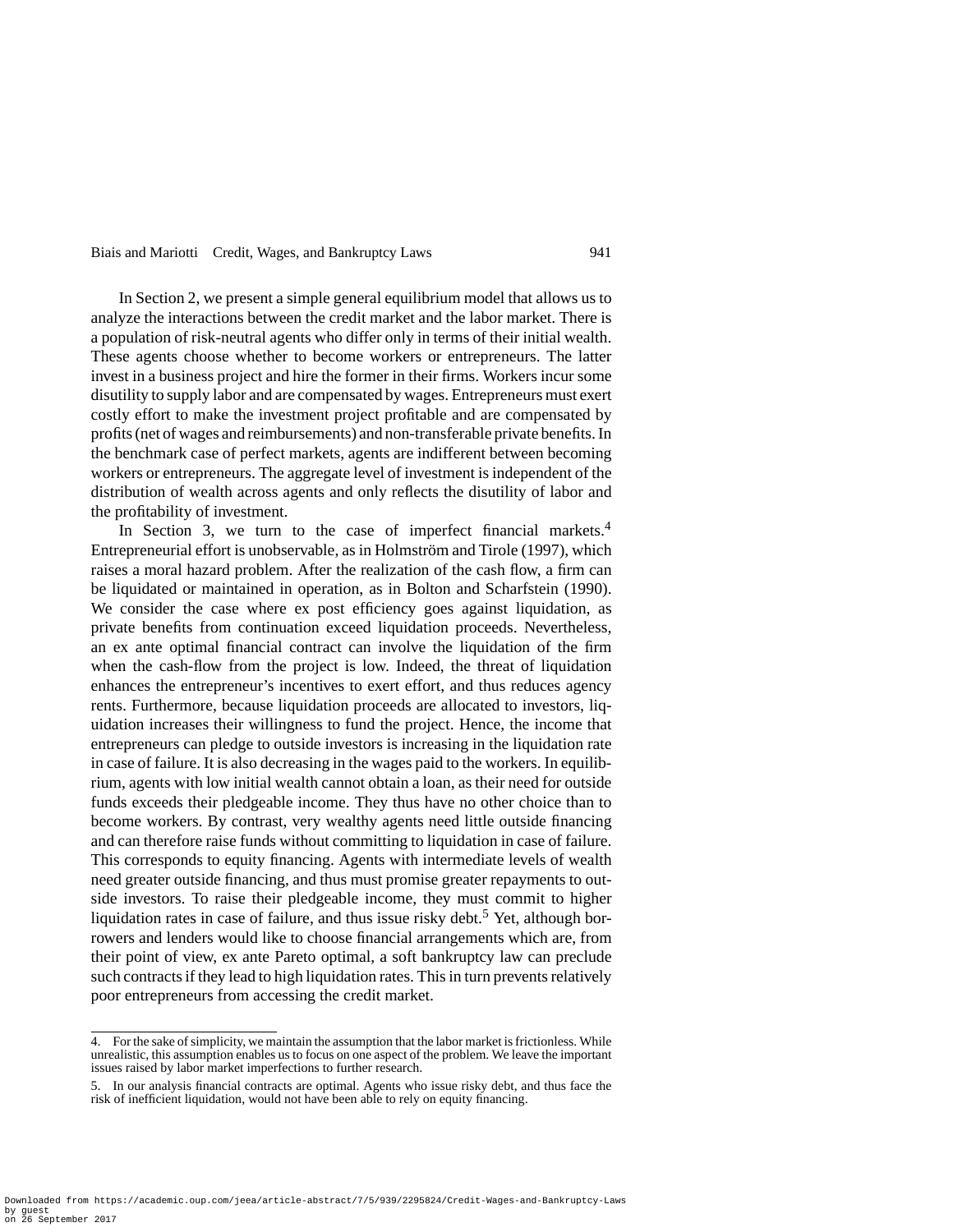In Section 4, we analyze the preferences of different agents towards bankruptcy laws, and the political process through which these laws can emerge. Agents with intermediate wealth favor laws that are tough enough to enable them to access credit. By contrast, rich agents who can finance their investment projects irrespective of the law are in favor of restricting the freedom of contracting. Indeed, weak creditor rights increase exclusion from the credit market. This reduces the competition for labor, lowers wages, and thus raises the profits of the rich. This is in line with the finding of Rajan and Zingales (2003) that incumbents are opposed to efficient financial systems, which facilitate entry and thus lower their profits. Our analysis thus predicts that bankruptcy laws should tend to be soft in countries where the economic elite strongly influences the political process. As an illustration, the very soft 1841 US bankruptcy law was pushed by the Whigs, the party which represented the economic elite in 19th-century America. When this law was repealed by the Congress, the New England Whigs, clearly the richest people in the country, still voted in favor of it (Berglöf and Rosenthal 2000). Our analysis also implies that, when the moral hazard problem is severe, middle-class voters should favor rather tough laws, which would help them access credit, and would in turn result in relatively high aggregate leverage.

Finally, in Section 5, we switch from a positive to a normative viewpoint. We first show that soft laws can generate greater utilitarian social welfare than tough laws. Indeed, when an agent opts for entrepreneurship, this raises wages and thus reduces the pledgeable income for the other entrepreneurs. This makes higher liquidation rates necessary, which lowers utilitarian welfare. By contrast, soft laws reduce the pressure on wages by excluding some agents from the credit market. This reduces inefficient liquidations for those who remain entrepreneurs, which can raise utilitarian welfare.

However, when it prevents many agents from accessing credit, a soft law can be Pareto improved upon by a tougher law combined with a redistribution scheme. A tougher law leads to higher investment by reducing credit rationing, while subsidies to entrepreneurs mimic the effect of soft laws by increasing pledgeable income and thus reducing inefficient liquidations. Part of the wage increase induced by higher investment can be taxed away from workers to fund the subsidies to entrepreneurs. The amount that can be raised in this way is limited, because workers must be at least as well off as under the softer law. Yet, when credit rationing is high, this redistribution scheme is budget-balanced.

Our paper builds on the large literature on the design of bankruptcy procedures.<sup>6</sup> There are several differences between our approach and that literature. First, we emphasize the difference between laws and contracts and study how agents take into account the bankruptcy law when writing financial contracts.

<sup>6.</sup> See for instance Bebchuck (1988), White (1989), Aghion, Hart, and Moore (1992), Berkovitch, Israel, and Zender (1997), and Berkovitch and Israel (1999).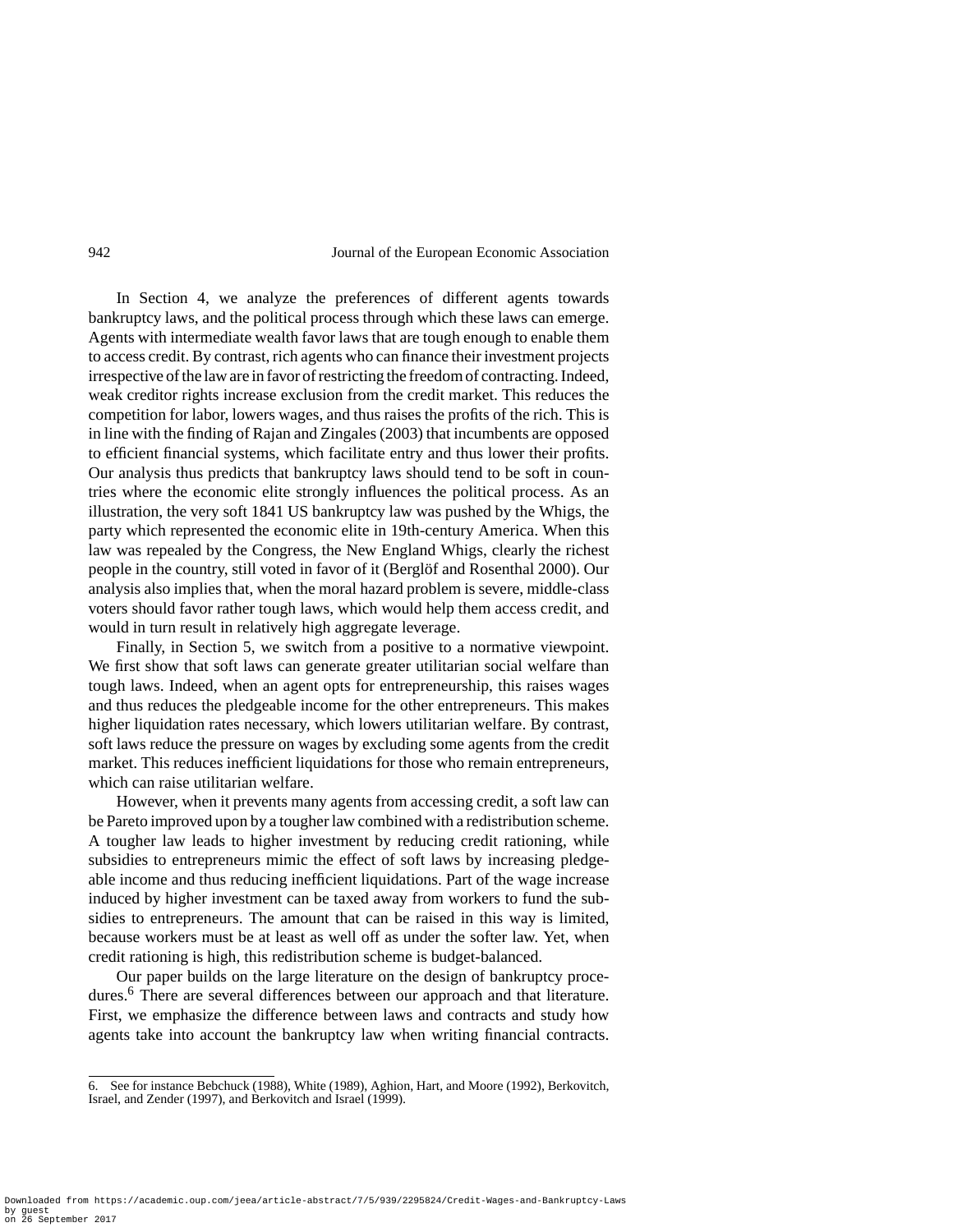Second, we consider a general equilibrium setting, where, because of the interactions between the credit market and the labor market, the fact that some agents have access to credit affects the other agents. Third, we study the political underpinnings of the bankruptcy law, and thus analyze how different laws can emerge. Fourth, we compare the different laws in terms of aggregate social welfare.

Our focus on the interactions between financial decisions and politics or legislation in general equilibrium is in line with the insightful paper by Bolton and Rosenthal (2002). A key difference is that voting on moratoria occurs ex post in their analysis, whereas in ours the bankruptcy law is set up ex ante. Furthermore, in their model soft laws complete contracts by making their application contingent on macro-shocks, whereas in ours the soft law generates a form of contractual incompleteness by precluding the enforcement of some financial contracts. Our emphasis on the interactions between imperfect credit markets and the labor market is in line with Pagano and Volpin (2005). Their analysis focuses on a different instrument to discipline managers, namely takeovers. Whereas we emphasize the classical conflict between managers and workers over wages, they identify a situation where the interests of managers and workers can be aligned. Finally, our general equilibrium analysis of credit rationing in a context where some agents can seek to become entrepreneurs is in the spirit of Aghion and Bolton (1997). In their model, however, the fraction of agents who become entrepreneurs determines the cost of capital, whereas in ours it determines the wage rate. Additionally, our focus on the potential inefficiencies of liquidations and the violation of creditors' rights induced by soft bankruptcy laws is a distinctive feature of our analysis.

#### **2. Model and First-Best Benchmark**

#### *2.1. The Environment*

Our basic model is in line with Holmström and Tirole (1997). There is a continuum of mass one of risk-neutral agents, with limited liability. Each agent has an investment project, requiring initial investment *I* . Although all investment projects are identical, agents differ in their initial wealth  $A \in [0, I]$ . We denote by *F* the cumulative distribution function of wealth, which is assumed to be twice differentiable on [0,  $I$ ], with a density  $f$  that is bounded away from zero over this interval. To undertake his investment project, and thus become an entrepreneur, an agent with initial wealth *A* needs to raise outside funds *I* − *A*. The supply of funds is provided by international financial markets, and for simplicity we assume perfect capital mobility. Competitive risk-neutral outside investors are willing to lend if they break even on average, and we normalize their required rate of return to zero. Once undertaken, a project can succeed, delivering a revenue *R*, or fail, delivering no revenue. If an entrepreneur exerts effort, at a disutility cost *e*, the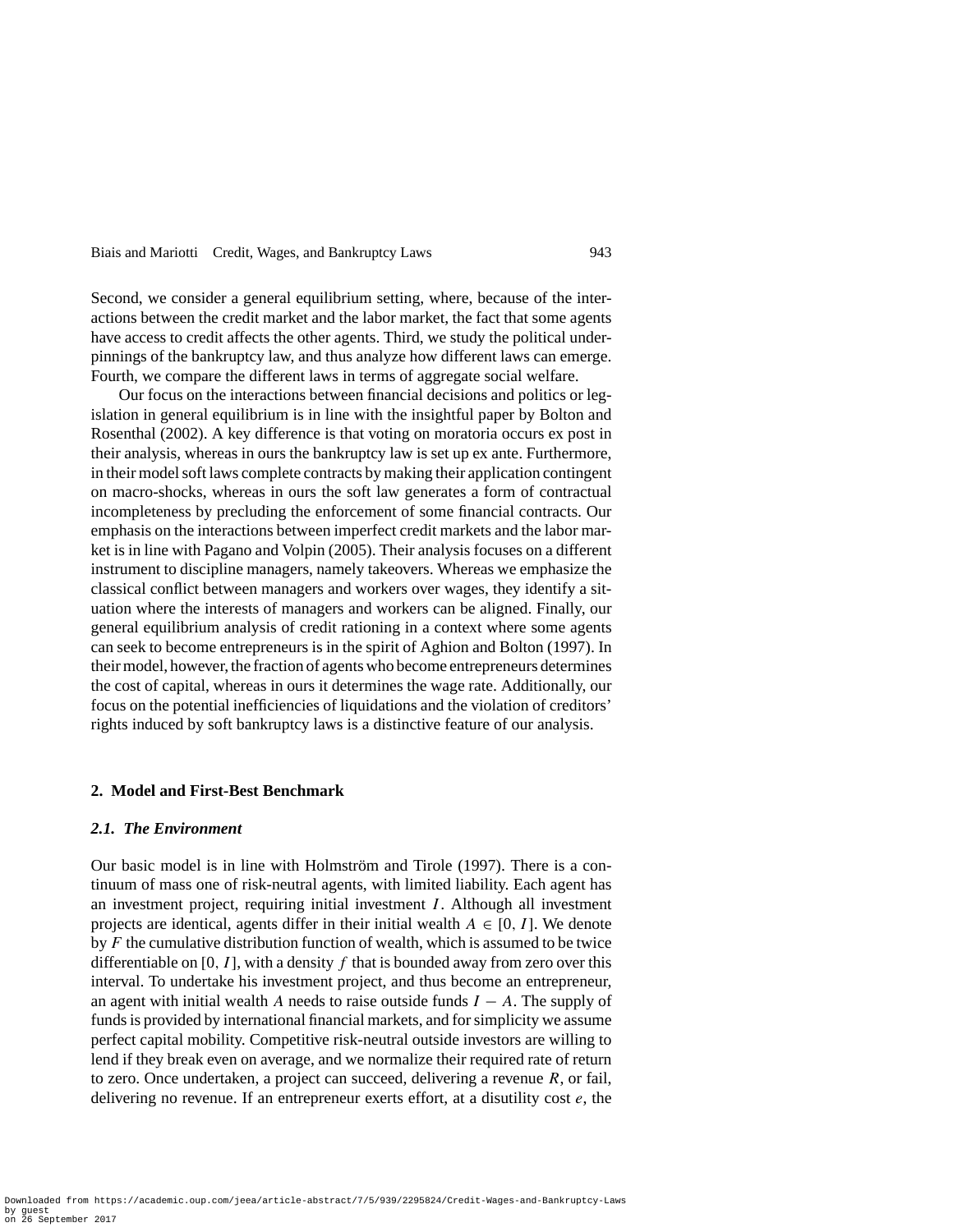probability of success is  $p<sub>H</sub>$ , whereas if he does not exert effort, the probability of success is lowered to  $p_L = p_H - \Delta p$ . Success or failure are independent across projects.

Our model departs in two crucial ways from Holmström and Tirole (1997). First, besides the investment *I* , each project also requires one unit of labor, which is purchased at price  $w$  on a perfectly competitive labor market.<sup>7</sup> The workers are agents that chose, or possibly had no other choice than, to become entrepreneurs. Supplying *l* units of labor entails a disutility *C(l)* for a worker. We assume that the function  $C$  is thrice differentiable and that is satisfies the usual monotonicity and convexity conditions  $C' > 0$  and  $C'' > 0$ , as well as the Inada conditions  $C(0) = 0$ ,  $C'(0) = 0$ , and  $\lim_{l \to \infty} C'(l) = \infty$ . Second, after the cash-flow realization, the project can be continued or liquidated. In the latter case, observable and contractible liquidation proceeds *L* are obtained. By contrast, if the project is continued, the entrepreneur obtains non-transferable private benefits *B*. A natural interpretation is that these benefits stem from the private use of the firm's assets by the entrepreneur. Non-transferable private benefits from continuation would also arise in a dynamic extension of our model. In that context, they would reflect the present value of the agency rents to be obtained by the entrepreneur in the future. Our parameter *B* can be interpreted as a reduced form representation of these future rents. $8<sup>8</sup>$ 

We assume that liquidation is ex post inefficient, that is

$$
B > L. \tag{1}
$$

Condition (1) captures the idea that liquidation often fails to allocate the firm's assets to the party valuing them the most. The entrepreneur who created the firm is often key to its profitability, because he has the necessary skills and information.<sup>9</sup> Hence, the firm's assets are typically worth less to outsiders than to insiders. Furthermore, these assets often have to be sold quickly in case of liquidation, which increases the risk that they do not end up in the hands of the most efficient outsider.

Next, we assume that each project generates a negative net value if the entrepreneur does not exert effort, even if the project is continued in any case:

$$
p_L R + B - I < 0. \tag{2}
$$

<sup>7.</sup> By convention, wages are paid ex post by the entrepreneur whenever his project is successful, and not upfront by the investors. This does not affect our results given that all agents are risk-neutral.

<sup>8.</sup> See Biais et al. (2007) for an example of a dynamic agency model with endogenous nontransferable managerial benefits from continuation.

<sup>9.</sup> This is consistent with the empirical findings of Sraer and Thesmar (2007). In their sample of French listed firms over the 1994–2000 period, 31% were managed by their founder/owner. Moreover, these firms outperformed the other firms in the sample.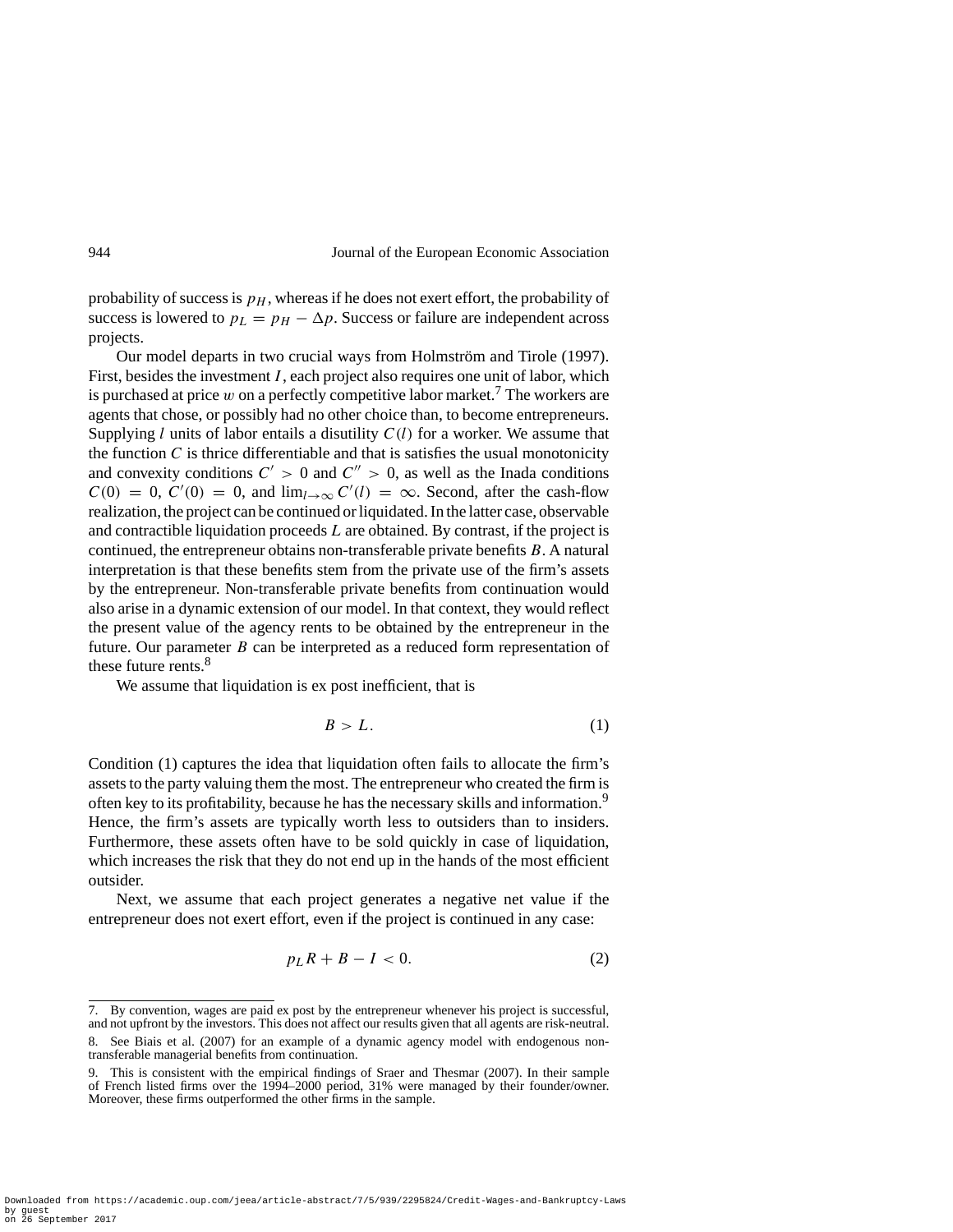In addition, each project generates a positive net value if the entrepreneur exerts effort and the project is not liquidated except in case of failure:

$$
p_H(R + B) + (1 - p_H)L - e - I > 0.
$$
 (3)

Finally, we also assume that

$$
\frac{e}{\Delta p} \ge B. \tag{4}
$$

According to condition (4), the magnitude of the moral hazard problem, as measured by  $e/\Delta p$ , is large relative to the private benefit *B* from continuation. As we will see, this limits the income that can be pledged to outside investors.

REMARK 1. We have also analyzed the case in which  $B \leq L$  for some firms. It is then efficient to transfer ownership of these firms' assets to the investors. Soft bankruptcy laws, however, can reduce their ability to commit to this policy and thus impair access to credit. Our positive analysis, which relies on the fact that weak creditor rights worsen credit rationing, is unaffected by this alternative assumption. However, it modifies our normative analysis, which hinges on the efficiency gains resulting from less frequent liquidations. If the fraction of firms for which  $B \leq L$  is not too large, our qualitative results are upheld.

#### *2.2. Efficiency and Equilibrium without Moral Hazard*

As a benchmark, we characterize the efficient allocation of agents into entrepreneurs and workers when entrepreneurial effort is contractible, so that there is no moral hazard problem. It follows from conditions  $(1)$ – $(3)$  that for each project that is undertaken, it is efficient to exert high effort and never to liquidate. The first-best net value created by a project is then

$$
S^{FB} = p_H R + B - e - I. \tag{5}
$$

Without moral hazard, only the total mass of workers, not their identity, is relevant for efficiency. Moreover, because the disutility of labor is strictly convex, efficiency requires that all workers supply the same amount of labor. One then has the following result, whose proof is in the Appendix.

Proposition 1. *An efficient allocation is reached when there is a mass mFB of workers, and each worker supplies l FB units of labor, where mFB and l FB are related by*

$$
m^{FB}l^{FB} = 1 - m^{FB},\tag{6}
$$

$$
S^{FB} + C(l^{FB}) = \frac{C'(l^{FB})}{m^{FB}}.
$$
 (7)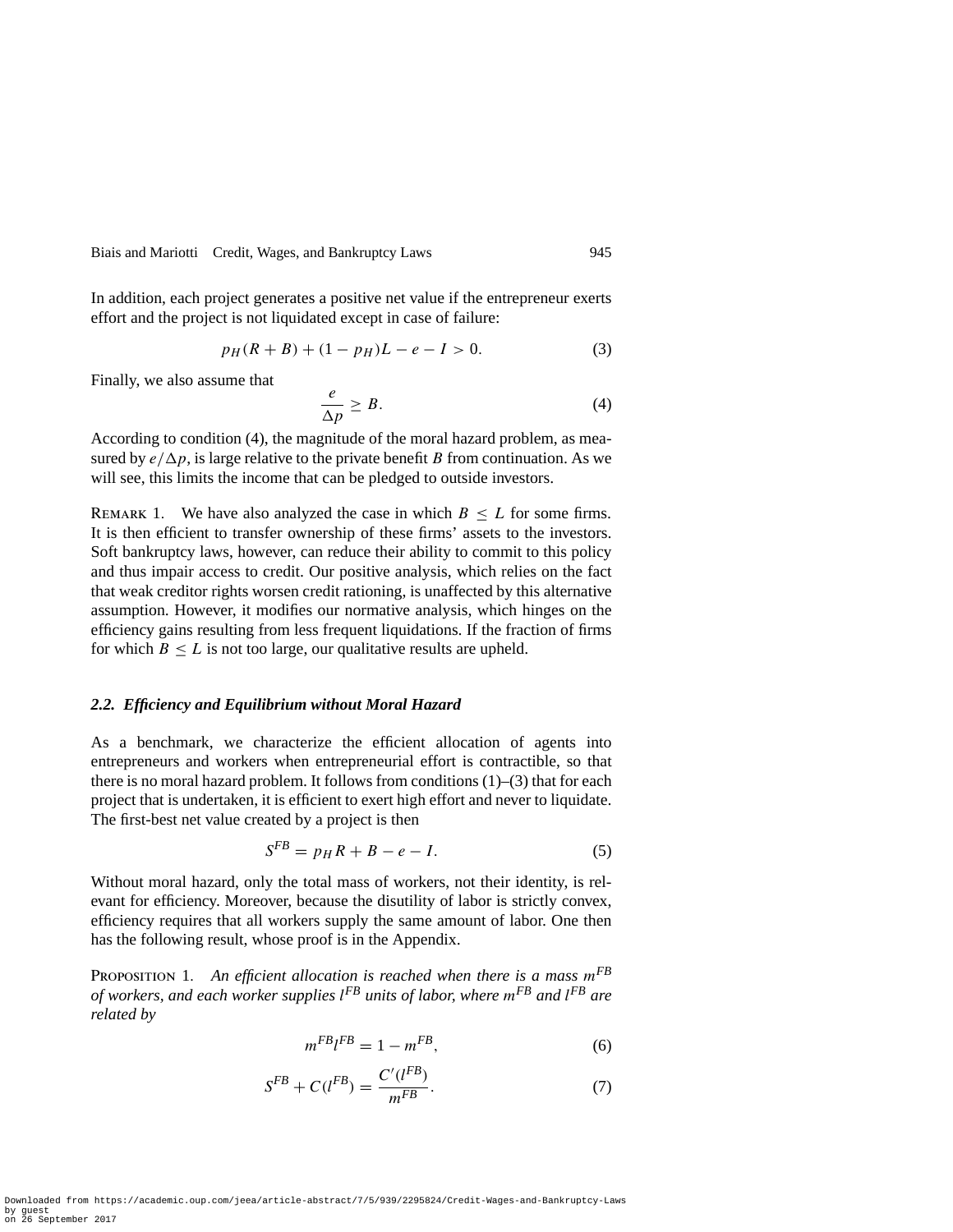*Absent moral hazard constraints, each efficient allocation can be decentralized in a competitive equilibrium.*

Condition (6) requires that the aggregate labor supply be equal to the total mass of entrepreneurs, and condition (7) equalizes the marginal social cost and the marginal social benefit of an extra worker. Proposition 1 implies that the efficient proportion of workers, and thus the level of aggregate investment, do not depend on the distribution of wealth among agents.<sup>10</sup> However, it will be helpful for future reference to consider the case in which the agents who become workers are those with wealth below some cutoff  $\hat{A}$ , to be determined in equilibrium. Given wage *w*, individual labor supply  $\ell^*(w)$  satisfies the first-order condition

$$
p_H w = C'(\ell^*(w)),\tag{8}
$$

and labor market clearing requires that

$$
F(\hat{A})\ell^*(w) = 1 - F(\hat{A}).
$$
\n(9)

Therefore individual labor supply is  $1/F(\hat{A}) - 1$ , and the resulting wage is  $C'(1/F(A) - 1)/p_H$ . Focusing on the utility agents obtain through economic interactions on top of their initial wealth, we obtain that the utility of a worker, as a function of the wealth  $\ddot{A}$  of the marginal agent, is given by

$$
U_W(\hat{A}) = C' \left( \frac{1}{F(\hat{A})} - 1 \right) \left[ \frac{1}{F(\hat{A})} - 1 \right] - C \left( \frac{1}{F(\hat{A})} - 1 \right), \qquad (10)
$$

and the utility of an entrepreneur, as a function of  $\hat{A}$ , is given by

$$
U_E^{FB}(\hat{A}) = S^{FB} - C' \left( \frac{1}{F(\hat{A})} - 1 \right). \tag{11}
$$

It follows from the strict convexity of the disutility of labor *C* that  $U_W(\hat{A})$  and  $U_E^{FB}(\hat{A})$  are, respectively, decreasing and increasing in  $\hat{A}$ . This reflects that the more workers there are, the lower is the wage rate. In the first-best, the wealth *A*<sup>*FB*</sup> of the marginal agent is such that  $U_W(A^{FB}) = U_E^{FB}(A^{FB})$ . This competitive equilibrium is illustrated in Figure 1.

The figure plots the utility of the workers and that of the entrepreneurs, as functions of the wealth of the marginal agent. The two curves intersect at the equilibrium point where agents are indifferent between the two occupational choices. Again, although the equilibrium threshold of wealth below which agents

<sup>10.</sup> As shown in the next section, this property of first-best allocations no longer holds in the second-best environment.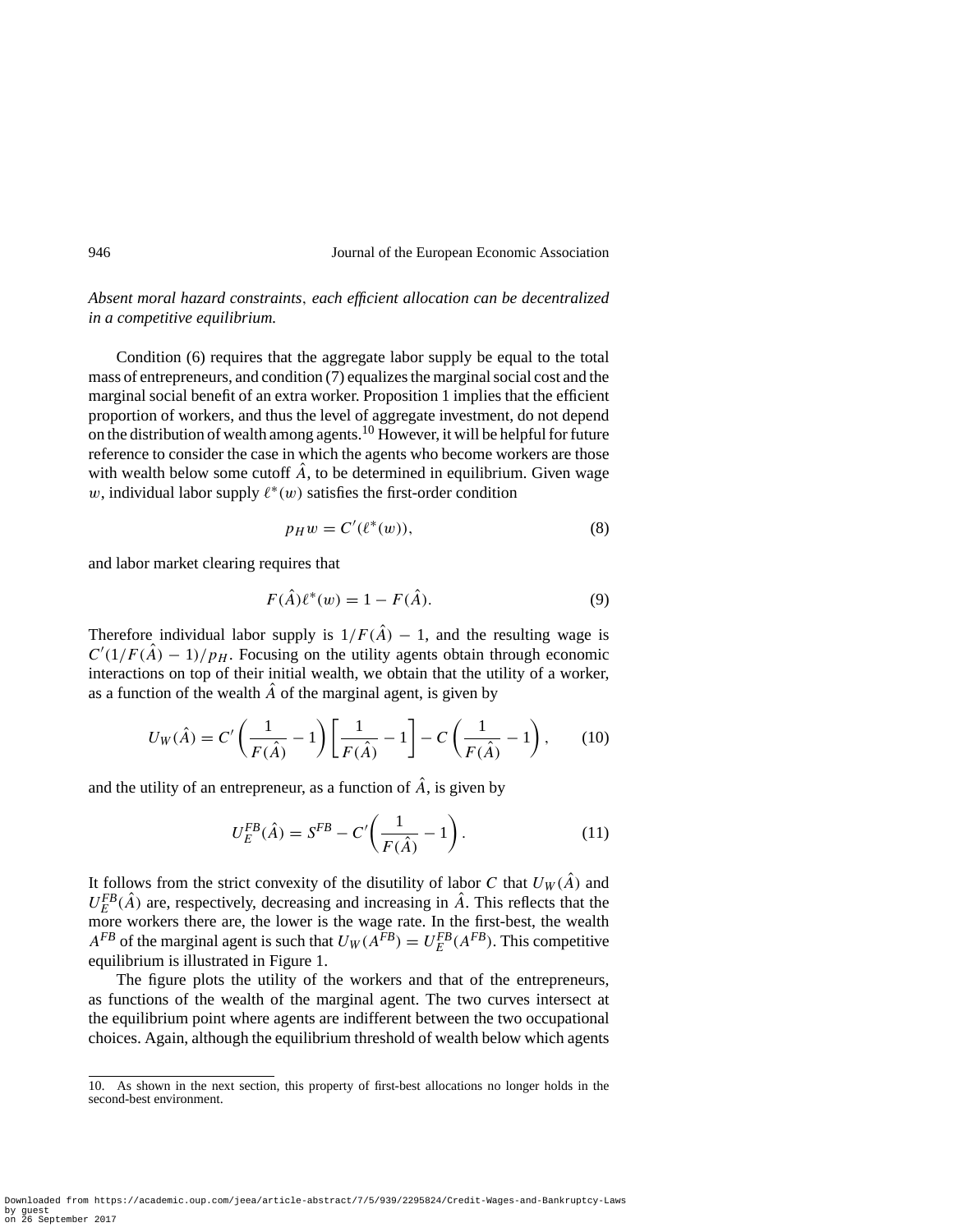

FIGURE 1. A competitive equilibrium without moral hazard.

become workers depends on the distribution of wealth, the total mass of workers does not.

#### **3. Moral Hazard and Soft Bankruptcy Laws**

When entrepreneurial effort is not observable, agents cope with the resulting moral hazard problem by designing optimal financial contracts. These contracts must ensure that investors are ready to lend and entrepreneurs to exert effort. To this end, they rely on two instruments. First, a minimal amount of initial wealth may be required in order to grant funds, as in Holmström and Tirole (1997). Second, inefficient ex post liquidation in case of failure may be used as an incentive to exert effort, as in Bolton and Scharfstein (1990). However, as discussed in the Introduction, bankruptcy laws in many countries do not strictly enforce financial contracts. Instead of this, they frequently force continuation of activity in cases where the existing contract requested liquidation. In this section, we study the impact of such soft bankruptcy laws on optimal financial contracting, taking into account the general equilibrium interactions between the credit market and the labor market.

#### *3.1. The Credit Market*

For each agent with wealth *A*, a financial contract first stipulates whether or not his project can be financed, that is, whether or not he can become an entrepreneur.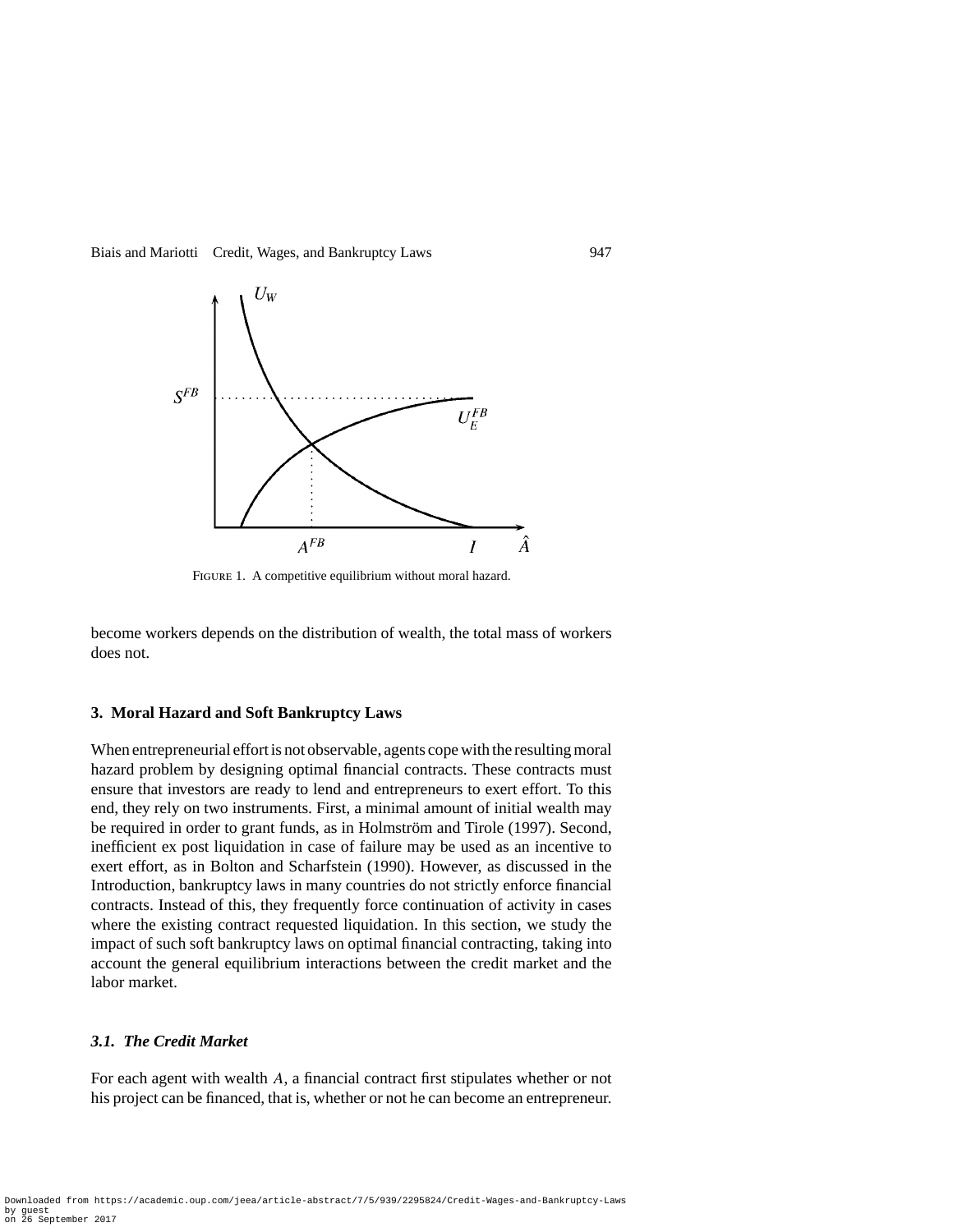In the former case, the contract specifies a transfer  $\tau$  to the entrepreneur whenever his project succeeds, and a liquidation probability *λ* whenever his project fails.<sup>11</sup> Equivalently,  $\lambda$  can be interpreted as the fraction of the firms' assets to be liquidated. $12$ 

As we shall see subsequently, the optimal financial contract specifies in some cases a positive liquidation rate in case of failure. Under a soft bankruptcy law, however, courts can interfere with the application of the contract and impose that the project be continued instead of being liquidated. To model this process in the simplest possible way, we assume that, in the states in which the contract prescribes that the project should be liquidated, the project is effectively liquidated with probability  $\pi$  only, whereas with probability  $1 - \pi$  the court overrules the contract and imposes continuation. As a result, when the financial contract states a nominal liquidation rate  $\lambda$  in case of failure, the actual liquidation rate is  $\lambda^a = \lambda \pi$ . To counter this effect, the investors can insist on a higher nominal liquidation rate. But because the latter cannot exceed one, a soft bankruptcy law constrains actual liquidation rates to be at most equal to  $\pi$ . The parameter  $\pi$  can thus be interpreted as a measure of the toughness of the law: the closer  $\pi$  is to one, the tougher is the law. We will say that the law is *tough* whenever financial contracts are perfectly enforced, that is  $\pi = 1$ .

Given wage *w* and law toughness  $\pi$ , a financial contract  $(\tau, \lambda)$  is incentivecompatible if the following holds:

$$
p_H(\tau + B - w) + (1 - p_H)(1 - \lambda \pi)B - e
$$
  
\n
$$
\geq p_L(\tau + B - w) + (1 - p_L)(1 - \lambda \pi)B.
$$

The left-hand side of this inequality is the expected utility the entrepreneur derives from the project if he exerts effort, and the right-hand side is his expected utility without effort. This incentive compatibility constraint requires that the payoff *τ* to the entrepreneur in case of success be at least

$$
\underline{\tau} = \frac{e}{\Delta p} - \lambda \pi B + w.
$$

Given a nominal liquidation rate  $\lambda$ , the highest income in case of success that can be pledged to outside investors without jeopardizing the entrepreneur's incentives is thus

<sup>11.</sup> One can verify that it is never optimal to liquidate the project following a success, as doing so would result in a tighter incentive constraint for the entrepreneur. To simplify the exposition, we do not allow for contracts in which the financing decision itself is randomly taken. Although such contracts could increase efficiency, we have checked that if the liquidation cost  $B - L$  is low enough, our main conclusions still hold even when such random contracts are enforceable.

<sup>12.</sup> In practice, when borrowing firms enter financial distress, their files are managed by a special department of the lending bank, that has its own staff and procedures. Franks and Sussman (2005b) offer an empirical analysis of the workings of such recovery units in several UK banks. Committing to a given liquidation rate can be achieved by an appropriate specification of the objectives and procedures of the recovery unit.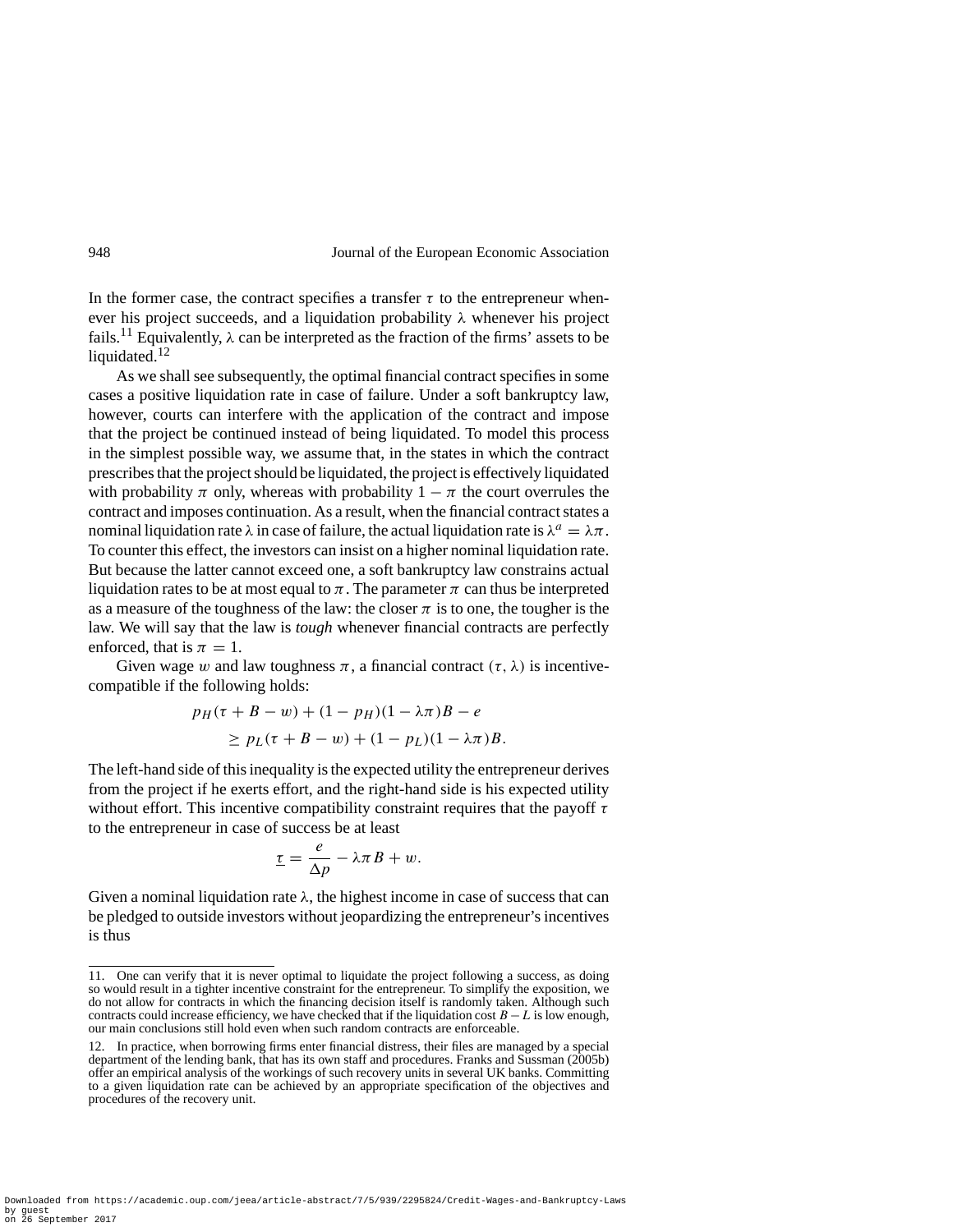Biais and Mariotti Credit, Wages, and Bankruptcy Laws 949

$$
R - \underline{\tau} = R - \frac{e}{\Delta p} + \lambda \pi B - w.
$$

Hence, the total expected amount that can be pledged to outside investors is

$$
p_H(R - \underline{\tau}) + (1 - p_H)\lambda \pi L = p_H\left(R - \frac{e}{\Delta p}\right) + \lambda \pi \left[p_H B + (1 - p_H)L\right] - p_H w.
$$

This expected pledgeable income is decreasing in  $e/\Delta p$ , which measures the severity of the moral hazard problem. It is increasing in  $\lambda$  and  $\pi$  because an increase in the liquidation rate or in the toughness of the law raises the investors' revenue in case of failure, and strengthens the incentives of the entrepreneur to exert effort in order to avoid liquidation.

To ensure that some income can be pledged without liquidating the firm, we assume that

$$
R > \frac{e}{\Delta p}.
$$

We also assume that the maximum ex-wages expected pledgeable income is less than the investment expenditures, even if the law is tough, so that some initial wealth  $A > 0$  is required for investing:

$$
p_H\bigg(R-\frac{e}{\Delta p}\bigg)+p_HB+(1-p_H)L < I.
$$

For investors to break even on average, the expected pledgeable income must exceed the investors' commitment:

$$
p_H\left(R - \frac{e}{\Delta p}\right) + \lambda \pi \left[p_H B + (1 - p_H)L\right] - p_H w \ge I - A. \tag{12}
$$

It follows that, given the wage rate *w*, an agent can obtain a loan with nominal liquidation rate *λ* if and only if his initial wealth *A* is above the threshold level

$$
\mathscr{A}(w,\lambda,\pi) = I - p_H\left(R - \frac{e}{\Delta p}\right) - \lambda \pi \left[p_H B + (1 - p_H)L\right] + p_H w. \tag{13}
$$

The fact that a minimum amount of wealth is required to obtain funding is in line with Holmström and Tirole (1997). This required amount of wealth decreases with the promised liquidation rate, which reflects that more frequent liquidations raise the pledgeable income. However, because liquidation is ex post inefficient, it is optimal to keep the liquidation rate as low as possible. Hence, when the optimal contract requires that part of the firm's assets be liquidated in case of failure, the optimal actual liquidation rate is such that the investors' participation constraint (12) is binding:

$$
\lambda^{a}(A, w) = \frac{I - A - p_{H}(R - e/\Delta p) + p_{H}w}{p_{H}B + (1 - p_{H})L}.
$$
 (14)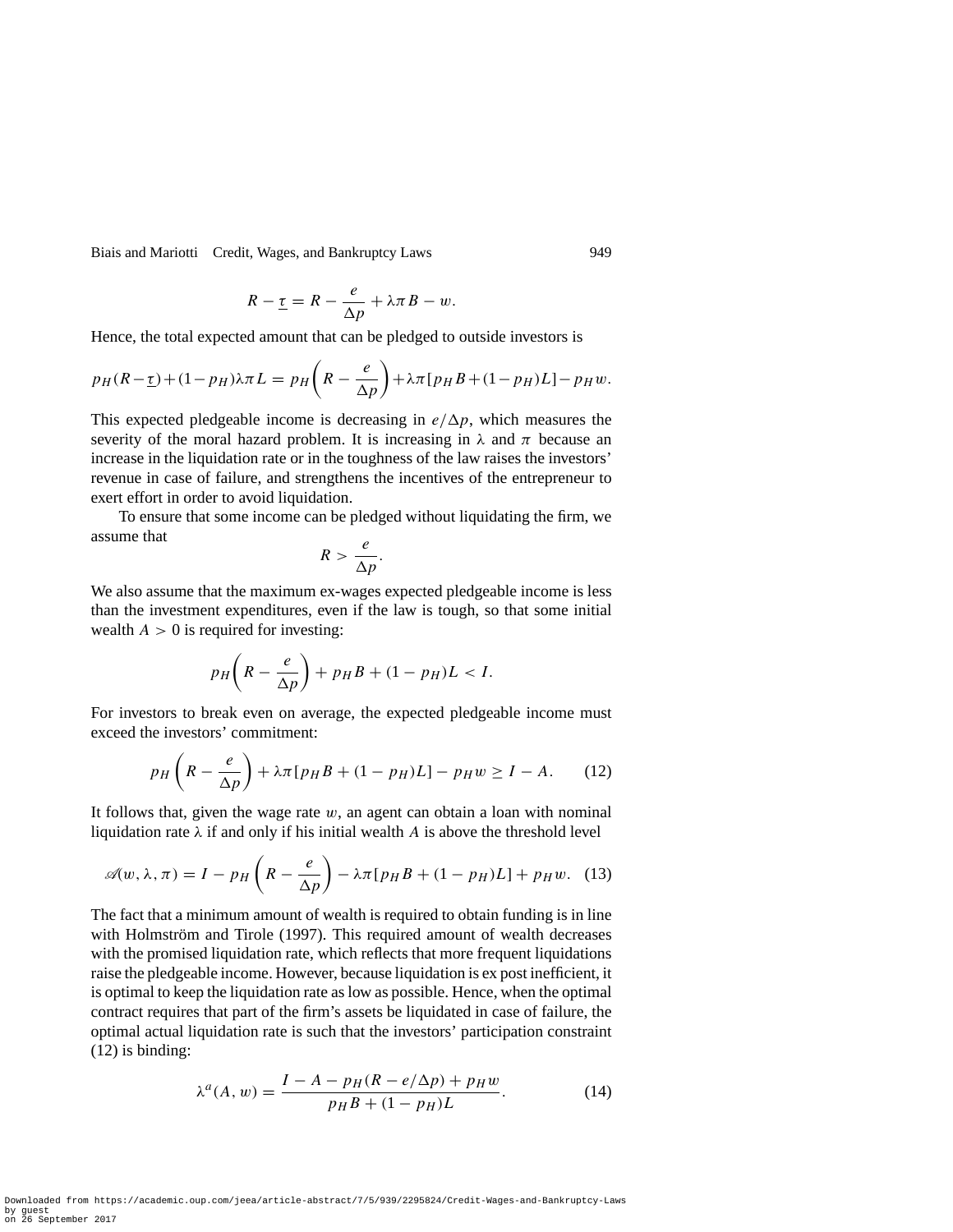The higher the initial wealth of an entrepreneur, the lower the optimal liquidation rate.<sup>13</sup> For a fixed wage  $w$ , the actual liquidation rate is the same under a soft law and under the tough law. Thus, holding wages constant, the only impact of a soft bankruptcy law is to increase the minimum amount of wealth required to obtain a loan,  $\mathscr{A}(w, 1, \pi)$ .

Agents with wealth below  $\mathcal{A}(w, 1, \pi)$  have very limited initial wealth. In order to invest, they would need to raise large amounts of outside funds. But even if they set the actual liquidation rate to its maximal value  $\lambda^a = \pi$ , their pledgeable income would remain below their outside funding need. Hence they cannot become entrepreneurs. By contrast, agents with wealth above  $\mathscr{A}(w, 0, \pi)$  are very rich. They only need small amounts of outside funds, which they can raise while setting an actual liquidation rate  $\lambda^a = 0$ . In this case, whereas outside investors are granted a share of the revenue in case of success, they cannot impose liquidation in case of failure. This corresponds to equity financing by minority shareholders. Finally, agents with initial wealth between  $\mathcal{A}(w, 0, \pi)$  and  $\mathcal{A}(w, 1, \pi)$  can raise funds, but must promise an actual liquidation rate between 0 and  $\pi$ , as given by equation (14). This corresponds to a debt contract. These financing regimes are summarized in the following proposition.

PROPOSITION 2. *Given wage w and law toughness*  $\pi$ *, only agents with wealth*  $A \geq \mathcal{A}(w, 1, \pi)$  *can raise outside funds. Agents with wealth*  $A \geq \mathcal{A}(w, 0, \pi)$ *have access to equity financing, whereas agents with wealth*  $\mathscr{A}(w, 1, \pi) \leq A$  $\mathcal{A}(w, 0, \pi)$  *only have access to debt financing.* 

#### *3.2. Competitive Equilibrium*

Given wage *w* and law toughness  $\pi$ , the utility of an agent with wealth  $A \geq$  $\mathcal{A}(w, 1, \pi)$  who decides to become an entrepreneur is given by

$$
S^{FB} - p_H w - \lambda^a (A, w)(1 - p_H)(B - L), \qquad (15)
$$

where  $S^{FB}$  is the first-best net value creation defined in equation (5). Because  $B > L$ , liquidations are inefficient and the utility of the entrepreneur is decreasing in the liquidation rate. Thus, because  $\lambda^a(A, w)$  is a decreasing function of A, the utility of the entrepreneur is an increasing function of his wealth, in contrast with the first-best. Moreover, only agents with wealth higher than  $\mathcal{A}(w, 1, \pi)$  can be financed. Thus, in equilibrium, those who choose or are forced to become workers are the poorest agents.

<sup>13.</sup> This is reminiscent of the result by Bernanke and Gertler (1989) that the greater the net worth of a borrower, the lower the agency cost implied by the optimal loan contract.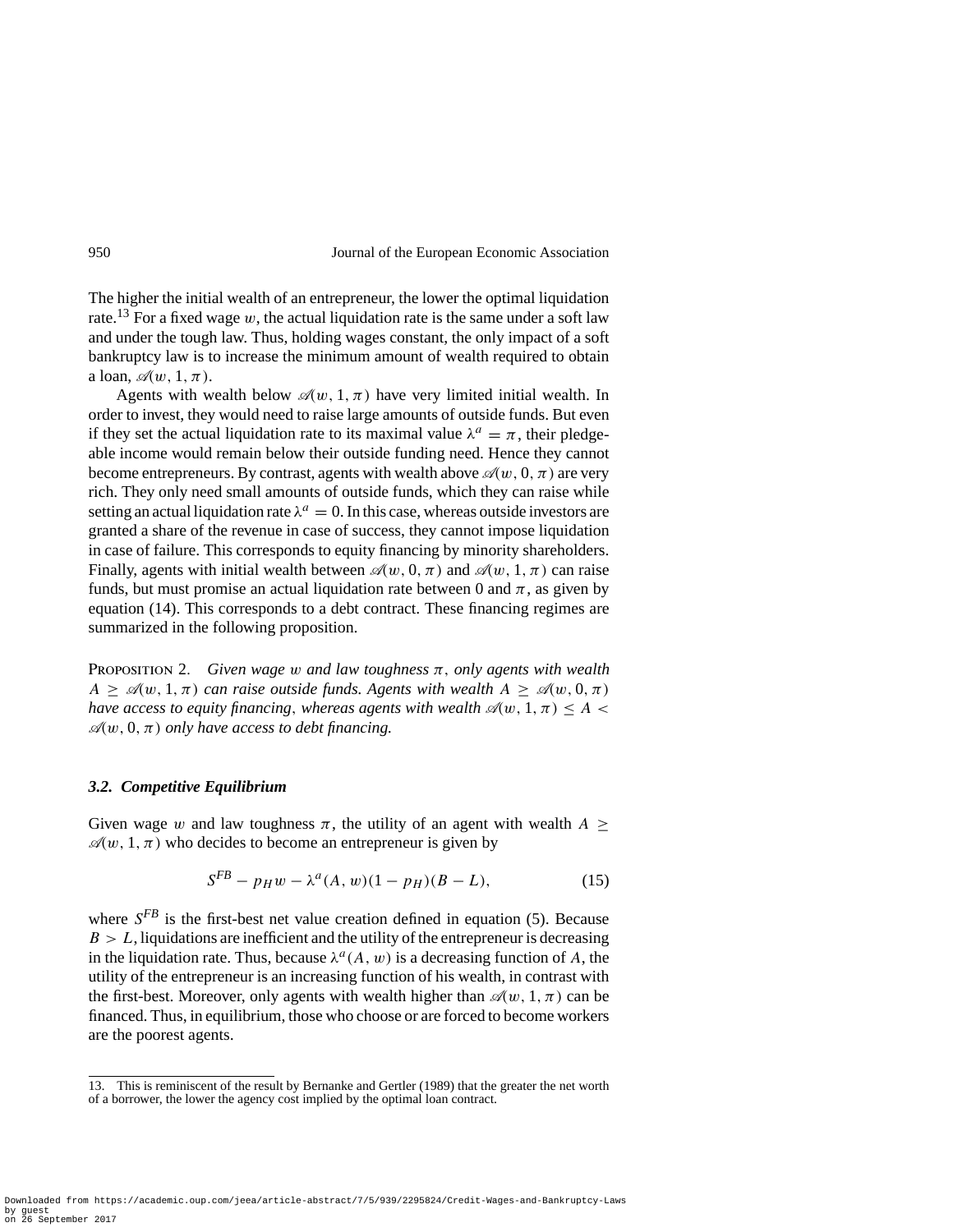To solve for a competitive equilibrium, one needs to determine the minimum amount of wealth required to become an entrepreneur. To do so, one has to take into account the following circular causation chain. First, credit rationing constraints determine who can become an entrepreneur and therefore the mass of potential entrepreneurs. The latter in turn affects supply and demand on the labor market and hence wages. Finally, wages reduce the pledgeable income and thus influence credit rationing. The following lemma is proven in the Appendix.

LEMMA 1. *Define*  $A(\pi) \in (0, I)$  *as the solution to* 

$$
p_H\left(R - \frac{e}{\Delta p}\right) + \pi[p_H B + (1 - p_H)L] - C'\left(\frac{1}{F(\underline{A}(\pi))} - 1\right) = I - \underline{A}(\pi).
$$
\n(16)

*Then an agent can obtain funding in equilibrium only if his initial wealth is at least*  $A(\pi)$ *.* 

 $A(\pi)$  is the level of wealth for the marginal agent at which the maximum expected pledgeable income, corresponding to an actual liquidation rate  $\pi$ , is just equal to the required funding. It is easy to check from equation (16) that  $A(\pi)$  is decreasing in  $\pi$ : The tougher the law, the lower the minimum amount of wealth required to become an entrepreneur.

To complete our analysis, we still have to determine whether the wealth  $\hat{A}$  of the marginal agent is equal to or greater than  $A(\pi)$  in equilibrium. To answer this question, we need to compare his utility with that of a worker. To compute the former, observe that, because the equilibrium wage is  $C'(1/F(A) - 1)/p_H$  by equations (8)–(9), the liquidation rate that the marginal agent needs to promise to obtain funding is

$$
\Lambda^{a}(\hat{A}) = \lambda^{a} \left( \hat{A}, \frac{1}{p_{H}} C' \left( \frac{1}{F(\hat{A})} - 1 \right) \right), \tag{17}
$$

where the function  $\lambda^a$  is defined as in (14), with  $\lambda^a(A, w) = 0$  if  $A >$  $\mathcal{A}(w, 0, \pi)$ .<sup>14</sup> As a result, the utility of the marginal agent is

$$
U_E^{SB}(\hat{A}) = U_E^{FB}(\hat{A}) - \Lambda^a(\hat{A})(1 - p_H)(B - L). \tag{18}
$$

It follows from equations (14) and (17) that  $\Lambda^a(\hat{A})$  is decreasing in  $\hat{A}$ , and thus from equations (11) and (18) that  $U_E^{SB}(\hat{A})$  is increasing in  $\hat{A}$ .

Relying on this analysis, we can now characterize equilibrium credit and wages. In the second-best environment, it may still be the case that, as in the firstbest benchmark, the marginal agent is indifferent between becoming a worker or

<sup>14.</sup> It should be noted that, by construction,  $\Lambda^a(A(\pi)) = \pi$ .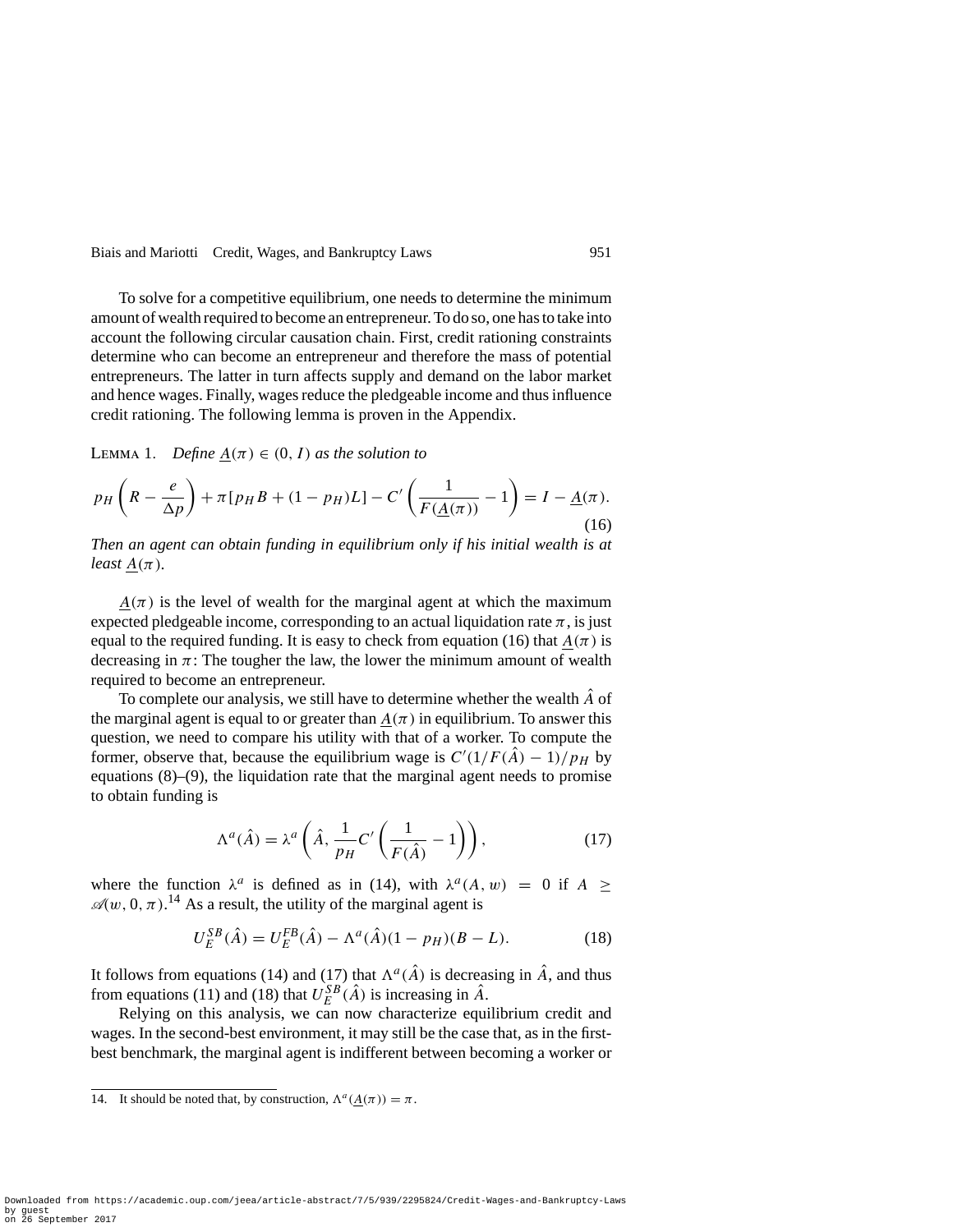an entrepreneur. If the moral hazard problem is severe or the bankruptcy law very soft, however, this indifference condition will not be satisfied. In that case, there is credit rationing, in the sense that agents with wealth slightly below that of the marginal agent would strictly prefer to become entrepreneurs, but are constrained to become workers. This is stated in the following proposition, where a worker's utility is defined as in equation (10).

Proposition 3. *There exists a unique competitive equilibrium with the following properties:*

- *(i) If*  $U_E^{SB}(\underline{A}(\pi)) \le U_W(\underline{A}(\pi))$ , *there is no credit rationing in equilibrium. The agents who become workers are those with initial wealth below ASB, where*  $U_E^{SB}(A^{SB}) = U_W(A^{SB}).$
- *(ii) If*  $U_E^{SB}(\underline{A}(\pi)) > U_W(\underline{A}(\pi))$ , there is credit rationing in equilibrium, and *agents with initial wealth below A(π) must become workers, and those with greater initial wealth prefer to become entrepreneurs.*

In case (i), the marginal agent has more wealth than the minimum required to access credit, that is,  $A^{SB} \geq A(\pi)$ . Hence there is no credit rationing. This occurs when the maximum liquidation rate that would arise in equilibrium under the tough law is lower than  $\pi$ . In this case, the constraint imposed by the soft law does not bind, and equilibrium and welfare are the same than under the tough law. Because  $A(\pi)$  is decreasing in  $\pi$ , this scenario is more likely to happen when the law is relatively tough.

In case (ii), some agents with wealth below  $A(\pi)$  would prefer to become entrepreneurs, but they are not rich enough to obtain funding. The marginal agent has initial wealth  $A(\pi)$ . His utility is strictly higher than if he were a worker, and workers with slightly lower initial wealth are strictly worse off than him. Without credit market imperfections, this would be corrected by a decrease in the number of workers, an increase in the number of entrepreneurs, and an increase in wages. However, under moral hazard, agents with initial wealth below  $A(\pi)$ cannot become entrepreneurs, and hence wages cannot adjust so as to make the marginal agent indifferent between becoming a worker or an entrepreneur. Such credit rationing occurs when the maximum liquidation rate that would prevail under the tough law is higher than  $\pi$ . Agents with wealth below  $A(\pi)$  would have to set the actual liquidation rate above  $\pi$  to become entrepreneurs, but this is precluded by the soft law. The softer is the law, the more likely is credit rationing, and the lower is the equilibrium wage

$$
w(\pi) = \frac{1}{p_H} C' \left( \frac{1}{F(\underline{A}(\pi))} - 1 \right). \tag{19}
$$

A competitive equilibrium with credit rationing is illustrated in Figure 2.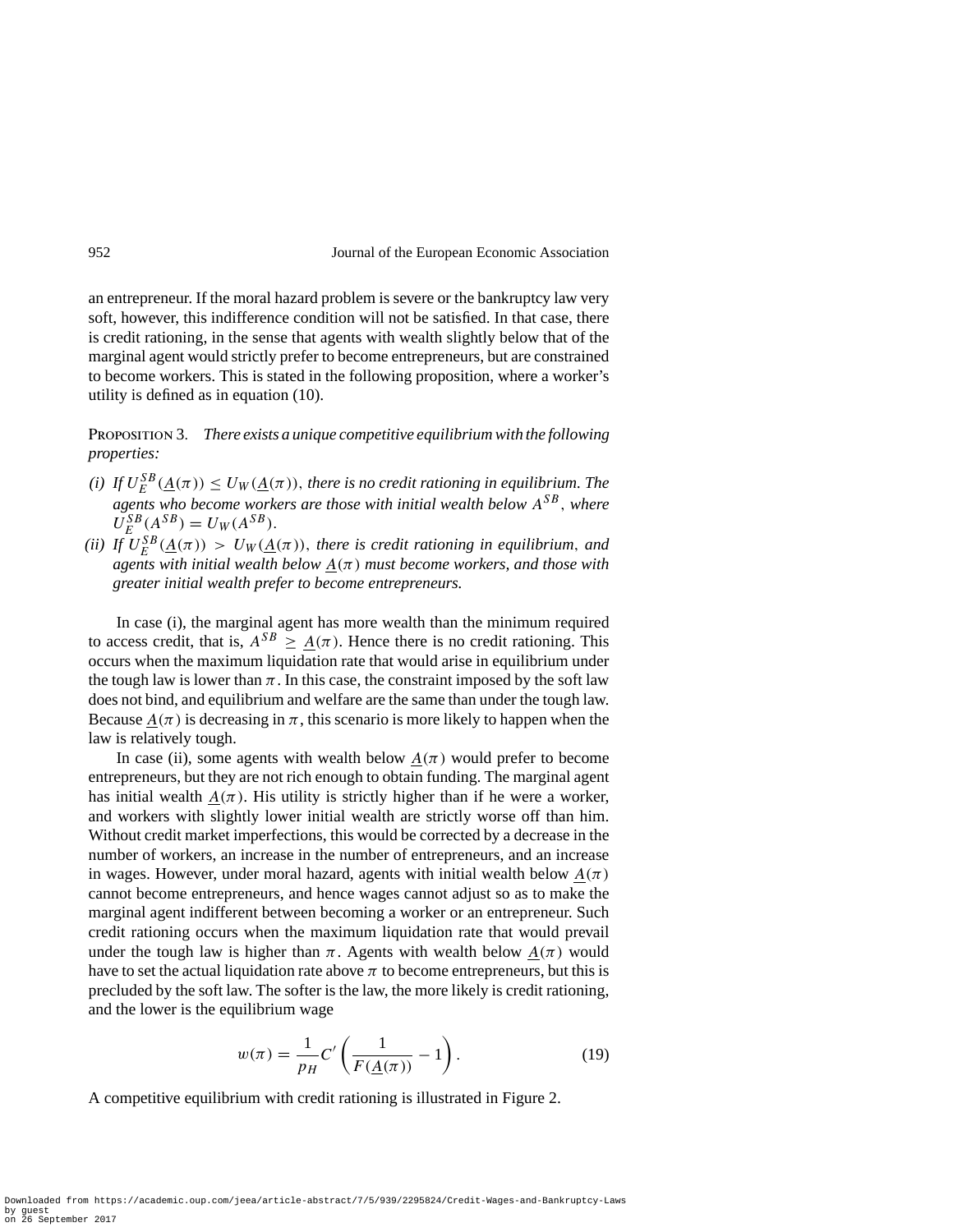

FIGURE 2. A competitive equilibrium with moral hazard and credit rationing.

The figure plots the utility of the workers and that of the entrepreneurs, as functions of the wealth of the marginal agent. The utility of entrepreneurs is defined only above  $A(\pi)$ , the minimum amount of wealth required to become an entrepreneur.

The following corollary states an immediate consequence of Proposition 3.

Corollary 1. *Compared to the first-best benchmark, moral hazard reduces the fraction of agents who become entrepreneurs and thus depresses investment and wages. Whenever*  $U_E^{SB}(\underline{A}(\pi)) > U_W(\underline{A}(\pi))$ , *this effect is stronger under a soft law than under the tough law.*

The corollary reflects that moral hazard raises the minimum amount of wealth required to become an entrepreneur. Two effects are at work here. First, ex post inefficient liquidations make entrepreneurship less attractive for the agents relative to the first-best, as can be seen from equation (18). Second, credit rationing may exclude further agents with relatively low initial wealth from the credit market. The latter effect is magnified under a soft law.

#### **4. The Political Economy of Soft Bankruptcy Laws**

In this section, we examine the political determinants of bankruptcy laws. To this end, we first characterize the preferences of agents over the toughness of the law, as a function of their initial wealth. Next, we take a median voter approach to illustrate how changes in the fundamentals of the economy affect the bankruptcy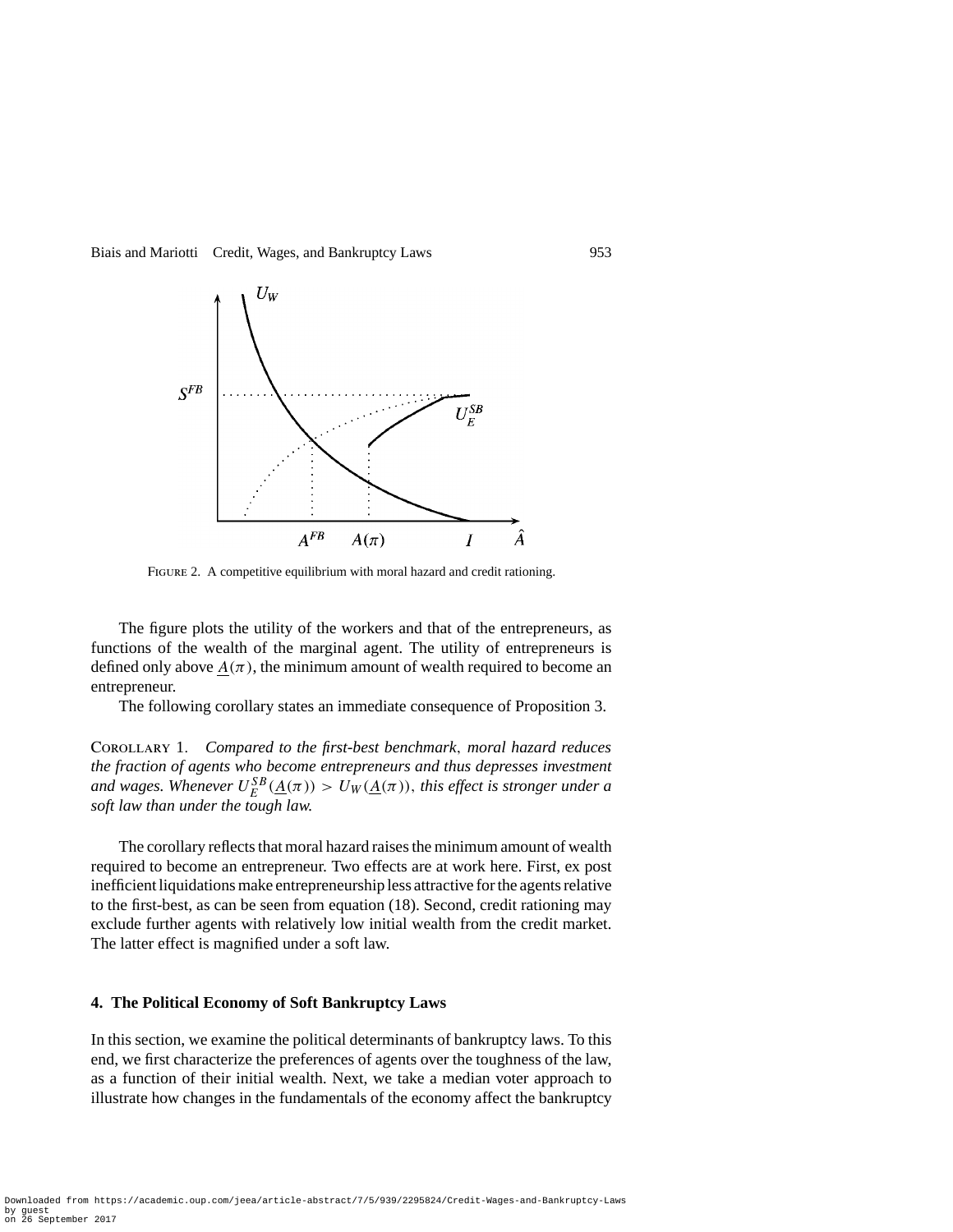law and the structure of financial contracts in equilibrium. Finally, we investigate the impact of a shift in political power towards the richest agents.

#### *4.1. Political Preferences*

The tough bankruptcy law states that contracts will be strictly enforced. We shall focus on the case in which no credit rationing occurs under such a law, as in case (i) of Proposition 3. Thus, under the tough law, the marginal agent with wealth *ASB* is indifferent between becoming a worker and becoming an entrepreneur. We suppose that his firm is liquidated at a positive rate  $\lambda^{SB}$  in case of failure, so that debt and equity coexist in equilibrium.<sup>15</sup> Any law  $\pi \geq \lambda^{SB}$  is outcome equivalent to the tough law. Hence there is no loss of generality in restricting the policy space to the interval [0,  $\lambda^{SB}$ ]. Soft bankruptcy laws set a maximum liquidation rate precluding the strict enforcement of financial contracts. Thus, under a soft law  $\pi < \lambda^{SB}$ , and there is credit rationing. Agents with wealth below  $A(\pi) > A^{SB}$  are then constrained to become workers, and earn a wage  $w(\pi)$  as given by equation (19).

*Poor agents.* Consider first the case of an agent with wealth  $A < A^{SB}$ . Irrespective of the law, this agent has no other choice than to become a worker. His utility  $U_W(A(\pi))$  is increasing in  $\pi$ . This reflects that workers benefit from tough laws, which facilitate firm creation and investment, and result in higher labor demand and higher wages. Thus these agents vote for the toughest possible law.

*Rich agents.* Consider next the case of an agent with wealth  $A > A(0)$ . Irrespective of the law, this agent becomes an entrepreneur and is never liquidated in equilibrium. His utility  $S^{FB} - p_H w(\pi)$  is decreasing in  $\pi$ . This reflects that agents who are never credit constrained benefit from soft laws, which hinder firm creation and investment, and result in lower labor demand and lower wages. Thus these agents want the law to be as soft as possible.

*Intermediate agents.* Consider finally the case of an agent with wealth  $A^{SB} \leq$ *A* < *A*(0*)*. There exists a law  $\pi_A \in (0, \lambda^{SB})$  such that this agent is just rich enough to have access to credit, that is,  $A = A(\pi_A)$ . If a softer law is enacted, this agent is forced to become a worker, with a utility  $U_W(A(\pi))$  that is increasing in  $\pi$ over  $[0, \pi_A)$ . By contrast, if a tougher law is enacted, he becomes an entrepreneur, thereby obtaining utility

$$
S^{FB} - p_H w(\pi) - \lambda^a(A, w(\pi))(1 - p_H)(B - L),
$$

<sup>15.</sup> Formally, we impose that  $U_E^{SB}(\underline{A}(1)) \le U_W(\underline{A}(1))$  and  $A^{SB} < \underline{A}(0)$ . One then has  $\lambda^{SB} =$  $\Lambda^a(A^{SB}) > 0$ , where the function  $\Lambda^a$  is as defined in equation (17).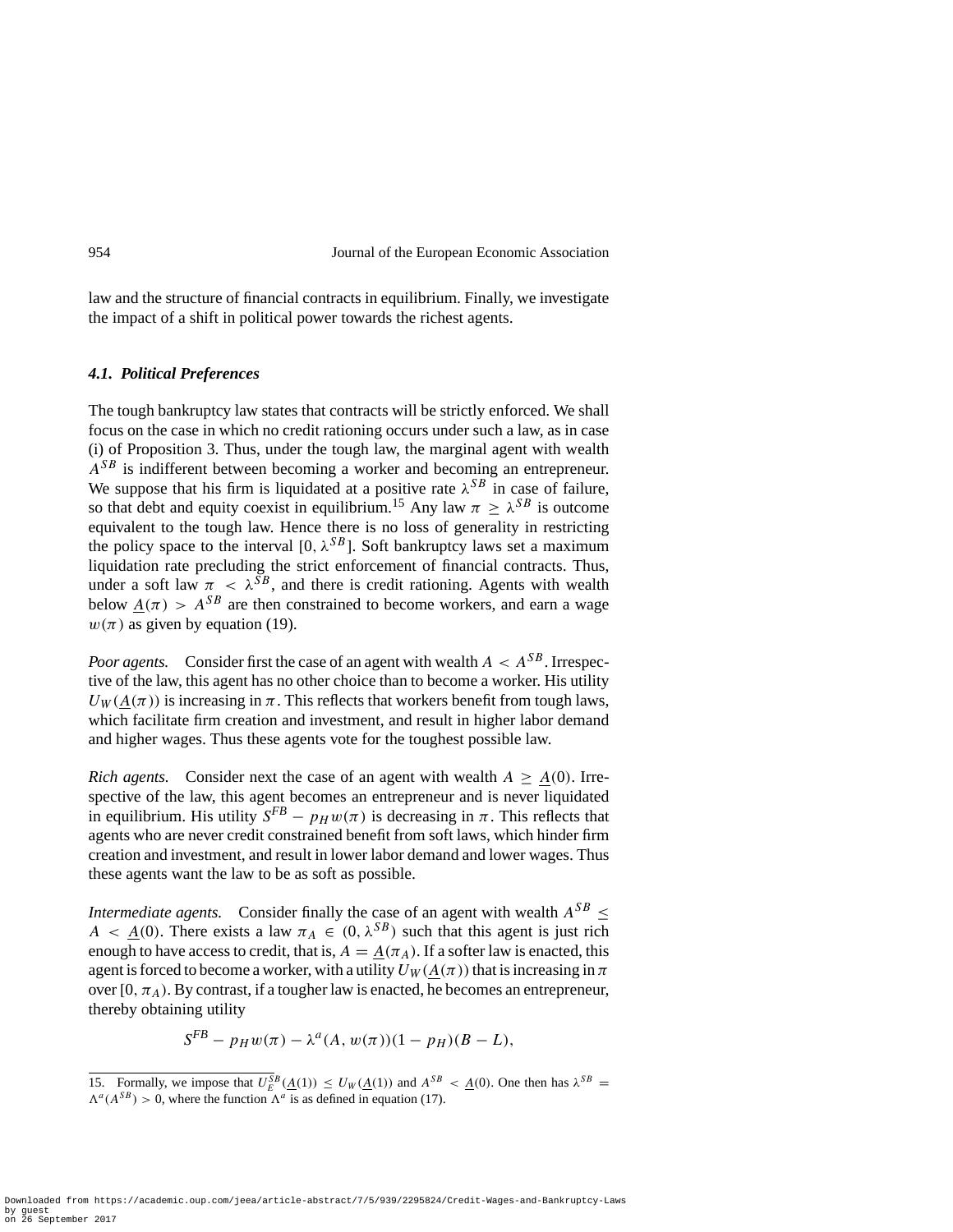which is decreasing in  $\pi$  over  $[\pi^A, \lambda^B]$ . Thus, conditional on becoming an entrepreneur, he prefers that as few as possible other agents be entrepreneurs, in order to benefit from lower wages. His utility is maximum whenever  $\pi = \pi_A$ , so that he is in effect the marginal agent.

These results are in line with Rajan and Zingales (2003), who argue that incumbent firms that do not rely much on external capital markets to finance their projects extract a rent from an underdeveloped financial system that does not strictly enforce financial contracts. In our analysis, a tough bankruptcy law enhances the competition for labor and thus increases wages, leading to lower profits for those agents who are rich enough to enjoy a privileged access to finance. This implies that these agents should oppose tough bankruptcy laws which would allow newcomers to enter the credit market.

Remark 2. In order to abstract from any externality on third parties that would not be directly linked to financial contracting, we focused in our analysis on the case where the liquidation costs are entirely borne by entrepreneurs. A natural question is whether taking into account similar costs for workers would affect their political preferences. It turns out that this depends to which extent wages that are set on the labor market reflect these costs. When this is the case, firms with different initial funds, and therefore different liquidation rates ex post, will typically pay different wages in equilibrium, so as to make workers indifferent about the firms that employ them. Suppose that for each unit of labor that a worker supplies to a given firm, he incurs a disutility  $k$  in case this firm is liquidated after a failure. For workers to be indifferent between all firms, it must be that the wages *wA* paid by firms with different levels of initial funds *A* are such that the expected wage net of the expected liquidation cost for the workers,

$$
p_H w_A - (1 - p_H) k \lambda^a(A, w_A),
$$

is a constant independent of *A*. This constant must be positive, which requires *k* not to be too high. It is straightforward to check from equation (14) that this makes  $w_A$  a decreasing function of  $A$ . Indeed, firms with low initial funds must commit to higher liquidation rates to raise outside funds, and must therefore compensate workers by setting higher wages. This mechanism naturally amplifies credit rationing, by raising the minimal amount of wealth required to become an entrepreneur. Because workers are perfectly compensated for liquidation costs, their political preferences are unchanged relative to when  $k = 0$ : They still prefer a tough bankruptcy law that enhances investment and firm creation and results in higher labor demand and higher wages.

Consider by contrast the case in which workers cannot be fully compensated for these liquidation costs. As suggested by Pagano and Volpin (2001), this may occur because workers must invest in firm-specific human capital. For instance,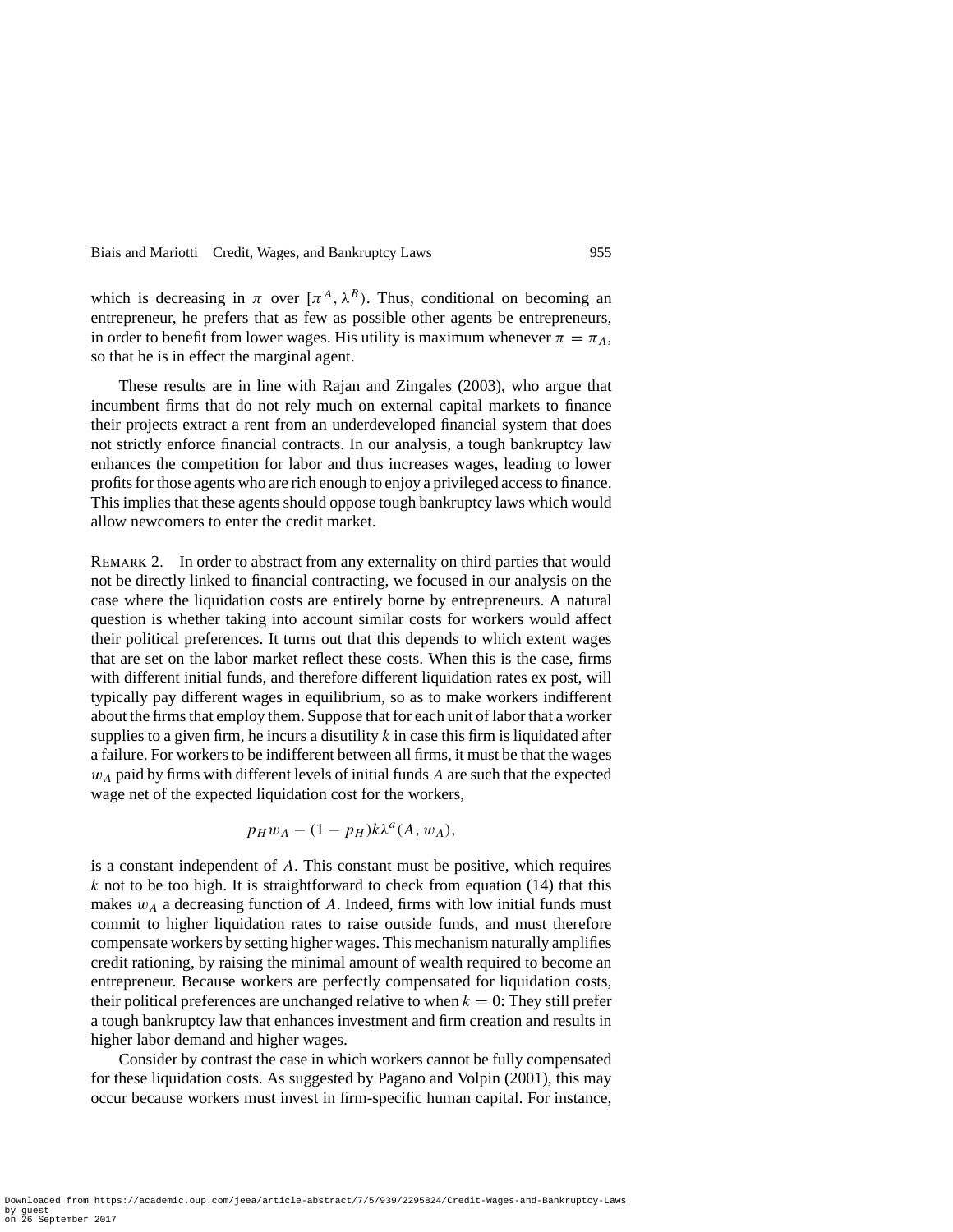suppose that there is a fixed liquidation cost  $K$  for workers, and that wages are set in the labor market under a veil of ignorance, that is, before workers know the specific liquidation rates of the firms for which they will eventually work. Then, given a law  $\pi$  and the corresponding equilibrium wage  $w(\pi)$ , a typical worker chooses his labor supply *l* so as to maximize

$$
p_H w(\pi)l - C(l) - (1 - p_H)K \frac{\int_{\underline{A}(\pi)}^{\mathscr{A}(w(\pi),0,\pi)} \lambda^a(A, w(\pi))dF(A)}{1 - F(\underline{A}(\pi))}.
$$

The last term in this objective function is the expected liquidation cost for the worker. Because it is independent of *l*, it does not affect individual labor supply. Whenever  $K > 0$ , the attractiveness of becoming a worker is reduced. Hence, if there is no rationing in equilibrium, fewer agents become workers, and wages are higher than when  $K = 0$ . Because of higher wages, the liquidation rates must increase, and the proportion of entrepreneurs who finance their projects with equity decreases. If *K* is high, workers will typically favor an intermediate law that trades off the liquidation costs and the positive wage impact of firm creation. If *K* is low, they will still favor a tough bankruptcy law, and our analysis is unaffected.

#### *4.2. Voting on the Bankruptcy Law*

The upshot of the previous section is that, under our assumptions, all agents have single-peaked preferences with respect to the toughness of the law. This implies that the median voter theorem applies, and thus the policy favored by the median agent cannot be defeated under majority voting by any other alternative.

Denote by  $A^M = F^{-1}(1/2)$  the initial wealth of the median agent, and denote by  $\pi^M$  the bankruptcy law favored by this agent. We assume throughout that  $A^{SB} < A^M < A(0)$ . Thus the median agent is richer than the agent who would be the marginal agent under the tough law, but he still cannot be fully equity financed in equilibrium. The law  $\pi^M$  grants the median agent access to credit, but denies it to those with wealth below  $A^M$ . Hence, in line with equation (16), we can write that

$$
p_H\left(R - \frac{e}{\Delta p}\right) + \pi^M[p_H B + (1 - p_H)L] - C'(1) = I - F^{-1}\left(\frac{1}{2}\right). \tag{20}
$$

Because  $A^M > A^{SB}$ , some credit rationing takes place in equilibrium when voting gives rise to the law favored by the median agent. Several implications can be drawn from equation (20).

• An increase in the magnitude of the moral hazard problem, as measured by  $e/\Delta p$ , reduces the pledgeable income of the marginal agent. In response to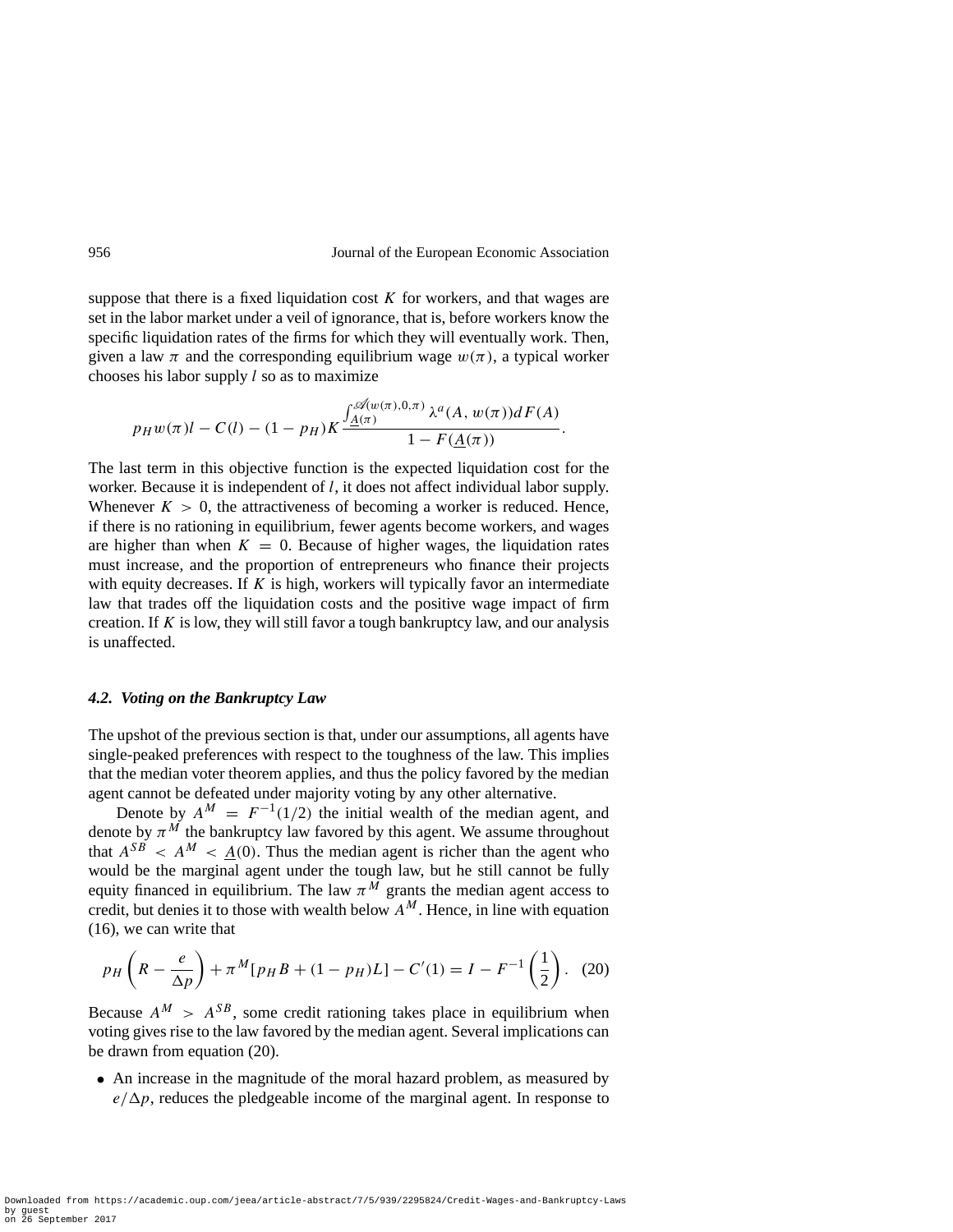this, the median agent wants to raise his liquidation rate so as to maintain his access to funding. To make this possible, the median agent favors an increase in the toughness of the law.

- By contrast, an increase in the profitability of the project, as measured by *R* or  $p<sub>H</sub>$ , or an increase in the private benefit *B* or in the liquidation proceeds *L*, raises the pledgeable income and thus facilitates the access to funding. In response to this, the median agent favors a decrease in the toughness of the law.
- Changes in the magnitude of the moral hazard problem or in the profitability of the project leave the identity of the median voter unaffected. By contrast, a shift in the wealth distribution modifies it. Suppose that distribution  $F<sub>2</sub>$  dominates distribution  $F_1$  in the monotone likelihood ratio order.<sup>16</sup> Aggregate wealth in the economy is larger under  $F_2$  than under  $F_1$ , and the median agent is richer. Because richer agents have lower outside financing needs and thus can afford lower liquidation rates, the median agent votes for a softer law under  $F_2$  than under  $F_1$ .

Equation (20) also yields implications for the structure of financial contracts in the political equilibrium. Given a law  $\pi$  and the corresponding equilibrium wage  $w(\pi)$ , the aggregate leverage ratio in the economy is given by

$$
\frac{\int_{\underline{A}(\pi)}^{\mathscr{A}(w(\pi),0,\pi)} (I-A)dF(A)}{\int_{\mathscr{A}(w(\pi),0,\pi)}^I (I-A)dF(A)},
$$
\n(21)

that is, the ratio of the total value of debt to the total value of outside equity. One then has the following result, whose proof is in the Appendix.

Proposition 4. *When agents vote over the bankruptcy law, an increase in the magnitude of the moral hazard problem leads to a tougher law and a higher aggregate leverage, whereas an increase in the profitability of the project or a positive shift of the wealth distribution in the monotone likelihood ratio order leads to a softer law and a lower aggregate leverage.*

#### *4.3. Shifts in Political Power*

Although the previous analysis focuses on the preferences of the median voter, it is unclear that majority voting adequately reflects the procedure by which bankruptcy laws are chosen in practice. As pointed out for instance by Bénabou (2000), relatively poor citizens have less influence on the political process

<sup>16.</sup> That is, the densities  $f_1$  and  $f_2$  are such that the likelihood ratio  $f_2(A)/f_1(A)$  is increasing in *A*.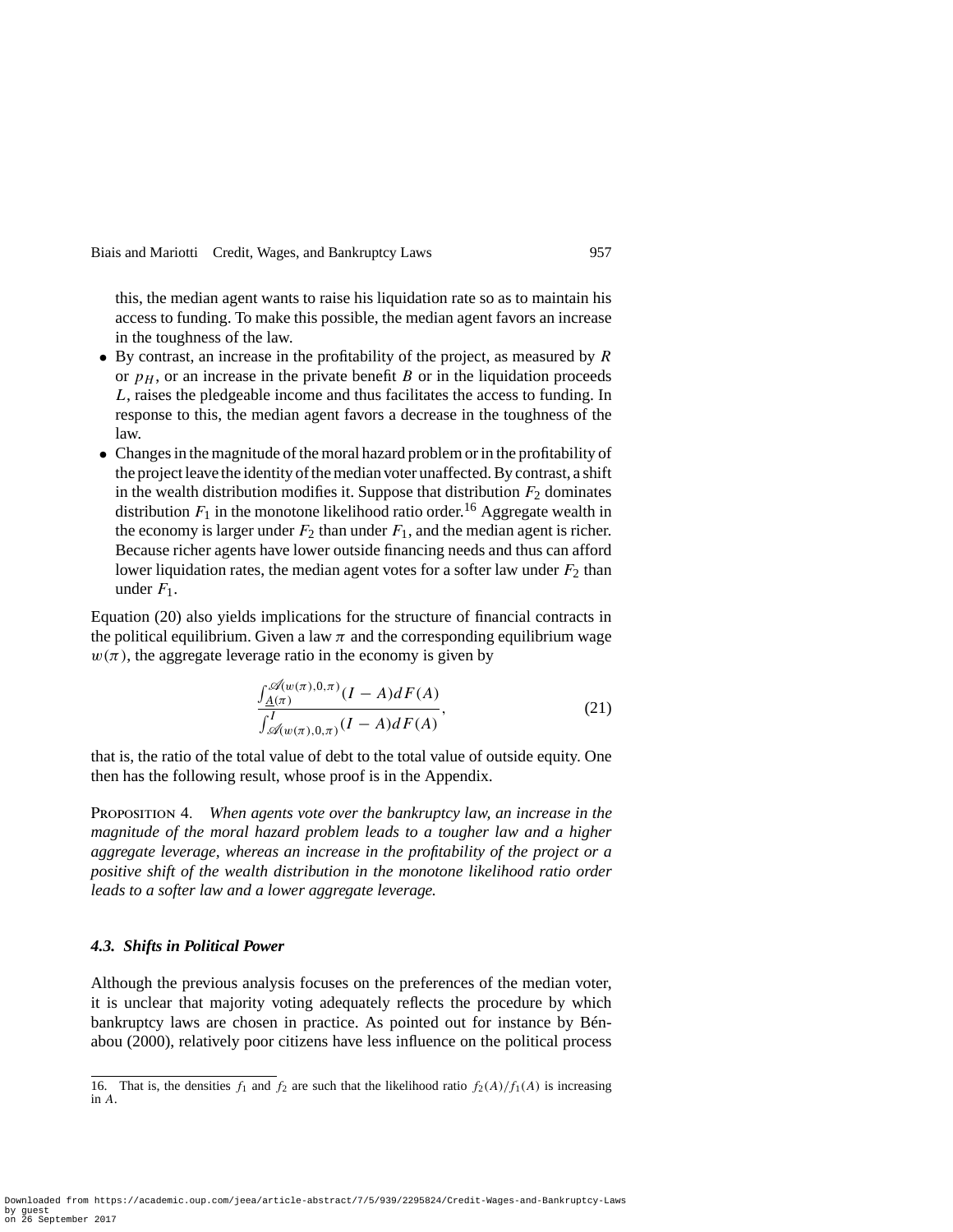than relatively rich citizens.<sup>17</sup> Indeed, it takes resources to influence political outcomes, be it by lobbying or activism. In our setup, investing such resources in the political process is particularly costly for small entrepreneurs whose marginal valuation for cash is high, because initial wealth is needed to reduce the frequency of inefficient liquidations. Therefore it is likely that richer agents will invest more in the political process than poorer ones.

To model this link between wealth and political influence, we follow Bénabou (2000). Given an increasing weight function  $\gamma$ , let the proportion of votes cast by agents with wealth less than  $\hat{A}$  be given by

$$
G(\hat{A}) = \int_0^{\hat{A}} \gamma(A)dF(A),
$$

where  $\gamma$  is normalized in such a way that  $G(I) = 1$ . Thus *G* dominates *F* in the monotone likelihood ratio order. Under *G* the political influence of richer agents is greater than under the original distribution *F*. Denote by  $A^G = G^{-1}(1/2)$  the wealth of the median agent under *G*. This agent is richer than the median agent corresponding to *F*. Because the preferred policy is monotonic in wealth, with wealthier agents preferring a lower level of  $\pi$ , a shift in political power towards the richest agents leads to a softer bankruptcy law. This aggravates credit rationing, which in turn reduces the level of aggregate investment and hence wages. This decrease in the wage bill benefits the richest agents, who find it easier to finance their projects with equity, with no need to commit to costly liquidation in case of failure. As a result, the aggregate leverage ratio tends to decrease.

#### **5. What Is the Optimal Bankruptcy Law?**

#### *5.1. Soft Laws Can Generate Higher Utilitarian Welfare than the Tough Law*

A soft law typically induces more credit rationing than the tough law in which contracts are perfectly enforced. This does not mean, however, that the tough law generates greater utilitarian welfare than any soft law. Indeed, soft laws reduce wages, and thus relax the pressure on entrepreneurs with intermediate levels of wealth by reducing their equilibrium rates of liquidation in case of failure. This in turn limits the efficiency losses from liquidation.

To see this, suppose as previously that there is no rationing under the tough law. Under that law, the marginal agent with wealth  $A^{SB}$  is indifferent between

<sup>17.</sup> Drawing from the empirical findings of Rosenstone and Hansen (1993), Bénabou (2000) notes that the poorest 16% account for only 12.2% of the votes and 4% of the number of campaign contributors. By contrast, the richest 5% account for 6.4% of the votes and 16.3% of the contributors. For campaign contributions the figures understate the bias, because the data reflect only the number of contributions and not their amounts.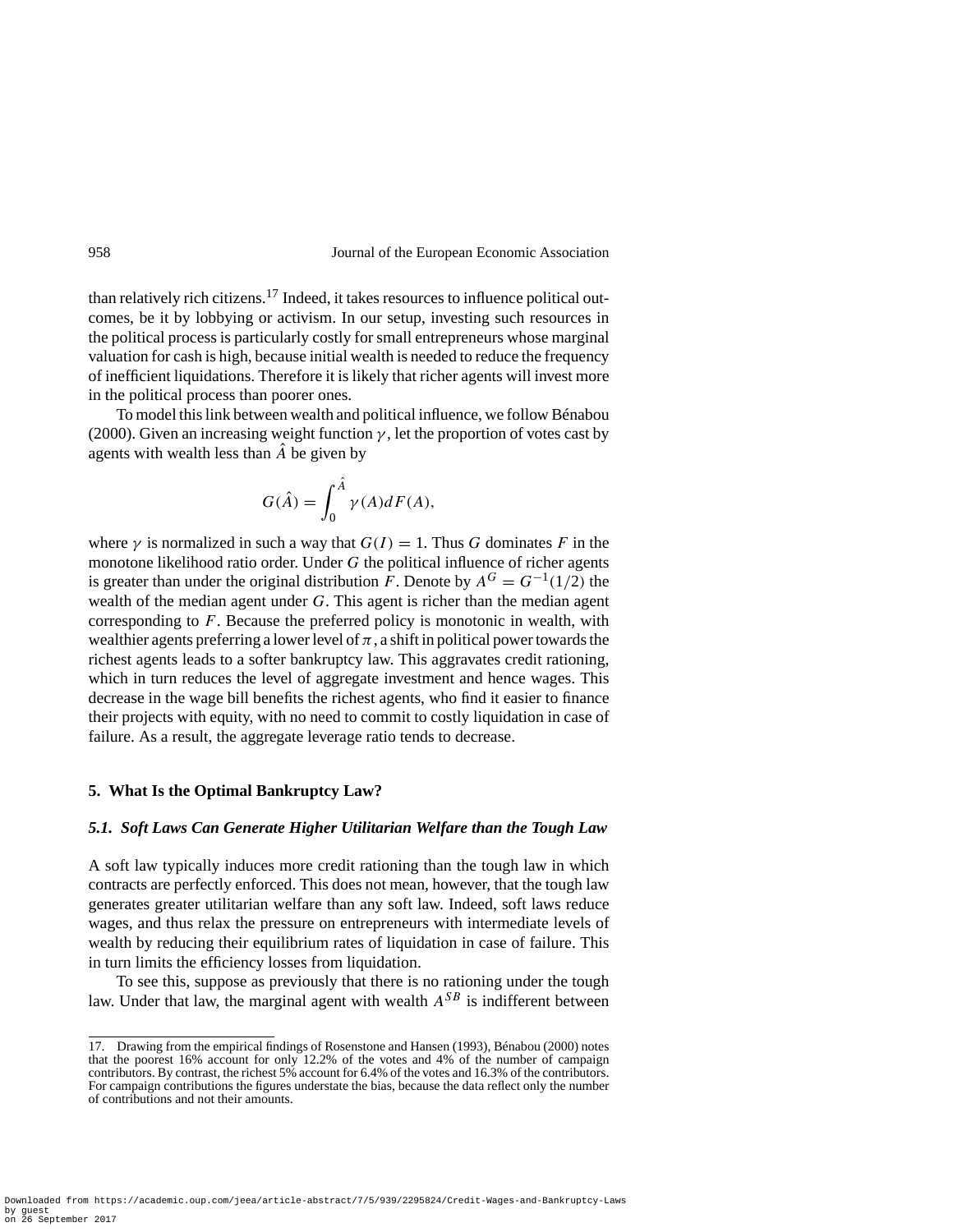being a worker and being an entrepreneur, that is  $U_E^{SB}(A_{\text{S}}^{SB}) = U_W(A^{SB})$ . Also, we suppose that his firm is liquidated at a positive rate  $\lambda^{SB}$  in case of failure.

How does this situation compare to that arising under a soft law, specifying a maximum liquidation rate  $\pi < \lambda^{SB}$ ? The utilitarian welfare under law  $\pi$  is equal to

$$
S(\underline{A}(\pi)) = [1 - F(\underline{A}(\pi))]S^{FB} - F(\underline{A}(\pi))C\left(\frac{1}{F(\underline{A}(\pi))} - 1\right) - \int_{\underline{A}(\pi)}^{\mathscr{A}(w(\pi),0,\pi)} \lambda^{a}(A, w(\pi))(1 - p_{H})(B - L)dF(A).
$$
\n(22)

The first two terms on the right-hand side of equation (22) represent the first-best value creation when the marginal agent has wealth  $A(\pi)$ . The third term represents the average cost of liquidation for entrepreneurs with wealth between  $A(\pi)$  and  $\mathcal{A}(w(\pi), 0, \pi)$  who finance their projects by issuing debt. Using the definitions of the functions  $U_W$ ,  $U_E^{SB}$  and  $\underline{A}$  along with the fact that  $\lambda^a(\mathcal{A}(w(\pi), 0, \pi), w(\pi)) =$ 0, one obtains that

$$
S'(\underline{A}(\pi)) = - f(\underline{A}(\pi)) [U_E^{SB}(\underline{A}(\pi)) - U_W(\underline{A}(\pi))]
$$
  
+ 
$$
[F(\mathscr{A}(w(\pi), 0, \pi)) - F(\underline{A}(\pi))]
$$
  

$$
\times \frac{(1 - p_H)(B - L)}{p_H B + (1 - p_H)L} C'' \left(\frac{1}{F(\underline{A}(\pi))} - 1\right) \frac{f(\underline{A}(\pi))}{F^2(\underline{A}(\pi))}.
$$
 (23)

Recalling that a reduction of  $\pi$  leads to an increase in  $\underline{A}(\pi)$ , this expression has a natural interpretation. The first term on the right-hand side of equation (23) represents the welfare loss incurred because of the soft law. This loss is equal to the difference between the utility of the marginal agent with wealth  $A(\pi)$  and that of a worker, which is positive as  $\pi < \lambda^{SB}$ , weighted by the density of wealth at  $A(\pi)$ . Because the disutility of labor *C* is convex with  $C'' > 0$ , the second term on the right-hand side of equation (23) is positive and represents the welfare gain generated by a soft law. This gain is proportional to  $F(\mathscr{A}(w(\pi), 0, \pi))$  –  $F(A(\pi))$ , the mass of entrepreneurs who finance their projects with debt and are thus liquidated at a positive rate in case of failure. For these entrepreneurs, a decrease in  $\pi$ , and thus an increase in  $A(\pi)$ , has a positive impact on their utility since it lowers the wage and thus their liquidation rates. The corresponding effect on wages is

$$
p_H \left. \frac{dw(\underline{A}^{-1}(A))}{dA} \right|_{A = \underline{A}(\pi)} = -C'' \left( \frac{1}{F(\underline{A}(\pi))} - 1 \right) \frac{f(\underline{A}(\pi))}{F^2(\underline{A}(\pi))}.
$$
 (24)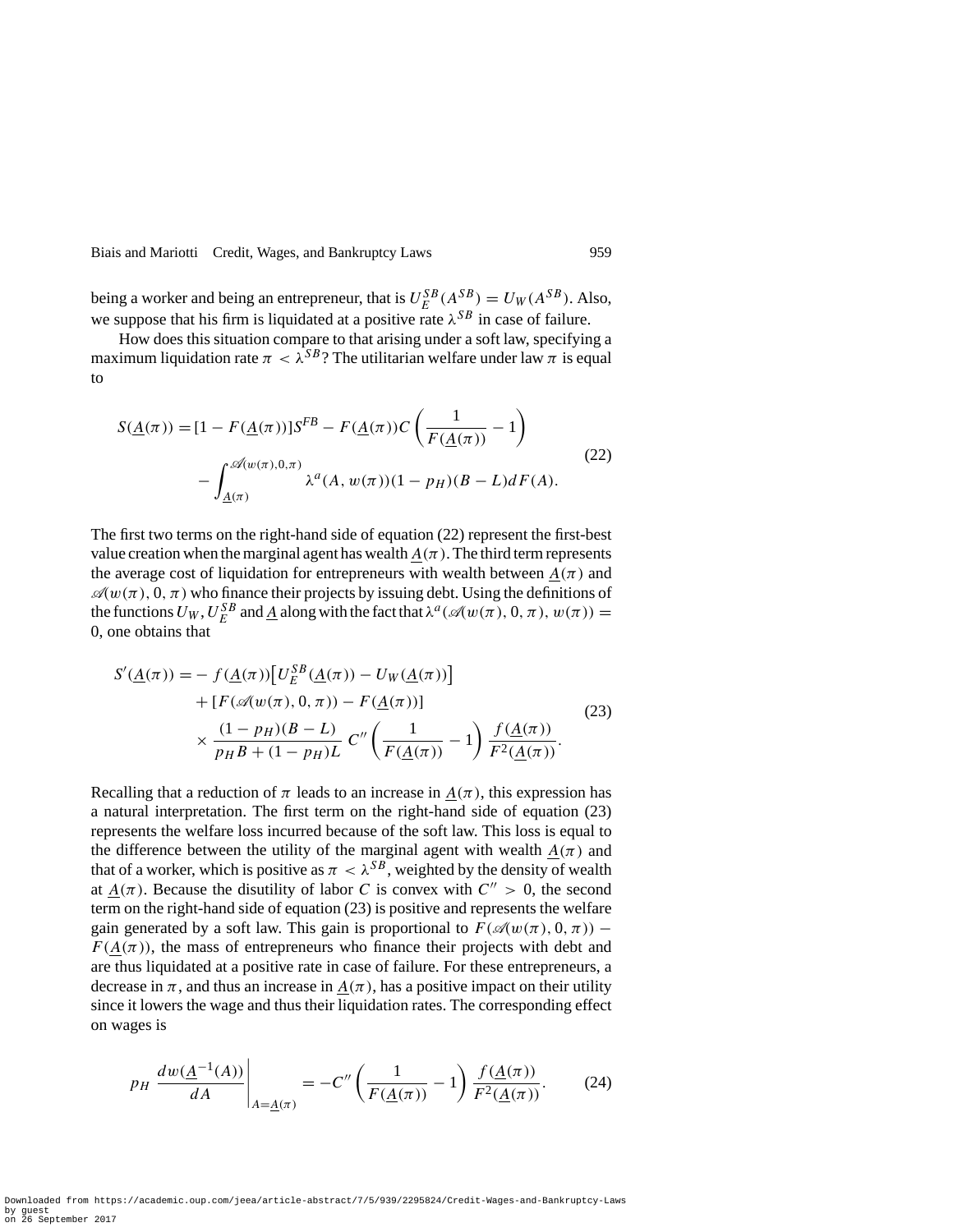The marginal agent thus exerts a pecuniary externality on all debt issuers by raising wages, which makes their moral hazard problem more severe and compels them to commit to higher liquidation rates.<sup>18</sup>

We are now ready to analyze the welfare impact of making the bankruptcy law soft. From the expression for  $S'(\underline{A}(\pi))$ , it is clear that setting a maximum liquidation rate  $\pi$  slightly below  $\lambda^{SB}$  only entails a second-order welfare loss because the absence of credit rationing under the tough law implies that  $U_E^{SB}(\underline{A}(\lambda^{SB})) = U_W(\underline{A}(\lambda^{SB}))$ . This reflects that, under the tough law, the contribution to social welfare of the marginal agent is negligible as long as there is no rationing. By contrast, there is a first-order welfare gain of slightly lowering  $π$  from  $λ^{SB}$ , as this allows one to reduce the liquidation rates of all entrepreneurs who finance their project by issuing debt. It thus follows that  $S'(\underline{A}(\lambda^{SB})) > 0$ . Symmetrically, it is easy to see that  $S'(\underline{A}(0)) < 0$ , which reflects the fact that if liquidation is infeasible, the positive impact of a soft law on social welfare vanishes as debt financing is no longer an option.<sup>19</sup> Hence the following proposition.

Proposition 5. *Whenever the tough law generates no credit rationing and debt and equity coexist in that situation, the bankruptcy law that maximizes utilitarian welfare is soft and calls for some credit rationing in equilibrium.*

The two key ingredients for this result are the existence of a moral hazard problem in the credit market and the endogeneity of wages. It should also be noted that the positive impact of soft bankruptcy laws would be even more pronounced if workers also incurred ex post costs in case of liquidation. By setting those costs to zero, we have put ourselves in the worst possible scenario for the optimality of a soft law from a utilitarian viewpoint.

REMARK 3. This analysis hinges on the assumption that there is no credit rationing under the tough law. By continuity, the conclusion of Proposition 5 remains true if there is little rationing under the tough law, that is, if the difference  $U_E^{SB}(\underline{A}(1)) - U_W(\underline{A}(1))$  is small. If this is not the case, then the comparison between the positive and negative impacts of a soft law becomes ambiguous, because the social welfare loss associated to making the marginal agent a worker is no longer negligible. It can be shown that the welfare-maximizing law is tough whenever the marginal disutility of labor is low enough. In that case, the pecuniary externality generated by the marginal agent on debt financed entrepreneurs

<sup>18.</sup> This pecuniary externality bears some analogy with the incomplete markets literature (Stiglitz 1982; Geanakoplos and Polemarchakis 1986). In both cases, the idea is that agents do not internalize the impact of their decisions on prices and thus on other agents' welfare. We depart from this literature by focusing on how legal restrictions on contracting can improve social welfare.

<sup>19.</sup> This last point remains true no matter the nature of equilibrium under the tough law.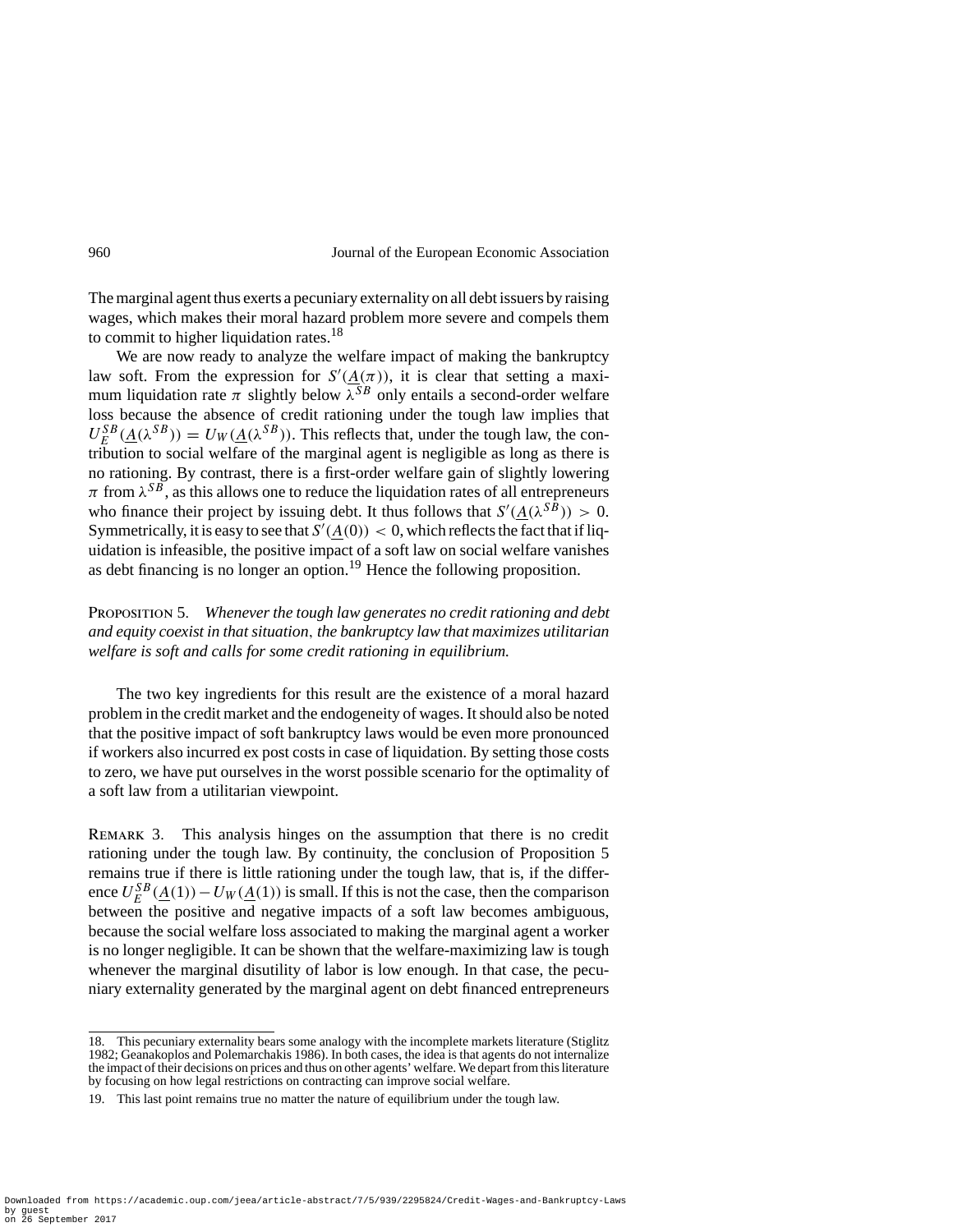is of small magnitude because the cost of labor is low, and perfect enforcement of financial contracts is therefore optimal.

#### *5.2. Are Soft Laws Pareto-Dominated by Tougher Laws Combined with Redistribution?*

The cost of soft laws is that they lower investment. Their benefit is that, by lowering wages, they increase the pledgeable income and thus reduce liquidation rates. Is there a way to reap this benefit without incurring that cost? In this section, we study whether, starting from a soft law, it is possible to achieve a Pareto improvement by combining a tougher law that stimulates investment with a redistribution scheme that raises the pledgeable income of entrepreneurs.<sup>20</sup>

Our starting point is a soft law with maximum liquidation rate  $\pi < \lambda^{SB}$ . Under this law, agents with wealth  $A < A(\pi)$  are workers and earn wage  $w(\pi)$ . Agents with wealth  $A(\pi) \leq A < \mathcal{A}(w(\pi), 0, \pi)$  are debt-financed entrepreneurs and are liquidated at a rate

$$
\lambda(A, w(\pi)) = \frac{I - A - p_H (R - e/\Delta p) + p_H w(\pi)}{p_H B + (1 - p_H)L}
$$
(25)

between 0 and  $\pi$ . Finally, agents with wealth  $A \geq \mathcal{A}(w(\pi), 0, \pi)$  are fully equity financed entrepreneurs.

Now consider a tougher bankruptcy law, where the maximum liquidation rate is set to  $\pi' \in (\pi, \lambda^{SB})$ . Under this law, the wealth of the marginal agent goes down to  $\underline{A}(\pi')$  and investment rises. Higher investment induces an increase in wages to  $w(\pi')$ . This benefits the workers, but hurts the entrepreneurs. To ensure that this new outcome leads to a Pareto improvement, one must subsidize the entrepreneurs to compensate them for greater labor costs. These subsidies are funded by taxing the workers. The initial law can be Pareto improved upon if this redistribution scheme is budget-balanced. Such balance can be difficult to strike. Indeed, subsidies to entrepreneurs must be high enough to maintain their utility level as well as their pledgeable income, whereas taxes on workers must be limited for them to remain at least as well off as under the initial law. As shown subsequently, these conflicting constraints may or may not be consistent, depending on parameter values.

Agents with wealth  $A \geq \underline{A}(\pi)$ , who are thus entrepreneurs under the initial law, remain so under the new law. The minimum subsidy they must receive is equal to the difference in expected wages,

$$
S_E = p_H[w(\pi') - w(\pi)].
$$
 (26)

<sup>20.</sup> We are grateful to one of the referees for pointing to this interesting issue.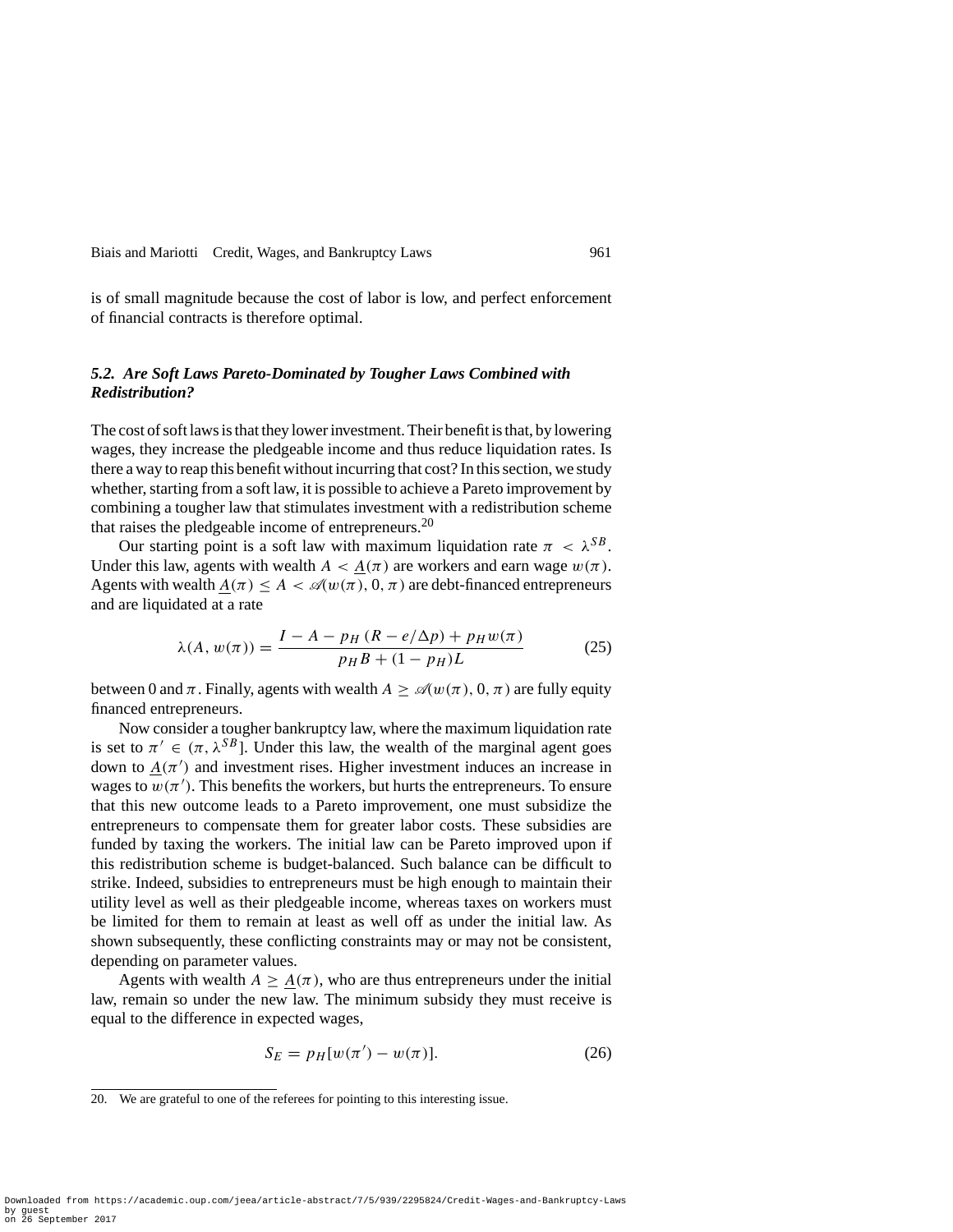Fully equity-financed entrepreneurs are by construction as well off under this new scheme as under the initial law. For debt-financed entrepreneurs, the increase in wages has two consequences. The direct effect is a reduction in profits. The indirect effect is a reduction in their pledgeable income, which can lead to an increase in inefficient liquidations. Upon receiving the subsidy  $S_F$ , the optimal course of action for these entrepreneurs is to invest it in their own firm along with their initial wealth. This ensures that they obtain the same profits and the same liquidation rates as under the initial law, because  $\lambda(A+S_E, w(\pi')) = \lambda(A, w(\pi))$ by equations  $(25)$ – $(26)$ .

Consider next the agents with wealth  $A < A(\pi)$ , who are thus workers under the initial law. Among them, those with wealth  $A < \underline{A}(\pi')$  still remain workers under the new law, as the increase in the maximum allowed liquidation rate is not large enough to grant them access to credit. Their utility under the initial law *π* is  $U_W(\underline{A}(\pi))$ , and their utility under the tougher law  $\pi'$  is  $U_W(\underline{A}(\pi'))$ . Because  $A(\pi') < A(\pi)$ , the latter is larger than the former. Indeed, the increase in labor income is larger than the increase in the disutility of labor, because expected wages are equal to the marginal disutility of labor and the disutility of labor is convex. Hence, the maximum tax that can be levied on these workers, while leaving them as well off as under the previous regime, is

$$
T_W = U_W(\underline{A}(\pi')) - U_W(\underline{A}(\pi)).
$$
\n<sup>(27)</sup>

The situation is different for agents with wealth  $\underline{A}(\pi') \leq A < \underline{A}(\pi)$ . These agents, who have no choice other than to become workers under the initial law, can now change status and become entrepreneurs under the new law, thanks to the higher allowed liquidation rate. Their utility under the new law is strictly higher than under the initial law, because they are no longer credit constrained. Thus, there is no need to subsidize them, unlike richer agents who can afford to be entrepreneurs under the initial law. The following lemma, whose proof is in the Appendix, shows that it would in fact be impossible to indiscriminately subsidize all entrepreneurs.

LEMMA 2. *The policy combining a bankruptcy law*  $\pi$ ' >  $\pi$  *with subsidies*  $S_E$  *to agents with wealth*  $A \geq \underline{A}(\pi')$  *and taxes*  $T_W$  *from agents with wealth*  $A < \underline{A}(\pi')$ *is not budget-feasible:*

$$
[1 - F(\underline{A}(\pi'))]S_E > F(\underline{A}(\pi'))T_W.
$$
 (28)

In view of Lemma 2, a Pareto improvement is budget-feasible only if the agents with wealth  $\underline{A}(\pi') \leq A < \underline{A}(\pi)$  who form the class of new entrepreneurs do not benefit from the subsidy  $S_E$ . To ease the exposition, consider next the case where these agents are neither taxed nor subsidized. The proposed policy can then be summarized as follows: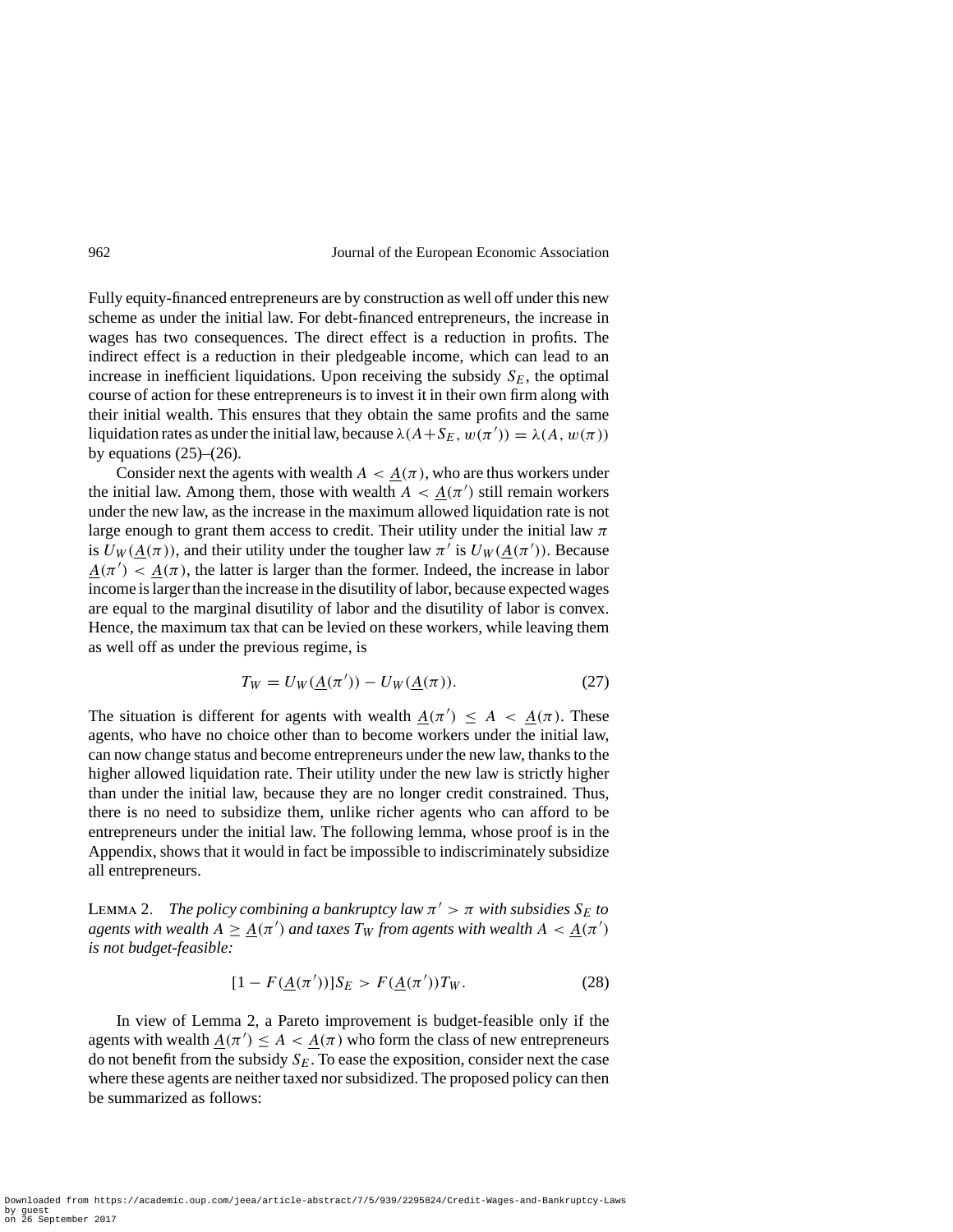- Increase the maximum liquidation rate from  $\pi$  to  $\pi'$ ;
- Give subsidy  $S_E$  to all agents with initial wealth above  $A(\pi)$ ;
- Raise tax  $T_W$  from all agents with initial wealth below  $\underline{A}(\pi')$ ;
- Neither subsidize nor tax agents with initial wealth between  $\underline{A}(\pi')$  and  $\underline{A}(\pi)$ .

This policy makes all agents at least as well off as under the initial law, and it strictly increases the utility of agents with wealth  $\underline{A}(\pi') \le A < \underline{A}(\pi)$ .<sup>21</sup> Hence, it leads to a feasible Pareto improvement if and only if the redistribution scheme is budget-balanced:

$$
F(\underline{A}(\pi'))T_W \ge [1 - F(\underline{A}(\pi))]S_E.
$$
 (29)

Unfortunately, for arbitrary  $\pi$  and  $\pi'$ , it is difficult to determine whether inequality (29) holds without relying on involved conditions on the shape of the wealth distribution. To avoid these technical problems, we perform a local analysis, focusing on a small increase  $\Delta \pi$  in the toughness of the law. The following proposition is proven in the Appendix.

**PROPOSITION 6.** For  $\Delta \pi > 0$  *small, the policy combining a bankruptcy law*  $\pi' = \pi + \Delta \pi$  *with subsidies*  $S_E$  *to agents with wealth*  $A \geq \underline{A}(\pi)$  *and taxes*  $T_W$ *from agents with wealth*  $A < \underline{A}(\pi')$  *Pareto dominates the bankruptcy law*  $\pi$  *and is budget-feasible if and only if*

$$
F(\underline{A}(\pi)) > \frac{1}{2}.\tag{30}
$$

*An equivalent condition is that*

$$
S_E > T_W \tag{31}
$$

*for*  $\pi'$  *close to but greater than*  $\pi$ *.* 

To understand this result, and in particular the somewhat puzzling condition (31), let us examine the impact of a small increase  $\Delta \pi$  in the toughness of the law. By making access to credit easier, such a change reduces by  $\Delta A$  the amount of wealth necessary to become an entrepreneur. This intensifies the competition for labor and thus leads to an increase  $\Delta w$  in wages and to an increase  $\Delta U_W$  in the workers' utility. This in turn translates into subsidies  $S_E^{\Delta} = p_H \Delta w$ to the entrepreneurs and taxes  $T_W^{\Delta} = \Delta U_W$  from the workers. A first-order approximation of the budget balance is then

$$
F(\underline{A}(\pi))\Delta U_W - [1 - F(\underline{A}(\pi))]p_H \Delta w.
$$
 (32)

Downloaded from https://academic.oup.com/jeea/article-abstract/7/5/939/2295824/Credit-Wages-and-Bankruptcy-Laws by guest on 26 September 2017

<sup>21.</sup> By contrast, it should be noted that the reverse policy that consists in making the bankruptcy law softer excludes a fringe of agents from the credit market, making them strictly worse off than under the initial law. Thus, even if workers are subsidized and entrepreneurs taxed for lower wages, this policy does not lead to a Pareto improvement.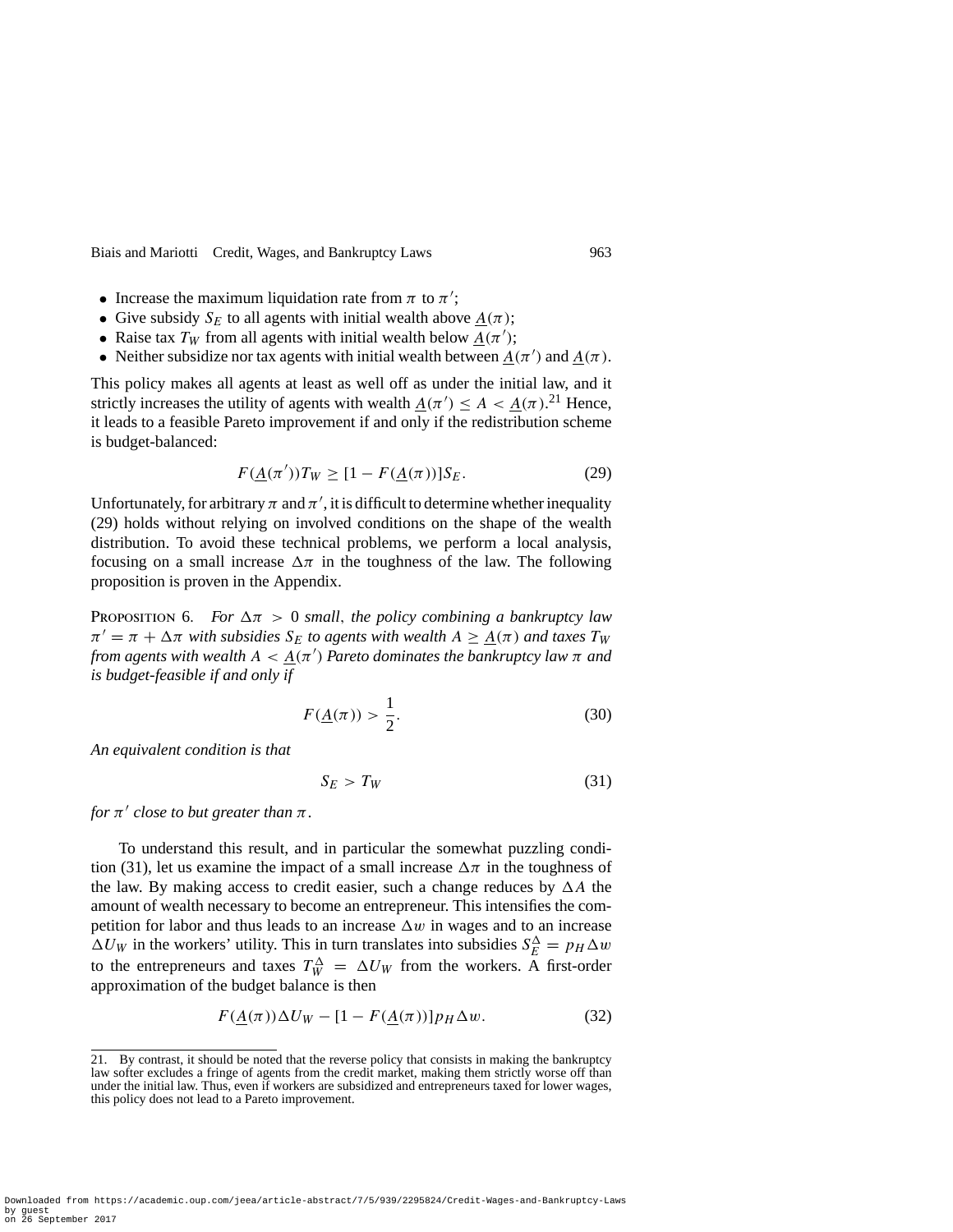To evaluate this, let us express  $\Delta U_W$  as a function of  $\Delta w$ . Applying the envelope theorem to the workers' labor supply decision yields, up to a first-order approximation,

$$
\Delta U_W = p_H \ell^*(w(\pi)) \Delta w, \tag{33}
$$

where  $\ell^*(w(\pi))$  is the optimal individual labor supply given wage  $w(\pi)$ . Substituting this envelope condition into formula (32) along with the labor market clearing condition

$$
F(\underline{A}(\pi))\ell^*(w(\pi)) = 1 - F(\underline{A}(\pi)),\tag{34}
$$

we obtain that the first-order effect of the proposed policy on the budget balance is zero. To determine whether this policy is budget-feasible, one thus needs to determine its second-order effect on the budget balance. This effect corresponds to the new entrepreneurs with wealth  $\underline{A}(\pi) - \Delta A \leq A < \underline{A}(\pi)$  who are neither subsidized nor taxed under the proposed redistribution scheme. Compared to the too generous scheme considered in Lemma 2, the latter saves the cost of subsidizing these agents. Yet, increasing their mass reduces tax revenue. Cumulating these gains and losses over all the new entrepreneurs yields $^{22}$ 

$$
\int_{\underline{A}(\pi)-\Delta A}^{\underline{A}(\pi)} (S_E - T_W) dF(A),\tag{35}
$$

which, up to a second-order approximation, is equal to  $2^3$ 

$$
\frac{1}{2}f(\underline{A}(\pi))\Delta A(S_E^{\Delta} - T_W^{\Delta}).
$$
\n(36)

According to equation (36), the second-order effect of the proposed policy on the budget balance is positive if and only if the benefit  $S_E^{\Delta}$  of not subsidizing the marginal agent with wealth  $\underline{A}(\pi) - \Delta A$  under the new law exceeds the cost  $T_W^{\Delta}$  of not taxing him. For  $\Delta \pi$  small enough, this is exactly what equation (31) asserts. Using the envelope condition (33) and the labor market clearing condition (34), it is easy to check that this is the case if and only if equation (30) holds. This corresponds to a situation in which investment is relatively limited and credit rationing relatively severe under the initial law. This scenario is likely to prevail if, as argued in Section 4.3, rich agents who favor soft bankruptcy laws have strong political influence so that the initial law is softer than the preferred law of the median agent.

<sup>22.</sup> It should be noted that the integrand  $S_E - T_W$  in equation (35) is implicitly a function of *A* that represents the the net gain from neither subsidizing nor taxing a new entrepreneur with wealth *A*.

<sup>23.</sup> This approximation reflects that the net gain from neither subsidizing nor taxing the new entrepreneurs is equal to  $(S_{E}^{\Delta} - T_{W}^{\Delta})/2$  on average, and that the mass of new entrepreneurs is approximately equal to  $f(\underline{A}(\pi))\Delta A$ . An exact derivation of formula (36) is provided in the Appendix.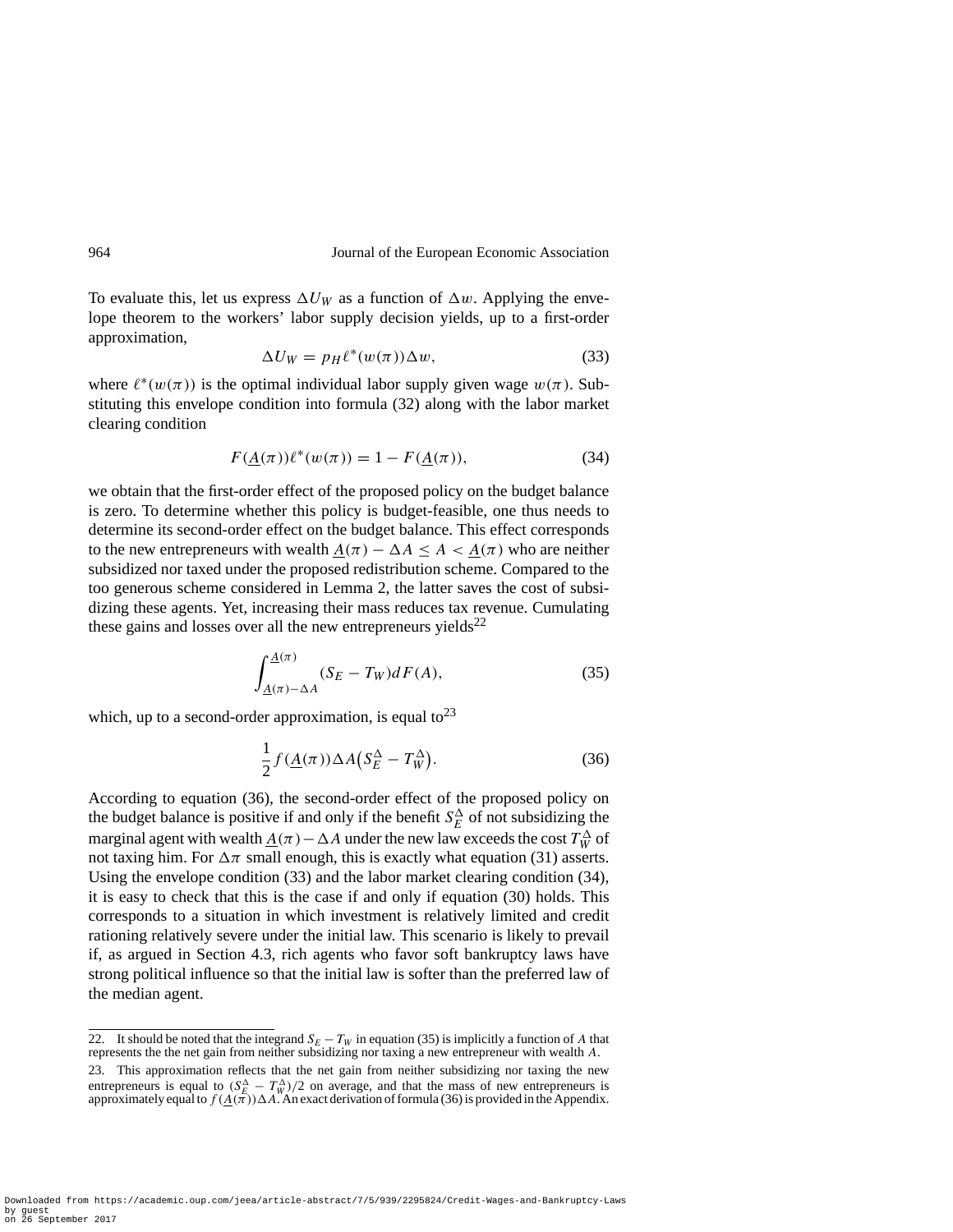The policy examined here leaves new entrepreneurs unaffected by redistribution. Yet, these agents obtain greater utility than under the initial law. When condition (30) fails to hold and relatively few agents are credit constrained under the initial law, it would thus seem natural to tax new entrepreneurs so as to relax the budget constraint. However, the extent to which this can be done is limited. Indeed, these agents are credit constrained under the initial law. They can therefore take advantage from the increase  $\Delta \pi$  in the maximum allowed liquidation rate to become entrepreneurs only if the amount of resources that is taxed away from them is low enough. Specifically, for a new entrepreneur with wealth *A*, the tax can be at most  $A - \underline{A}(\pi) + \Delta A$ , so that he becomes in effect the marginal agent with wealth  $\underline{A}(\pi) - \Delta A$  and is liquidated at a rate  $\pi + \Delta \pi$  under the new law.<sup>24</sup> The overall tax revenue generated in this way is

$$
\int_{\underline{A}(\pi)-\Delta A}^{\underline{A}(\pi)} [A - \underline{A}(\pi) + \Delta A] dF(A), \tag{37}
$$

which, up to a second-order approximation, is equal to<sup>25</sup>

$$
\frac{1}{2}f(\underline{A}(\pi))\Delta A^2.
$$
 (38)

Combining formulas (36) and (38) yields the total effect of this policy on the budget balance,

$$
\frac{1}{2}f(\underline{A}(\pi))\Delta A(S_E^{\Delta} - T_W^{\Delta} + \Delta A). \tag{39}
$$

Proceeding as for formula (36), one can check that this effect is positive if and only if

$$
F(\underline{A}(\pi)) > \left(2 + \frac{F^2(\underline{A}(\pi))}{C''(F(\underline{A}(\pi))^{-1} - 1)f(\underline{A}(\pi))}\right)^{-1},
$$
 (40)

a weaker condition than (30). It should be noted that this final redistribution scheme maximizes taxes and minimizes subsidies, under the constraint that the agents' utilities and the pledgeable income are not decreased. Therefore, if condition (40) does not hold, it is impossible to Pareto improve upon the initial law by relying on a locally tougher law combined with a budget balanced redistribution scheme.

<sup>24.</sup> It should be noted that, for this agent to be as well off under the new regime as under the initial law, his *total* utility, including that which he derives from his initial wealth, must not decrease. That is, one must have  $U_E^{SB}(A(\pi) - \Delta A) + A(\pi) - \Delta A \ge U_W(A(\pi)) + A$ . This inequality is satisfied for all agents with wealth  $\underline{A}(\pi) - \Delta A \leq A < \underline{A}(\pi)$  as long as  $\Delta A$ , or equivalently  $\Delta \pi$ , is small enough, because the presence of credit rationing under the initial law ensures that  $U_E^{SB}(\underline{A}(\pi)) > U_W(\underline{A}(\pi))$ . 25. As for formula (36), this approximation reflects that the tax on new entrepreneurs is equal to  $\Delta A/2$  on average, and that the mass of new entrepreneurs is approximately  $f(\bar{A}(\pi))\Delta A$ . An exact derivation of formulas (38) and (40) is provided in the Appendix.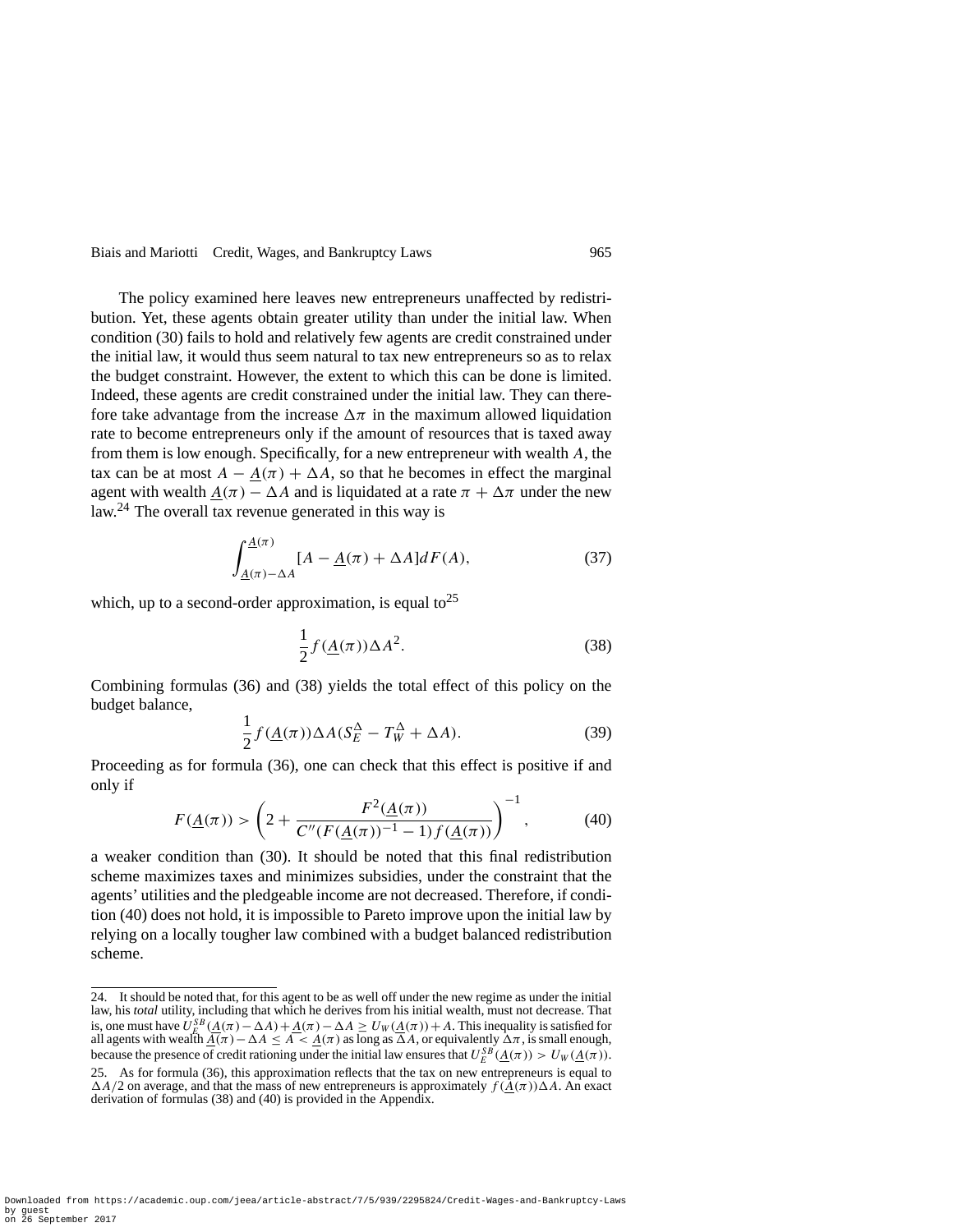#### **6. Conclusion**

This paper studies the impact of bankruptcy laws on investment and welfare when the credit market is imperfect. Our analysis reveals a two-way link between the credit market and the labor market. On one hand, the credit market influences the labor market: moral hazard constraints on financial contracting depress investment, and thus labor demand and wages. On the other hand, the labor market influences the credit market: Higher wages reduce the income that entrepreneurs can pledge to outside investors, which makes higher liquidation rates necessary, and thus increases the incidence of ex post inefficient liquidations.

In this context, we show that soft bankruptcy laws can generate greater utilitarian welfare than tough laws. Indeed, soft laws exclude some of the relatively poor agents from the credit market, which lowers investment and thus wages. For the entrepreneurs who still have access to credit, this increases the pledgeable income, which in turn makes inefficient liquidations less frequent. Yet, when they generate severe credit rationing, soft laws can be Pareto improved upon by tougher laws combined with redistribution schemes. Tough laws raise investment and wages. In the optimal redistribution scheme, part of the wage increase is taxed away from workers and redistributed to entrepreneurs. This involves subsidies that are large enough to reduce liquidations, and taxes that are low enough to leave workers as well off as under the soft law.

For simplicity we have abstracted from worker-specific liquidation costs and labor market imperfections. These frictions are likely to be significant in practice and interrelated, due for instance to the lack of mobility of the work force or to firm-specific investments. It would be interesting, in future research, to take into account these costs and imperfections and to study how they affect the efficiency of different bankruptcy laws and the political preferences of different constituencies.

#### **Appendix**

*Proof of Proposition 1.* Let  $\mu$  be the probability measure corresponding to the cumulative distribution function *F*. An efficient allocation is given by a measurable set  $W \subset [0, 1]$  of workers' wealth levels and a measurable allocation of labor  $\ell$  that maximize the social surplus

$$
[1 - \mu(W)]S^{FB} - \int_W C(\ell(A))d\mu(A),
$$

subject to the aggregate resource constraint

$$
\int_W \ell(A)d\mu(A) = 1 - \mu(W).
$$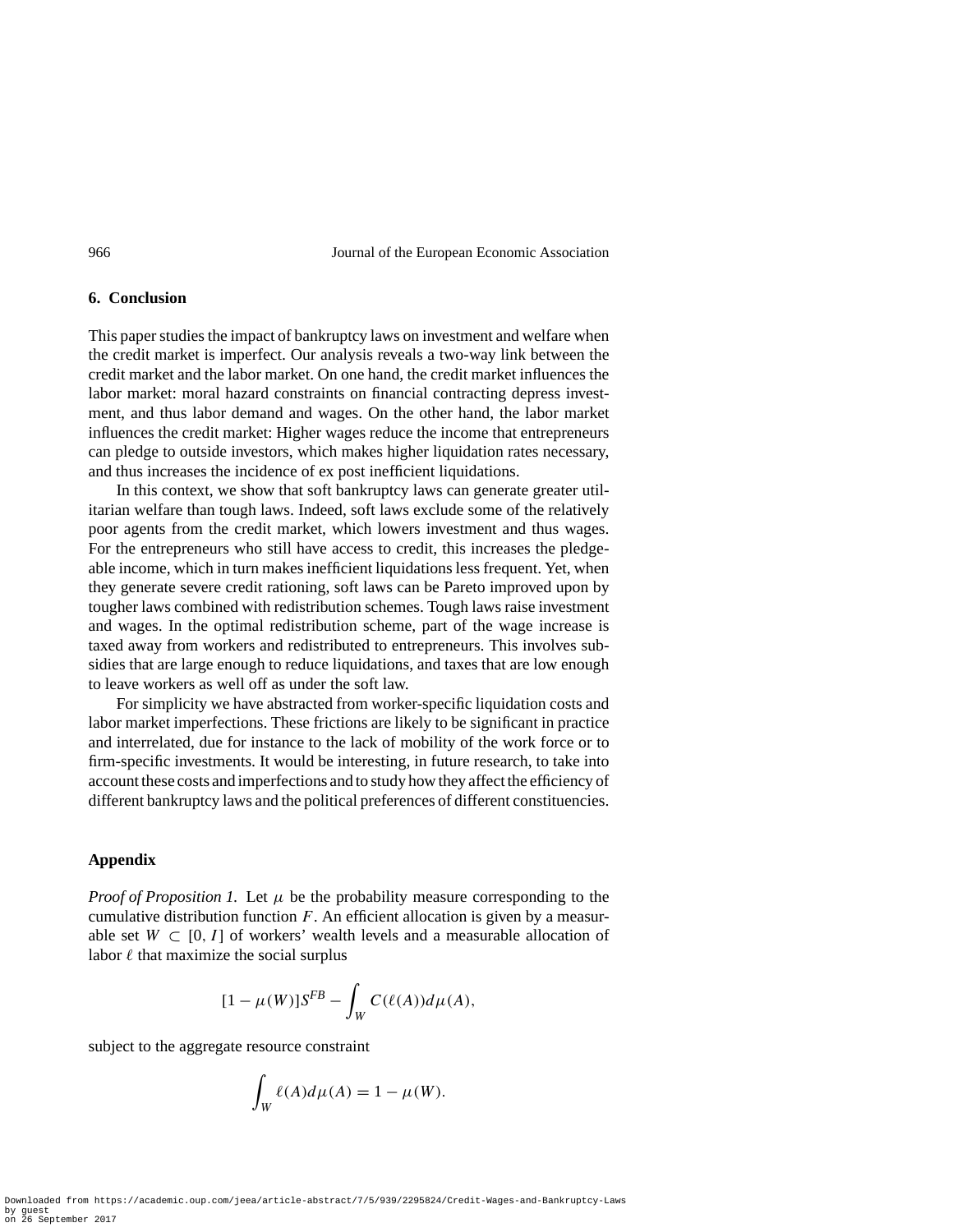Let  $(W, \ell)$  be an efficient allocation. Suppose that  $\ell$  is not constant over *W*, and let  $\ell$  be the allocation of labor that requires from each agent with wealth in *W* to supply  $\hat{l} = 1/\mu(W) - 1$  units of labor. Because C is strictly convex, Jensen's inequality implies that

$$
-\int_W C(\ell(A))d\mu(A) < -\mu(W)C\left(\frac{1}{\mu(W)}\int_W \ell(A)d\mu(A)\right) = -\mu(W)C(\hat{I}),
$$

so that the allocation  $(W, \ell)$  strictly dominates the allocation  $(W, \ell)$ , a contradiction. Hence, in an efficient allocation, all workers supply the same amount of labor  $l = 1/m - 1$ , where *m* is the total mass of workers. This yields equation (6). The optimal work force is obtained by solving

$$
\max_{m \in [0,1]} (1-m)S^{FB} - mC\left(\frac{1}{m} - 1\right).
$$

Given equation (6), equation (7) is simply the first-order condition for this problem. The strict convexity of *C* guarantees that the second-order condition is satisfied at *mFB*.

To complete the proof, it remains to show that, absent moral hazard constraints, efficient allocations can be decentralized in a competitive equilibrium. Let  $\ell^*(w)$  be the optimal individual labor supply given wage *w*. Equilibrium requires that expected wages equal the marginal disutility of labor:

$$
p_H w = C'(\ell^*(w)).
$$
\n(A.1)

The second equilibrium condition relates to occupational choices, and requests that the utility from becoming a worker equal that from becoming an entrepreneur:

$$
p_H w \ell^*(w) - C(\ell^*(w)) = S^{FB} - p_H w.
$$
 (A.2)

Finally, the labor market clearing condition implies that, at the competitive equilibrium wage  $w^{CE}$ , individual labor supply satisfies

$$
m^{CE} \ell^*(w^{CE}) = 1 - m^{CE}, \qquad (A.3)
$$

where  $m^{CE}$  is the total mass of workers in equilibrium. Using equations  $(A.1)$ – (A.3), we obtain that

$$
S^{FB} + C(\ell^*(w^{CE})) = \frac{C'(\ell^*(w^{CE}))}{m^{CE}}.
$$
 (A.4)

Equations  $(A.3)$ – $(A.4)$  form the clear counterpart of equations  $(6)$ – $(7)$ . Thus  $m^{\tilde{C}E} = m^{FB}$ , as required. The total mass of workers in equilibrium is independent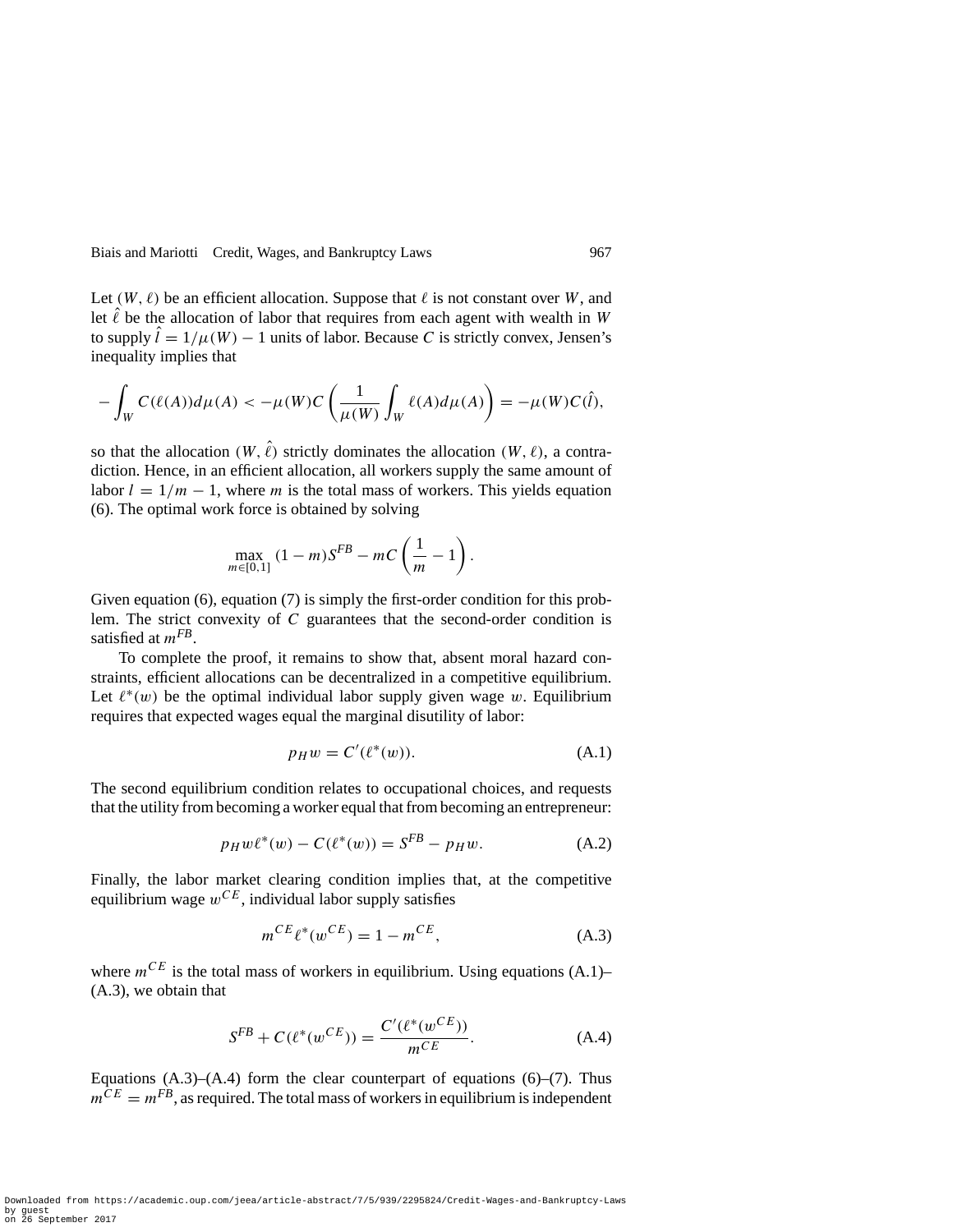of the distribution of wealth. This reflects that gains from trade in equation (A.2) do not depend on initial wealth.  $\Box$ 

*Proof of Lemma 1.* Let  $\hat{A}$  be the wealth of the marginal agent in equilibrium, and let *w* be the equilibrium wage. It follows from the definition of the function  $\mathscr A$ that one must have  $\hat{A} > \mathcal{A}(w, 1, \pi)$ , because otherwise the marginal agent could not be funded. In equilibrium,  $w = C'(1/F(A) - 1)/p_H$  by equations (8)–(9), and hence

$$
\hat{A} \ge \mathscr{A}\left(\frac{1}{p_H}C'\left(\frac{1}{F(\hat{A})}-1\right),1,\pi\right). \tag{A.5}
$$

It remains to show that there exists a threshold  $A(\pi) \in (0, I)$  such that equation (A.5) holds if and only if  $\hat{A} \geq \underline{A}(\pi)$ . Using expression (13) for  $\mathscr A$  along with the convexity of  $C$ , one can check that the right-hand side of inequality  $(A.5)$ is decreasing in  $\hat{A}$ . The existence and uniqueness of the threshold  $A(\pi)$  is then a consequence of the positivity of the minimum ex-wages pledgeable income  $R - e/\Delta p$  and of the Inada conditions on *C*.  $\Box$ 

*Proof of Proposition 4.* When the bankruptcy law is determined by the median agent, the equilibrium wage is  $w(\pi^M) = C'(1)/p_H$ . Changes in the magnitude of the moral hazard problem or in the profitability of the project have no impact on  $A(\pi^M) = F^{-1}(1/2)$ , but they affect

$$
\mathscr{A}\Big(w(\pi^M), 0, \pi^M\Big) = I - p_H\left(R - \frac{e}{\Delta p}\right) + C'(1). \tag{A.6}
$$

The result then follows from the definition (21) of the aggregate leverage ratio. Consider next a positive shift of the wealth distribution from  $F_1$  to  $F_2$  in the monotone likelihood ratio order. Denote by  $\pi_1^M$  and  $\pi_2^M$  the laws preferred by the median agent under  $F_1$  and  $F_2$ . By equation (A.6),  $\mathcal{A}(w(\pi_1^M), 0, \pi_1^M) =$  $\mathcal{A}(w(\pi_2^M), 0, \pi_2^M)$ . Furthermore, because  $F_1(\underline{A}(\pi_1^M)) = F_2(\underline{A}(\pi_2^M)) = 1/2$  and dominance in the monotone likelihood ratio order implies first-order stochastic dominance, one also has  $\underline{A}(\pi_1^M) < \underline{A}(\pi_2^M)$ . Therefore

$$
\frac{\int_{\underline{A}(\pi_{1}^{M})}^{\mathcal{A}(w(\pi_{2}^{M}),0,\pi_{2}^{M})}(I-A)dF_{2}(A)}{\int_{\mathcal{A}(w(\pi_{2}^{M}),0,\pi_{2}^{M})}^{\prime}(I-A)dF_{2}(A)} < \frac{\int_{\underline{A}(\pi_{1}^{M})}^{\mathcal{A}(w(\pi_{1}^{M}),0,\pi_{1}^{M})}(I-A)\frac{f_{2}(A)}{f_{1}(A)}dF_{1}(A)}{\int_{\mathcal{A}(w(\pi_{1}^{M}),0,\pi_{1}^{M})}^{\prime}(I-A)\frac{f_{2}(A)}{f_{1}(A)}dF_{1}(A)} \n< \frac{\int_{\underline{A}(\pi_{1}^{M})}^{\mathcal{A}(w(\pi_{1}^{M}),0,\pi_{1}^{M})}(I-A)dF_{1}(A)}{\int_{\mathcal{A}(w(\pi_{1}^{M}),0,\pi_{1}^{M})}(I-A)dF_{1}(A)},
$$

where the second inequality reflects the fact that the likelihood ratio  $f_2(A)/f_1(A)$ is increasing in*A*. The result follows again from the definition (21) of the aggregate leverage ratio. П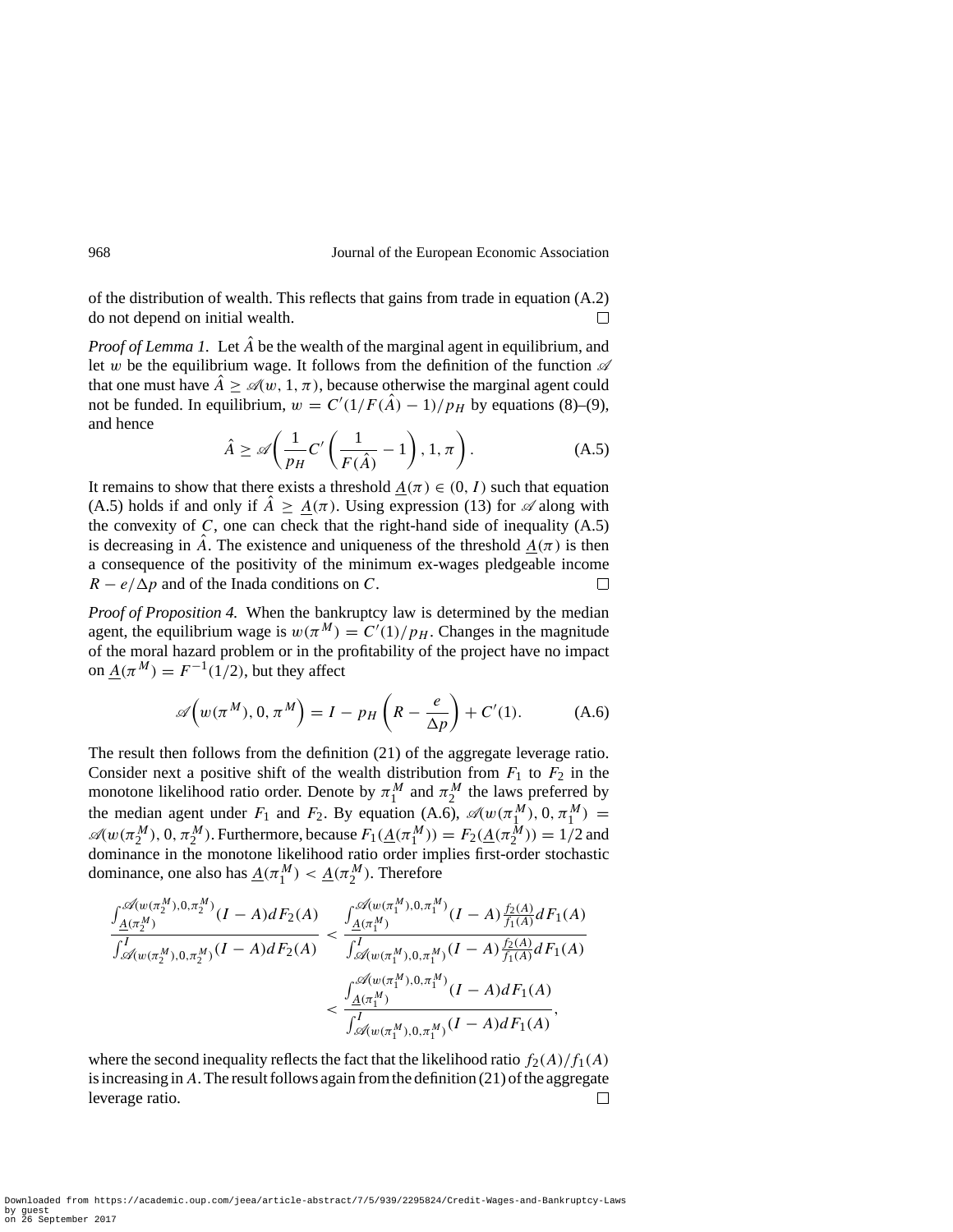*Proof of Lemma 2.* Suppose by way of contradiction that this policy is budgetfeasible. Then inequality (28) does not hold, that is  $T_W \geq [1/F(\underline{A}(\pi')) - 1]S_E$ . Substituting the values of  $S_E$  and  $T_W$  given by equations (26)–(27) and using equations (10) and (19), this inequality can be rewritten as

$$
[p_H w(\pi')\ell^*(w(\pi')) - C(\ell^*(w(\pi')))] - [p_H w(\pi)\ell^*(w(\pi)) - C(\ell^*(w(\pi)))]
$$
  
\n
$$
\geq p_H \ell^*(w(\pi'))[w(\pi') - w(\pi)],
$$

where  $\ell^*(w(\pi)) = 1/F(\underline{A}(\pi)) - 1$  and  $\ell^*(w(\pi')) = 1/F(\underline{A}(\pi')) - 1$  are the equilibrium individual labor supplies under the laws *π* and *π* . Simplifying this expression yields

$$
p_H w(\pi)[\ell^*(w(\pi')) - \ell^*(w(\pi))] \ge C(\ell^*(w(\pi')))) - C(\ell^*(w(\pi))).
$$

By the first-order condition (8) for individual labor supply, this is equivalent to

$$
C'(\ell^*(w(\pi)))[\ell^*(w(\pi')) - \ell^*(w(\pi))] \ge C(\ell^*(w(\pi')))) - C(\ell^*(w(\pi))).
$$

This, however, is a contradiction, because *C* is strictly convex and  $\ell^*(w(\pi'))$  $\ell^*(w(\pi))$ . Hence the result.  $\Box$ 

*Proof of Proposition 6.* Using equations (26)–(27), the budget balance condition (29) can be rewritten as  $\beta(\underline{A}(\pi')) \ge 0$ , where the function  $\beta$  is defined by

$$
\beta(A) = F(A)[U_W(A) - U_W(\underline{A}(\pi))] - p_H[1 - F(\underline{A}(\pi))][w(\underline{A}^{-1}(A)) - w(\pi)]
$$

for all  $A \in [A(\lambda^{SB}), A(\pi)]$ . By construction,  $\beta(A(\pi)) = 0$ . The problem is to determine under which circumstances, if any,  $\beta(\underline{A}(\pi + \Delta \pi))$  is positive when  $\Delta \pi > 0$  is small. Because  $\underline{A}$  is decreasing and continuous, this amounts to study the sign of  $\beta$  in a left-neighborhood of  $A(\pi)$ . The first-order Taylor expansion

$$
\beta(A) = \beta'(\underline{A}(\pi))[A - \underline{A}(\pi)] + o(A - \underline{A}(\pi))
$$

gives no information on this matter, because, as can be checked from equations (10) and (24),

$$
\beta'(\underline{A}(\pi)) = F(\underline{A}(\pi))U'_{W}(\underline{A}(\pi)) - p_{H}[1 - F(\underline{A}(\pi))] \left. \frac{dw(\underline{A}^{-1}(A))}{dA} \right|_{A = \underline{A}(\pi)} = 0.
$$

This intuitively reflects that the proposed policy generates no gain in the first-order sense. Consider then the second-order Taylor expansion

$$
\beta(A) = \frac{1}{2}\beta''(\underline{A}(\pi))[A - \underline{A}(\pi)]^2 + o([A - \underline{A}(\pi)]^2).
$$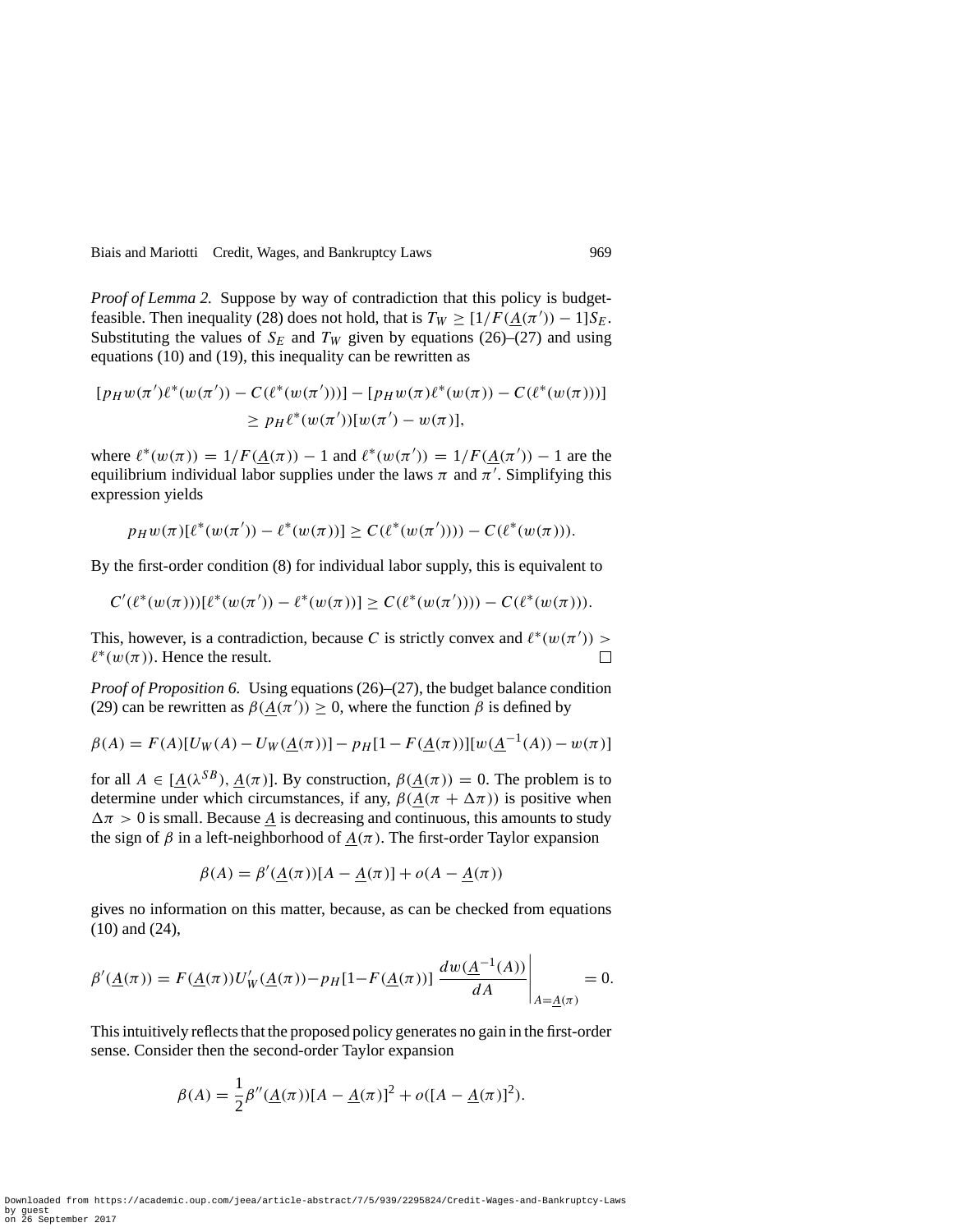Using again equations (10) and (24), one can verify that

$$
\beta''(\underline{A}(\pi)) = 2f(\underline{A}(\pi))U'_{W}(\underline{A}(\pi)) + F(\underline{A}(\pi))U''_{W}(\underline{A}(\pi))
$$

$$
- p_{H}[1 - F(\underline{A}(\pi))] \frac{d^{2}w(\underline{A}^{-1}(A))}{dA^{2}} \Bigg|_{A = \underline{A}(\pi)} \tag{A.7}
$$

$$
= C'' \left( \frac{1}{F(\underline{A}(\pi))} - 1 \right) \frac{f^{2}(\underline{A}(\pi))}{F^{2}(\underline{A}(\pi))} \left[ 2 - \frac{1}{F(\underline{A}(\pi))} \right].
$$

Because  $C'' > 0$ ,  $\beta''(A(\pi)) > 0$  if and only if condition (30) holds, in which case  $\beta$  > 0 in a left-neighborhood of  $A(\pi)$ . This implies the first part of the result.

To complete the proof, it remains to show that conditions (30) and (31) are equivalent. Condition (31) can be rewritten as  $\gamma(\underline{A}(\pi')) > 0$ , where the function *γ* is defined by

$$
\gamma(A) = p_H[w(\underline{A}^{-1}(A)) - w(\pi)] - [U_W(A) - U_W(\underline{A}(\pi))]
$$

for all  $A \in [A(\lambda^{SB}), A(\pi)]$ . By construction,  $\gamma(A(\pi)) = 0$ . As for  $\beta$ , the problem is to determine the sign of  $\gamma$  in a left-neighborhood of  $A(\pi)$ . Unlike for  $\beta$ , it is enough to consider the first-order Taylor expansion

$$
\gamma(A) = \gamma'(\underline{A}(\pi))[A - \underline{A}(\pi)] + o(A - \underline{A}(\pi)).
$$

Indeed, by equations (10) and (24),

$$
\gamma'(\underline{A}(\pi)) = p_H \left. \frac{dw(\underline{A}^{-1}(A))}{dA} \right|_{A = \underline{A}(\pi)} - U'_W(\underline{A}(\pi))
$$
  
= 
$$
-C'' \left( \frac{1}{F(\underline{A}(\pi))} - 1 \right) \frac{f(\underline{A}(\pi))}{F^2(\underline{A}(\pi))} \left[ 2 - \frac{1}{F(\underline{A}(\pi))} \right].
$$
 (A.8)

Because  $C'' > 0$ ,  $\gamma'(\underline{A}(\pi)) < 0$  if and only if condition (30) holds, in which case  $\gamma > 0$  in a left-neighborhood of  $A(\pi)$ . The result follows.  $\Box$ 

*Derivation of Formula (36).* Let  $\Delta A = \underline{A}(\pi) - \underline{A}(\pi + \Delta \pi)$ . From the proof of Proposition 6, the second-order effect of the proposed policy on the budget balance is

$$
\frac{1}{2}\beta''(\underline{A}(\pi))\Delta A^2 = \frac{1}{2}C''\left(\frac{1}{F(\underline{A}(\pi))}-1\right)\frac{f^2(\underline{A}(\pi))}{F^2(\underline{A}(\pi))}\left[2-\frac{1}{F(\underline{A}(\pi))}\right]\Delta A^2.
$$

Using equations (24) and (34), this may be rewritten as

$$
\frac{1}{2}\beta''(\underline{A}(\pi))\Delta A^2 = -\frac{1}{2}f(\underline{A}(\pi))p_H \left. \frac{dw(\underline{A}^{-1}(A))}{dA} \right|_{A = \underline{A}(\pi)} [1 - \ell^*(w(\pi))] \Delta A^2.
$$
\n(A.9)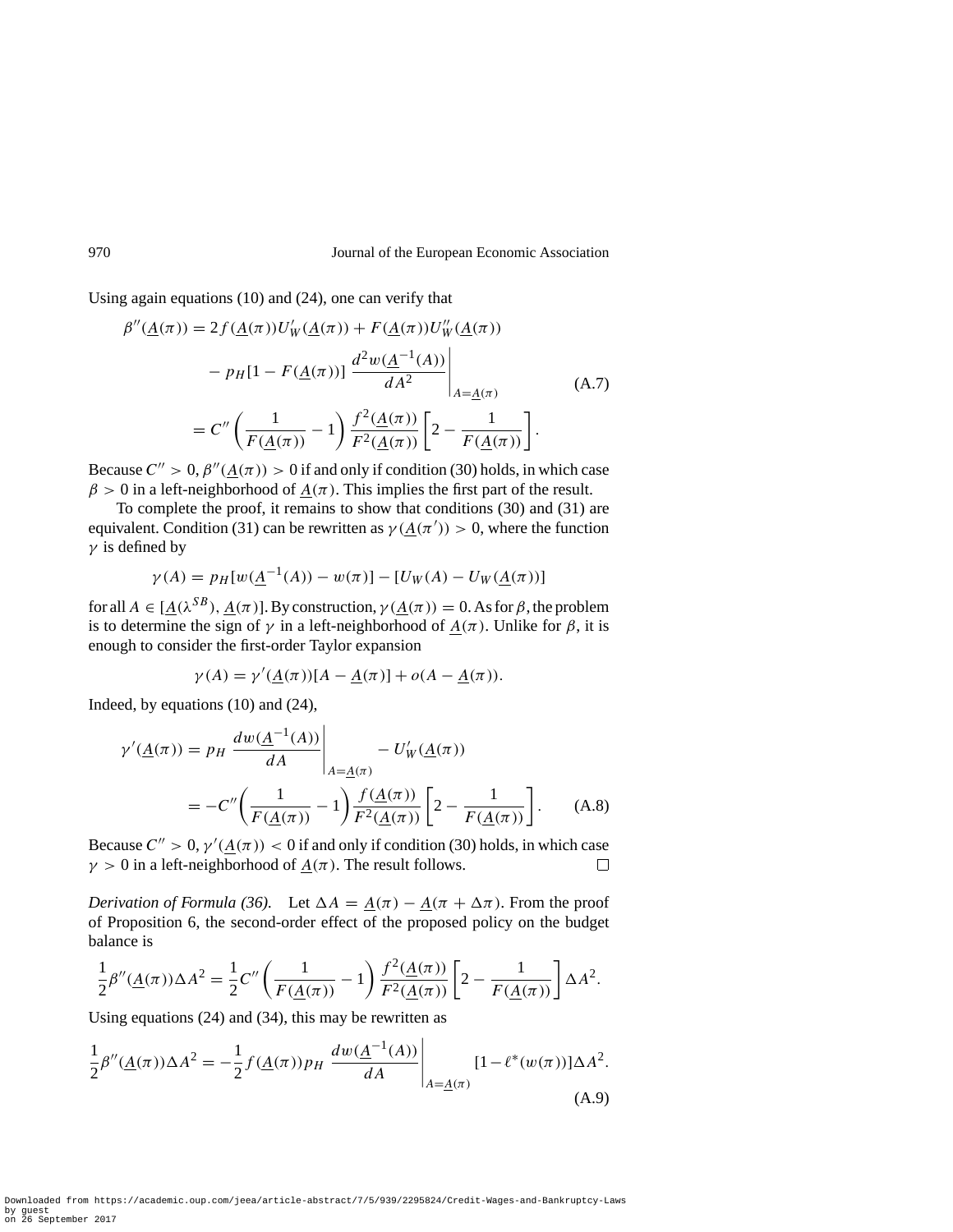To simplify this expression, let  $\Delta w = w(\pi + \Delta \pi) - w(\pi)$ . Then

$$
\left. \frac{dw(\underline{A}^{-1}(A))}{dA} \right|_{A=\underline{A}(\pi)} = -\frac{\Delta w}{\Delta A} + o(1). \tag{A.10}
$$

Next, let  $\Delta U_W = U_W(\underline{A}(\pi + \Delta \pi)) - U_W(\underline{A}(\pi))$ . Because

$$
U_W(\underline{A}(\pi)) = \max_{l \in \mathbb{R}_+} p_H w(\pi) l - C(l),
$$
  

$$
\ell^*(w(\pi)) = \arg \max_{l \in \mathbb{R}_+} p_H w(\pi) l - C(l),
$$

it follows from the envelope theorem that

$$
\Delta U_W = p_H \ell^*(w(\pi)) \Delta w + o(\Delta w). \tag{A.11}
$$

Plugging equation  $(A.10)$  in equation  $(A.9)$  and using equation  $(A.11)$  to eliminate  $\ell^*(w(\pi))$  then yields

$$
\frac{1}{2}\beta''(\underline{A}(\pi))\Delta A^2 = \frac{1}{2}f(\underline{A}(\pi))\Delta A(p_H\Delta w - \Delta U_W) + o(\Delta w \Delta A) + o(\Delta A^2).
$$
\n(A.12)

Neglecting terms of order higher than two in formula (A.12) finally leads to formula (36) given that, by definition,  $S_E^{\Delta} = p_H \Delta w$  and  $T_W^{\Delta} = \Delta U_W$ .

It remains to show that formula  $(36)$  is a second-order approximation of formula (35). Defining the function  $\gamma$  as in the proof of Proposition 6, one has

$$
\int_{\underline{A}(\pi)-\Delta A}^{\underline{A}(\pi)} (S_E - T_W) dF(A) = \int_{\underline{A}(\pi)-\Delta A}^{\underline{A}(\pi)} \gamma(A) dF(A).
$$

Using Leibniz's rule along with the fact that  $\gamma(A(\pi)) = 0$  then yields the secondorder Taylor expansion

$$
\int_{\underline{A}(\pi)-\Delta A}^{\underline{A}(\pi)} \gamma(A)dF(A) = -\frac{1}{2}\gamma'(\underline{A}(\pi))f(\underline{A}(\pi))\Delta A^2 + o(\Delta A^2)
$$
  
= 
$$
\frac{1}{2}\beta''(\underline{A}(\pi))\Delta A^2 + o(\Delta A^2)
$$
  
= 
$$
\frac{1}{2}f(\underline{A}(\pi))\Delta A(S_E^{\Delta} - T_W^{\Delta}) + o(\Delta w \Delta A) + o(\Delta A^2),
$$

where the second equality follows from equations  $(A.7)$ – $(A.8)$ , and the third from equation (A.12) and the definitions of  $S_E^{\Delta}$  and  $T_W^{\Delta}$ . Hence the result.  $\Box$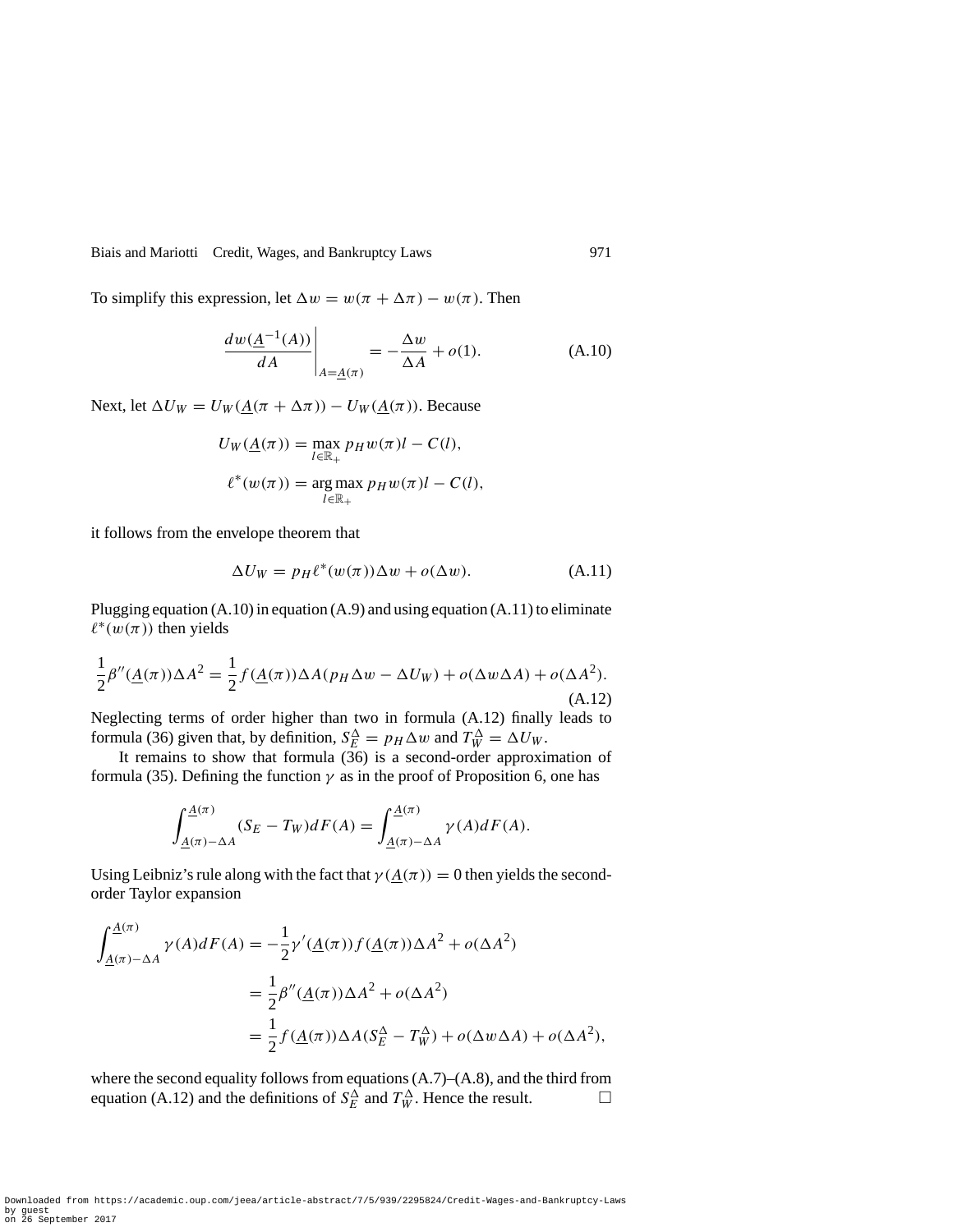*Derivation of Formulas (38) and (40).* Using Leibniz's rule yields the secondorder Taylor expansion

$$
\int_{\underline{A}(\pi)-\Delta A}^{\underline{A}(\pi)} [A - \underline{A}(\pi) + \Delta A] dF(A) = \frac{1}{2} f(\underline{A}(\pi)) \Delta A^2 + o(\Delta A^2). \quad (A.13)
$$

Neglecting terms of order higher than two in equation (A.13) then leads to formula (38).

It remains to show that the effect (39) is positive if and only if condition (40) holds. Defining the function  $\gamma$  as in the proof of Proposition 6, one has

$$
S_E^{\Delta} - T_W^{\Delta} + \Delta A = \gamma(\underline{A}(\pi) - \Delta A) + \Delta A = [1 - \gamma'(\underline{A}(\pi))] \Delta A + o(\Delta A),
$$

where the second equality follows from the fact that  $\gamma(A(\pi)) = 0$ . Observing from equation (A.8) that  $1 > \gamma'(\underline{A}(\pi))$  if and only if condition (40) holds then implies the result.  $\Box$ 

#### **References**

- Aghion, Philippe, and Patrick Bolton (1997). "A Trickle-Down Theory of Growth and Development." *Review of Economic Studies*, 64, 151–172.
- Aghion, Philippe, Oliver Hart, and John Moore (1992). "The Economics of Bankruptcy Reform." *Journal of Law*, *Economics and Organization*, 8, 523–546.
- Atiyas, Izak (1995). "Bankruptcy Policies: A Comparative Perspective." In *Regulatory Policies and Regulatory Reform*, edited by C. R. Frischtak. The World Bank.
- Bebchuck, Lucian A. (1988). "A New Approach to Corporate Reorganization." *Harvard Law Review*, 101, 775–804.
- Bénabou, Roland (2000). "Unequal Societies: Income Distribution and the Social Contract." *American Economic Review*, 90, 96–129.
- Berglöf, Erik, and Howard Rosenthal (2000). "The Political Economy of American Bankruptcy: The Evidence from Roll Call Voting, 1800–1978." Working paper, Princeton University.
- Berkovitch, Elazar, and Ronen Israel (1999). "Optimal Bankruptcy Laws Across Different Economic Systems." *Review of Financial Studies*, 12, 347–377.
- Berkovitch, Elazar, Ronen Israel, and Jaime F. Zender (1997). "Optimal Bankruptcy Law and Firm-Specific Investments." *European Economic Review*, 41, 487–497.
- Bernanke, Ben, and Mark Gertler (1989). "Agency Costs, Net Worth, and Business Fluctuations." *American Economic Review*, 79, 14–31.
- Biais, Bruno, and Jean-François Malécot (1996). "Incentives and Efficiency in the Bankruptcy Process: The Case of France." PSD Occasional Paper No. 23, The World Bank.
- Biais, Bruno, Thomas Mariotti, Guillaume Plantin, and Jean-Charles Rochet (2007). "Dynamic Security Design: Convergence to Continuous Time and Asset Pricing Implications." *Review of Economic Studies*, 74, 345–390.
- Bolton, Patrick, and Howard Rosenthal (2002). "Political Intervention in Debt Contracts." *Journal of Political Economy*, 110, 1103–1134.
- Bolton, Patrick, and David S. Scharfstein (1990). "A Theory of Predation Based on Agency Problems in Financial Contracting." *American Economic Review*, 80, 93–106.
- Davydenko, Sergei A., and Julian R. Franks (2008). "Do Bankruptcy Codes Matter? A Study of Defaults in France, Germany, and the U.K." *Journal of Finance*, 63, 565–608.